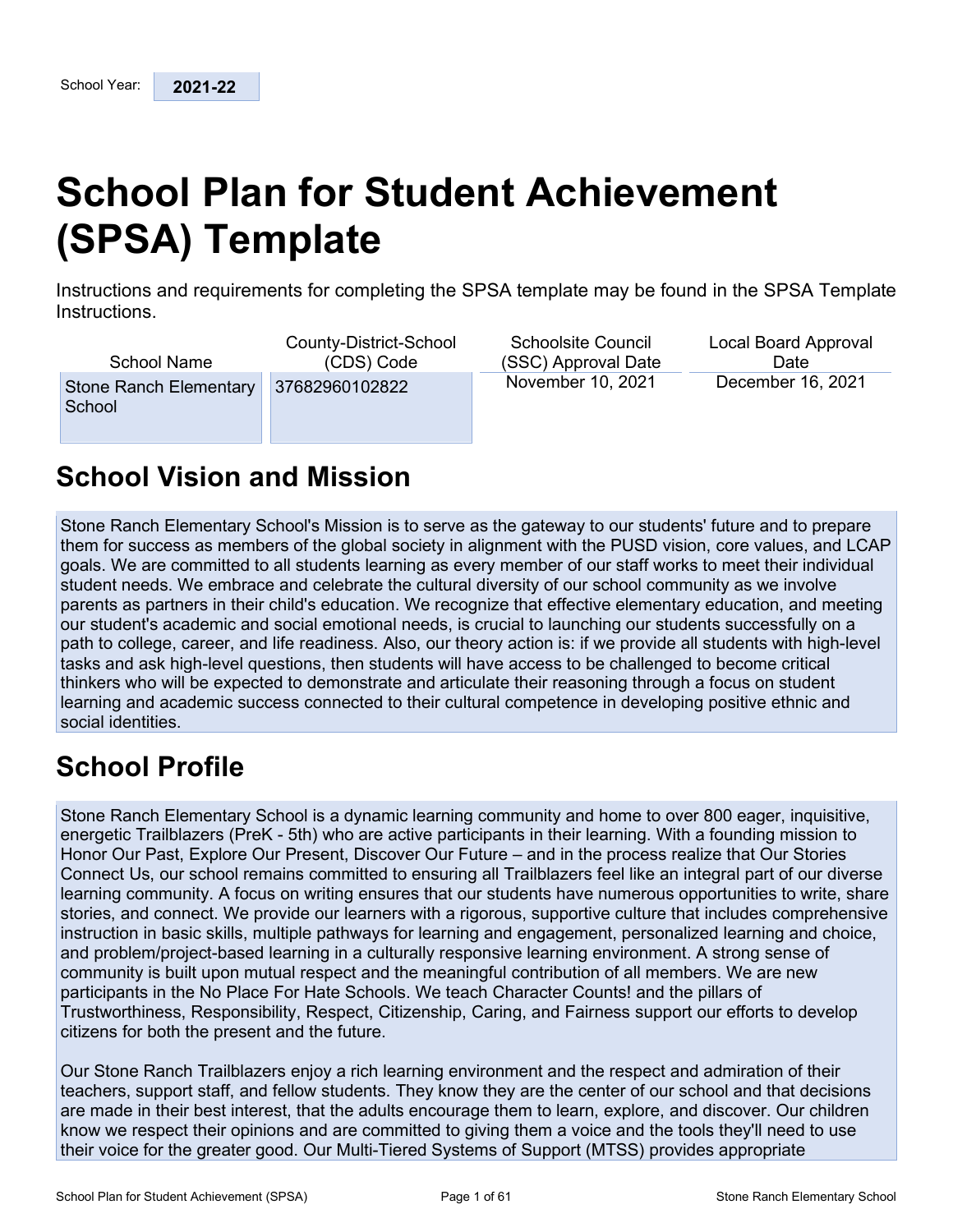interventions, whether academic, social-emotional, or behavioral, in order to help all of our students thrive. Our competent and caring staff are focused on the energetic learners who come every day to blaze a trail to their future!

## **Stakeholder Involvement**

How, when, and with whom did the school consult as part of the planning process for this SPSA/Annual Review and Update?

#### **Involvement Process for the SPSA and Annual Review and Update**

Our staff begins our annual update of our SPSA in September with in-depth review of academic achievement data from the previous school year including District, CA State Assessments, and grade level CORE Assessments. Survey data including the California Healthy Kids Survey, Speak Up Survey, and the PTA California School of Excellence surveys as well as our LCAP feedback through ThoughtExchange are also reviewed. Collaborative teams reflect on all aspects of student growth and achievement, identify our strengths and areas for growth, and develop new goals and strategies to work to close any achievement gaps identified.

Stone Ranch understands the importance of including all stakeholders in the process of developing and monitoring our SPSA. Parents are encouraged to be part of our site planning through: -attending Back to School Nights

-as members of our School Site Council/Site Safety Committee

-attending parent events (Parent Education, Family Nights, Schoolwide Events)

-attending Principal Coffees

-parents of EL students are also invited and encouraged to attend English Language Advisory Committee (ELAC) meetings.

Parents are made aware of these opportunities through our weekly emailed "Blazer Bulletin," targeted callout/emails, and classroom communications (email/call-out/newsletters).

During the spring 2021 and fall 2021 SSC meetings, members reviewed/evaluated programs, budgets and objectives in the SPSA. They were given opportunities to contribute to the development of the plan. The SSC reviewed the overall plan, budget, and goals before voting to approve. Once the SPSA is approved, the SSC will continue to review the action steps and budget throughout the school year. If any proposed modifications to the SPSA occur, they will be brought to the SSC to vote to accept or reject any changes.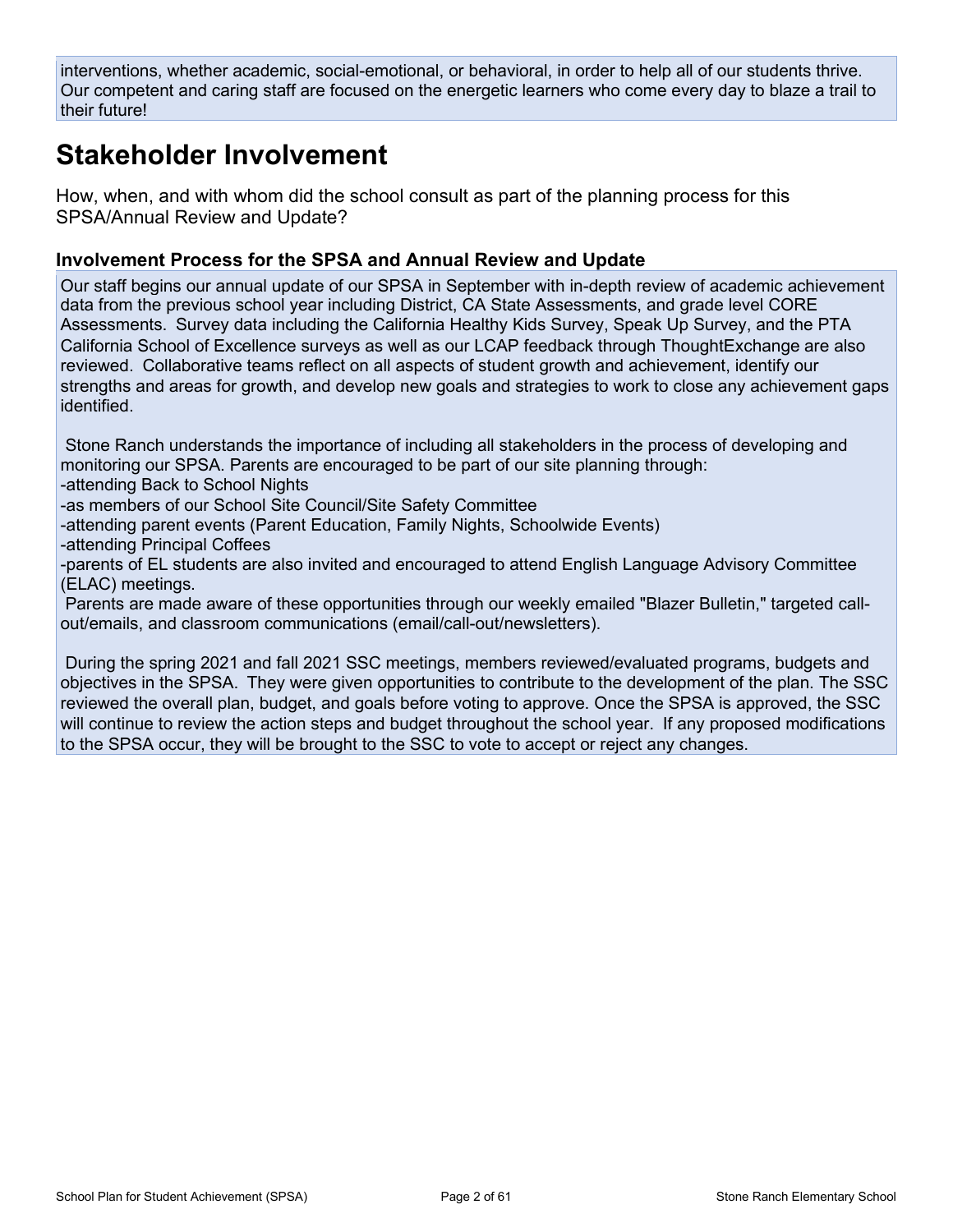## **School and Student Data**

|                              |         |                              | <b>Student Enrollment by Subgroup</b> |         |                                                                                                                                                                                           |     |  |
|------------------------------|---------|------------------------------|---------------------------------------|---------|-------------------------------------------------------------------------------------------------------------------------------------------------------------------------------------------|-----|--|
|                              |         | <b>Percent of Enrollment</b> |                                       |         | <b>Number of Students</b><br>$20 - 21$<br>$19 - 20$<br>$\overline{2}$<br>$\overline{2}$<br>$\overline{2}$<br>315<br>327<br>38<br>38<br>82<br>68<br>$\mathbf{0}$<br>293<br>271<br>72<br>98 |     |  |
| <b>Student Group</b>         | $18-19$ | $19-20$                      | $20 - 21$                             | $18-19$ |                                                                                                                                                                                           |     |  |
| <b>American Indian</b>       | 0.12%   | 0.23%                        | %                                     | 1       |                                                                                                                                                                                           |     |  |
| <b>African American</b>      | 0.24%   | 0.23%                        | $0.3\%$                               | 2       |                                                                                                                                                                                           |     |  |
| Asian                        | 35.22%  | 36.29%                       | 40.7%                                 | 293     |                                                                                                                                                                                           |     |  |
| <b>Filipino</b>              | 4.33%   | 4.38%                        | 4.7%                                  | 36      |                                                                                                                                                                                           |     |  |
| Hispanic/Latino              | 8.77%   | 9.45%                        | 8.5%                                  | 73      |                                                                                                                                                                                           |     |  |
| <b>Pacific Islander</b>      | 0.48%   | $0\%$                        | %                                     | 4       |                                                                                                                                                                                           |     |  |
| White                        | 34.62%  | 33.76%                       | 33.7%                                 | 288     |                                                                                                                                                                                           |     |  |
| <b>Two or More Responses</b> | 8.77%   | 8.29%                        | 12.2%                                 | 73      |                                                                                                                                                                                           |     |  |
| <b>Not Reported</b>          | 7.45%   | 7.37%                        | %                                     | 62      | 64                                                                                                                                                                                        |     |  |
|                              |         |                              | <b>Total Enrollment</b>               | 832     | 868                                                                                                                                                                                       | 804 |  |

## **Student Enrollment Enrollment By Student Group**

## **Student Enrollment Enrollment By Grade Level**

|                         | <b>Student Enrollment by Grade Level</b> |       |           |  |  |  |  |  |  |
|-------------------------|------------------------------------------|-------|-----------|--|--|--|--|--|--|
|                         | <b>Number of Students</b>                |       |           |  |  |  |  |  |  |
| Grade                   | $18-19$                                  | 19-20 | $20 - 21$ |  |  |  |  |  |  |
| Kindergarten            | 147                                      | 148   | 127       |  |  |  |  |  |  |
| Grade 1                 | 118                                      | 129   | 118       |  |  |  |  |  |  |
| <b>Grade 2</b>          | 130                                      | 123   | 135       |  |  |  |  |  |  |
| Grade3                  | 155                                      | 154   | 121       |  |  |  |  |  |  |
| Grade 4                 | 140                                      | 165   | 145       |  |  |  |  |  |  |
| Grade 5                 | 142                                      | 149   | 158       |  |  |  |  |  |  |
| <b>Total Enrollment</b> | 832                                      | 868   | 804       |  |  |  |  |  |  |

#### **Conclusions based on this data:**

- **1.** Overall enrollment has recently decreased mainly due to the COVID-19 pandemic.
- **2.** Our subgroups remain stable and our two largest subgroups remain Asian and Caucasian.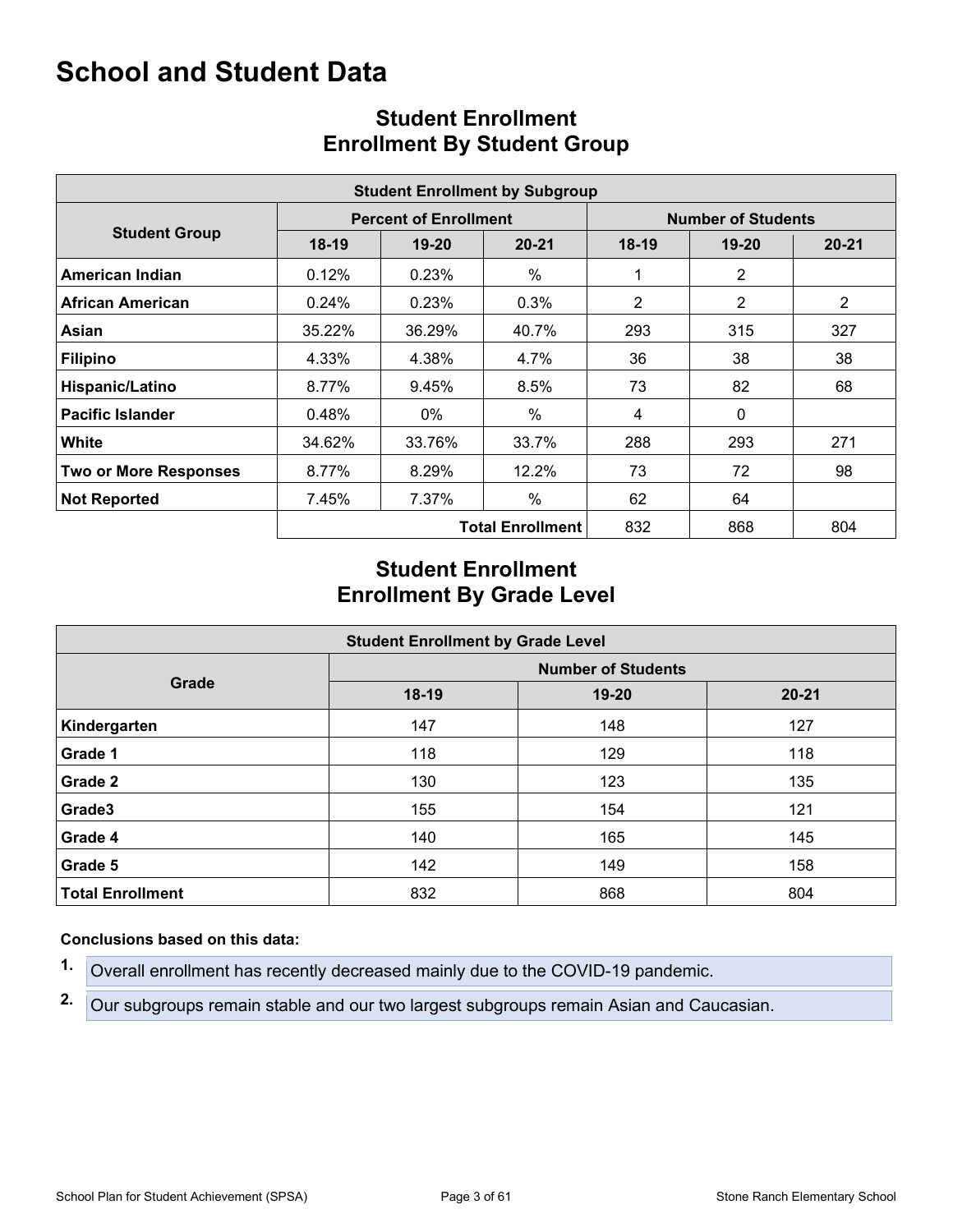## **School and Student Data**

| <b>Student Enrollment</b>              |
|----------------------------------------|
| <b>English Learner (EL) Enrollment</b> |

| <b>English Learner (EL) Enrollment</b>               |                                                         |           |           |          |           |           |  |  |  |  |
|------------------------------------------------------|---------------------------------------------------------|-----------|-----------|----------|-----------|-----------|--|--|--|--|
|                                                      | <b>Number of Students</b><br><b>Percent of Students</b> |           |           |          |           |           |  |  |  |  |
| <b>Student Group</b>                                 | $18-19$                                                 | $19 - 20$ | $20 - 21$ | $18-19$  | $19 - 20$ | $20 - 21$ |  |  |  |  |
| <b>English Learners</b>                              | 163                                                     | 144       | 106       | 19.6%    | 16.6%     | 13.2%     |  |  |  |  |
| <b>Fluent English Proficient (FEP)</b>               | 133                                                     | 148       | 145       | 16.0%    | 17.1%     | 18.0%     |  |  |  |  |
| <b>Reclassified Fluent English Proficient (RFEP)</b> | 23                                                      | 31        | 45        | $12.2\%$ | 19.0%     | 31.3%     |  |  |  |  |

**Conclusions based on this data:**

**1.** Our percentage of students who are English Learners has declined over the past 3 years.

**2.** Our percentage of students Reclassified Fluent English Proficient (RFEP) increased from 19% (2019-2020) to 31.3% (2020-2021).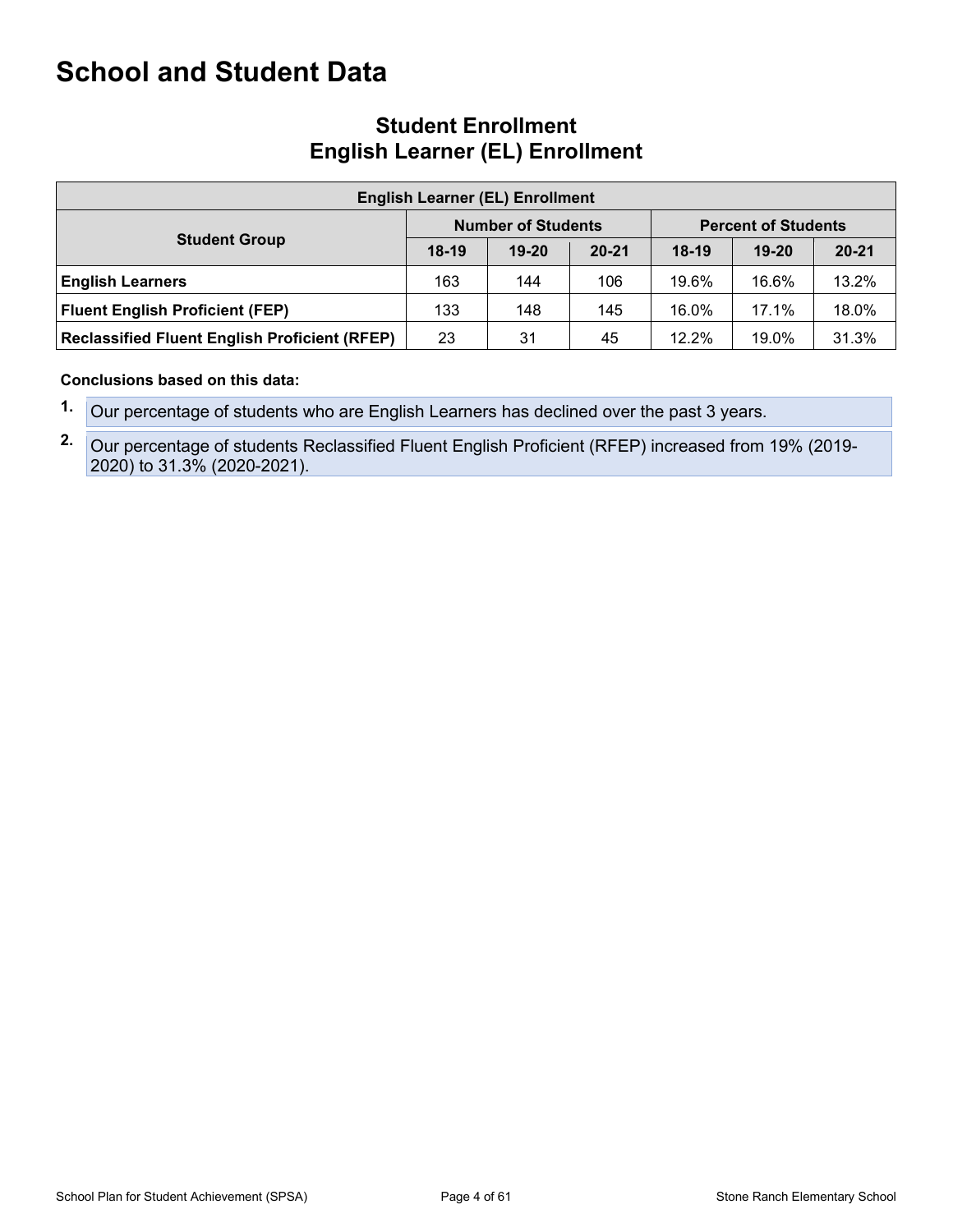## **CAASPP Results English Language Arts/Literacy (All Students)**

|                                                                                                         | <b>Overall Participation for All Students</b> |           |           |         |           |           |         |           |           |         |       |           |  |
|---------------------------------------------------------------------------------------------------------|-----------------------------------------------|-----------|-----------|---------|-----------|-----------|---------|-----------|-----------|---------|-------|-----------|--|
| # of Students with<br>% of Enrolled Students<br># of Students Enrolled<br># of Students Tested<br>Grade |                                               |           |           |         |           |           |         |           |           |         |       |           |  |
| Level                                                                                                   | $18-19$                                       | $19 - 20$ | $20 - 21$ | $18-19$ | $19 - 20$ | $20 - 21$ | $18-19$ | $19 - 20$ | $20 - 21$ | $18-19$ | 19-20 | $20 - 21$ |  |
| Grade 3                                                                                                 | 156                                           |           |           | 152     |           |           | 152     |           |           | 97.4    |       |           |  |
| Grade 4                                                                                                 | 142                                           |           |           | 138     |           |           | 138     |           |           | 97.2    |       |           |  |
| Grade 5                                                                                                 | 144                                           |           |           | 141     |           |           | 141     |           |           | 97.9    |       |           |  |
| All                                                                                                     | 442                                           |           |           | 431     |           |           | 431     |           |           | 97.5    |       |           |  |

\* The "% of Enrolled Students Tested" showing in this table is not the same as "Participation Rate" for federal accountability purposes.

|                   | <b>Overall Achievement for All Students</b> |     |            |       |                |  |                                                                                                                       |  |                   |       |  |                |      |  |  |
|-------------------|---------------------------------------------|-----|------------|-------|----------------|--|-----------------------------------------------------------------------------------------------------------------------|--|-------------------|-------|--|----------------|------|--|--|
| Grade             | <b>Mean Scale Score</b>                     |     | % Standard |       | % Standard Met |  |                                                                                                                       |  | % Standard Nearly |       |  | % Standard Not |      |  |  |
| Level             |                                             |     |            |       |                |  | 18-19   19-20   20-21   18-19   19-20   20-21   18-19   19-20   20-21   18-19   19-20   20-21   18-19   19-20   20-21 |  |                   |       |  |                |      |  |  |
| Grade 3           | 2478.                                       |     |            | 48.68 |                |  | 24.34                                                                                                                 |  |                   | 19.08 |  |                | 7.89 |  |  |
| Grade 4           | 2539.                                       |     |            | 58.70 |                |  | 23.91                                                                                                                 |  |                   | 8.70  |  |                | 8.70 |  |  |
| Grade 5           | 2581.                                       |     |            | 51.77 |                |  | 33.33                                                                                                                 |  |                   | 7.80  |  |                | 7.09 |  |  |
| <b>All Grades</b> | N/A                                         | N/A | N/A        | 52.90 |                |  | 27.15                                                                                                                 |  |                   | 12.06 |  |                | 7.89 |  |  |

| <b>Reading</b><br>Demonstrating understanding of literary and non-fictional texts |                                                                                                              |  |  |       |  |  |      |  |  |  |  |
|-----------------------------------------------------------------------------------|--------------------------------------------------------------------------------------------------------------|--|--|-------|--|--|------|--|--|--|--|
| % Above Standard<br>% At or Near Standard<br>% Below Standard                     |                                                                                                              |  |  |       |  |  |      |  |  |  |  |
|                                                                                   | <b>Grade Level</b><br>$18-19$<br>$20 - 21$<br>$20 - 21$<br>19-20<br>18-19<br>$19 - 20$<br>18-19<br>$19 - 20$ |  |  |       |  |  |      |  |  |  |  |
| Grade 3                                                                           | 48.68                                                                                                        |  |  | 42.11 |  |  | 9.21 |  |  |  |  |
| Grade 4                                                                           | 50.00                                                                                                        |  |  | 42.03 |  |  | 7.97 |  |  |  |  |
| Grade 5                                                                           | 55.32                                                                                                        |  |  | 39.01 |  |  | 5.67 |  |  |  |  |
| <b>All Grades</b>                                                                 | 51.28                                                                                                        |  |  | 41.07 |  |  | 7.66 |  |  |  |  |

| <b>Writing</b><br>Producing clear and purposeful writing      |         |           |           |         |       |           |         |           |           |  |  |
|---------------------------------------------------------------|---------|-----------|-----------|---------|-------|-----------|---------|-----------|-----------|--|--|
| % At or Near Standard<br>% Above Standard<br>% Below Standard |         |           |           |         |       |           |         |           |           |  |  |
| <b>Grade Level</b>                                            | $18-19$ | $19 - 20$ | $20 - 21$ | $18-19$ | 19-20 | $20 - 21$ | $18-19$ | $19 - 20$ | $20 - 21$ |  |  |
| Grade 3                                                       | 33.55   |           |           | 54.61   |       |           | 11.84   |           |           |  |  |
| Grade 4                                                       | 48.55   |           |           | 42.75   |       |           | 8.70    |           |           |  |  |
| Grade 5                                                       | 54.61   |           |           | 36.17   |       |           | 9.22    |           |           |  |  |
| <b>All Grades</b>                                             | 45.24   |           |           | 44.78   |       |           | 9.98    |           |           |  |  |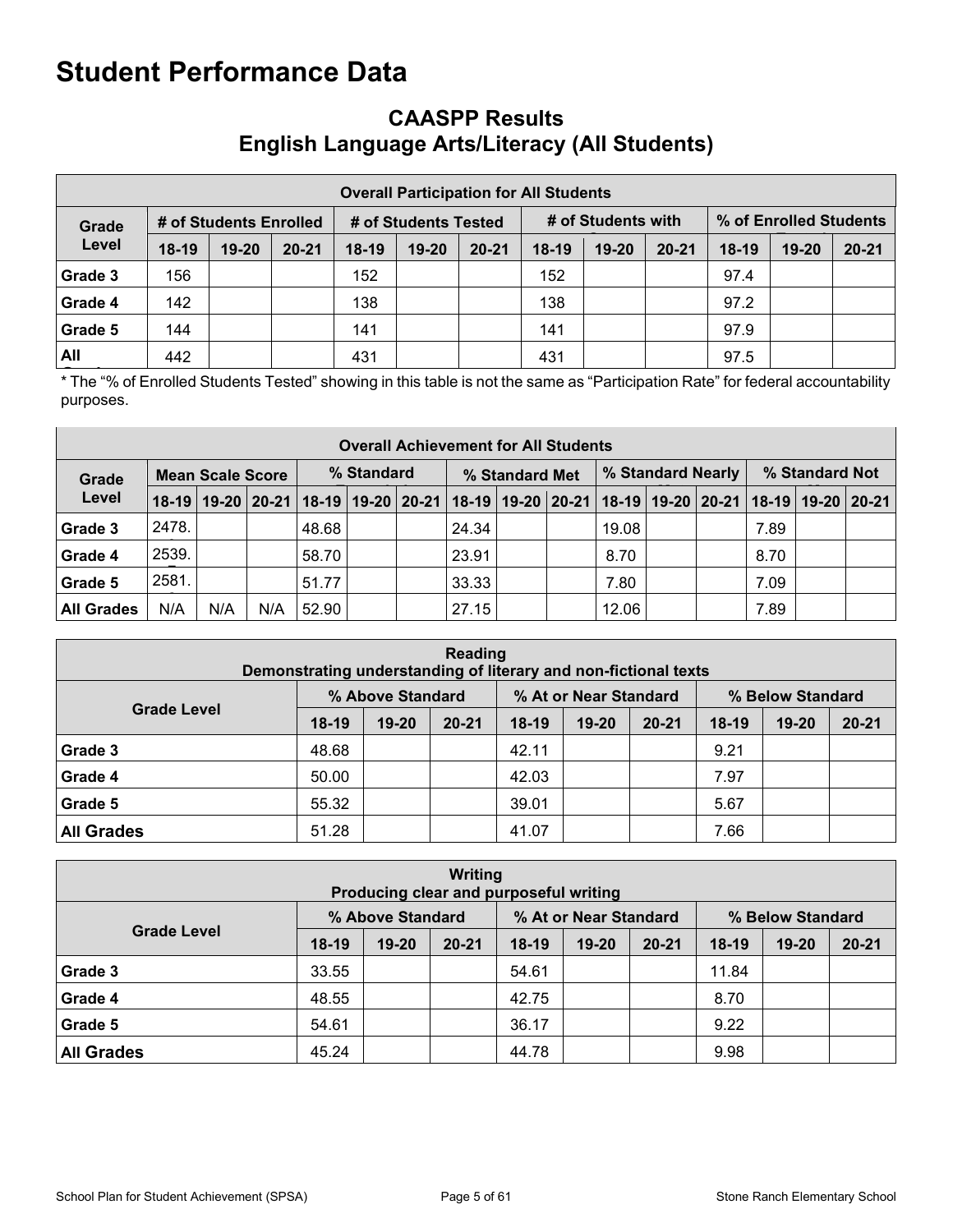| Listening<br>Demonstrating effective communication skills     |         |       |           |       |       |           |         |           |           |  |
|---------------------------------------------------------------|---------|-------|-----------|-------|-------|-----------|---------|-----------|-----------|--|
| % At or Near Standard<br>% Above Standard<br>% Below Standard |         |       |           |       |       |           |         |           |           |  |
| <b>Grade Level</b>                                            | $18-19$ | 19-20 | $20 - 21$ | 18-19 | 19-20 | $20 - 21$ | $18-19$ | $19 - 20$ | $20 - 21$ |  |
| Grade 3                                                       | 38.16   |       |           | 57.24 |       |           | 4.61    |           |           |  |
| Grade 4                                                       | 36.96   |       |           | 60.14 |       |           | 2.90    |           |           |  |
| Grade 5                                                       | 34.04   |       |           | 60.28 |       |           | 5.67    |           |           |  |
| <b>All Grades</b>                                             | 36.43   |       |           | 59.16 |       |           | 4.41    |           |           |  |

| <b>Research/Inquiry</b><br>Investigating, analyzing, and presenting information |                                                                                                |  |  |       |  |  |       |  |  |  |  |
|---------------------------------------------------------------------------------|------------------------------------------------------------------------------------------------|--|--|-------|--|--|-------|--|--|--|--|
| % Above Standard<br>% At or Near Standard<br>% Below Standard                   |                                                                                                |  |  |       |  |  |       |  |  |  |  |
| <b>Grade Level</b>                                                              | $18-19$<br>$20 - 21$<br>$19 - 20$<br>$18-19$<br>$19 - 20$<br>$20 - 21$<br>$18-19$<br>$19 - 20$ |  |  |       |  |  |       |  |  |  |  |
| Grade 3                                                                         | 34.87                                                                                          |  |  | 51.32 |  |  | 13.82 |  |  |  |  |
| Grade 4                                                                         | 46.38                                                                                          |  |  | 44.93 |  |  | 8.70  |  |  |  |  |
| Grade 5                                                                         | 55.32                                                                                          |  |  | 39.72 |  |  | 4.96  |  |  |  |  |
| <b>All Grades</b>                                                               | 45.24                                                                                          |  |  | 45.48 |  |  | 9.28  |  |  |  |  |

## **Alternative Metrics English Language Arts/Literacy (All Students)**

### **Grades 2-8 and 11 iReady Correlation to Smarter Balance Proficiency Reading – Fall, Winter, Spring (2020-2021)**

|                                    |                |      |                          |               | Reading |                          |               |               |                          |
|------------------------------------|----------------|------|--------------------------|---------------|---------|--------------------------|---------------|---------------|--------------------------|
|                                    |                | Fall |                          |               | Winter  |                          |               | <b>Spring</b> |                          |
|                                    |                |      | <b>Meeting Benchmark</b> |               |         | <b>Meeting Benchmark</b> |               |               | <b>Meeting Benchmark</b> |
|                                    | <b>Tested</b>  | #    | %                        | <b>Tested</b> | #       | %                        | <b>Tested</b> | #             | %                        |
| <b>All Students</b>                | 557            | 358  | 64.3                     | 560           | 397     | 70.9                     | 557           | 388           | 69.7                     |
| African-American                   | $\overline{2}$ | 1    | 50                       | 5             | 3       | 60                       | 5             | 3             | 60                       |
| Asian                              | 214            | 169  | 79                       | 215           | 177     | 82.3                     | 213           | 173           | 81.2                     |
| Caucasian                          | 174            | 92   | 52.9                     | 172           | 105     | 61                       | 173           | 107           | 61.8                     |
| Filipino                           | 21             | 13   | 61.9                     | 21            | 15      | 71.4                     | 21            | 14            | 66.7                     |
| Hispanic                           | 47             | 25   | 53.2                     | 47            | 31      | 66                       | 46            | 27            | 58.7                     |
| Other                              | 99             | 58   | 58.6                     | 100           | 66      | 66                       | 99            | 64            | 64.6                     |
| <b>English Learners</b>            | 66             | 19   | 28.8                     | 66            | 31      | 47                       | 65            | 29            | 44.6                     |
| <b>Students with Disabilities</b>  | 70             | 27   | 38.6                     | 66            | 27      | 40.9                     | 64            | 22            | 34.4                     |
| Socioeconomically<br>Disadvantaged | 54             | 26   | 48.1                     | 54            | 31      | 57.4                     | 53            | 30            | 56.6                     |
| <b>Foster Youth</b>                |                |      |                          |               |         |                          |               |               |                          |
| Homeless Youth                     | 8              | 6    | 75                       | 8             | 5       | 62.5                     | 8             | 7             | 87.5                     |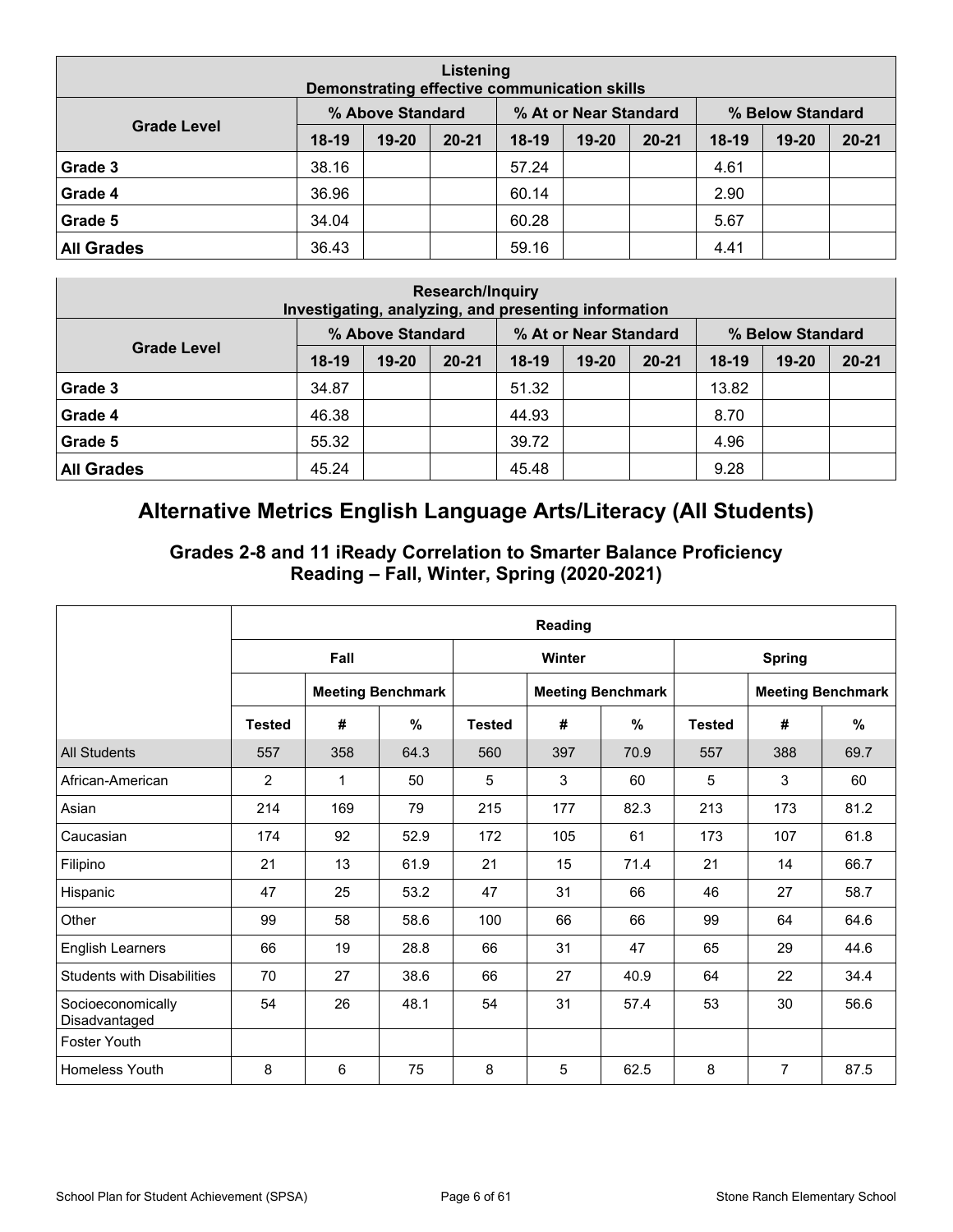### **Grades 2-8 and 11 iReady Correlation to Smarter Balance Proficiency by Grade Level Reading – Fall, Winter, Spring, (2020-2021)**

|                                    |               |            |                          |               | Reading |                          |               |               |                          |
|------------------------------------|---------------|------------|--------------------------|---------------|---------|--------------------------|---------------|---------------|--------------------------|
|                                    |               | Fall       |                          |               | Winter  |                          |               | <b>Spring</b> |                          |
|                                    |               |            | <b>Meeting Benchmark</b> |               |         | <b>Meeting Benchmark</b> |               |               | <b>Meeting Benchmark</b> |
|                                    | <b>Tested</b> | $\pmb{\#}$ | $\%$                     | <b>Tested</b> | #       | $\%$                     | <b>Tested</b> | #             | $\%$                     |
| Grade 2                            |               |            |                          |               |         |                          |               |               |                          |
| <b>All Students</b>                |               |            | 51.1                     |               |         | 58.1                     |               |               | 58.8                     |
| African-American                   |               |            |                          |               |         | $\pmb{0}$                |               |               | $\pmb{0}$                |
| Asian                              |               |            | 69.4                     |               |         | 72.5                     |               |               | 72.5                     |
| Caucasian                          |               |            | 40.6                     |               |         | 48.5                     |               |               | 48.5                     |
| Filipino                           |               |            | 25                       |               |         | 50                       |               |               | 50                       |
| Hispanic                           |               |            | 33.3                     |               |         | 41.7                     |               |               | 33.3                     |
| Other                              |               |            | 44.1                     |               |         | 54.3                     |               |               | 60                       |
| <b>English Learners</b>            |               |            | 33.3                     |               |         | 44.4                     |               |               | 55.6                     |
| <b>Students with Disabilities</b>  |               |            | 55.6                     |               |         | 44.4                     |               |               | 66.7                     |
| Socioeconomically<br>Disadvantaged |               |            | 41.7                     |               |         | 50                       |               |               | 50                       |
| Homeless Youth                     |               |            | 100                      |               |         | 100                      |               |               | 100                      |
| Grade 3                            |               |            |                          |               |         |                          |               |               |                          |
| <b>All Students</b>                |               |            | 59.3                     |               |         | 69.4                     |               |               | 60.5                     |
| African-American                   |               |            | 50                       |               |         | 66.7                     |               |               | 66.7                     |
| Asian                              |               |            | 75.5                     |               |         | 86.8                     |               |               | 80.8                     |
| Caucasian                          |               |            | 48.8                     |               |         | 58.5                     |               |               | 50                       |
| Filipino                           |               |            | 33.3                     |               |         | 33.3                     |               |               | 33.3                     |
| Hispanic                           |               |            | 28.6                     |               |         | 50                       |               |               | 16.7                     |
| Other                              |               |            | 52.9                     |               |         | 55.6                     |               |               | 44.4                     |
| <b>English Learners</b>            |               |            | 38.5                     |               |         | 53.8                     |               |               | 44                       |
| <b>Students with Disabilities</b>  |               |            | 29.2                     |               |         | 43.5                     |               |               | 26.1                     |
| Socioeconomically<br>Disadvantaged |               |            | 42.9                     |               |         | 60                       |               |               | 57.1                     |
| Homeless Youth                     |               |            | 66.7                     |               |         | 66.7                     |               |               | 66.7                     |
| Grade 4                            |               |            |                          |               |         |                          |               |               |                          |
| <b>All Students</b>                |               |            | 73.6                     |               |         | 79.7                     |               |               | 80.1                     |
| African-American                   |               |            |                          |               |         | 100                      |               |               | 100                      |
| Asian                              |               |            | 86                       |               |         | 84                       |               |               | 84                       |
| Caucasian                          |               |            | 60.9                     |               |         | 68.2                     |               |               | 75                       |
| Filipino                           |               |            | 75                       |               |         | 100                      |               |               | 100                      |
| Hispanic                           |               |            | 61.1                     |               |         | 83.3                     |               |               | 70.6                     |
| Other                              |               |            | 80.8                     |               |         | 84.6                     |               |               | 84                       |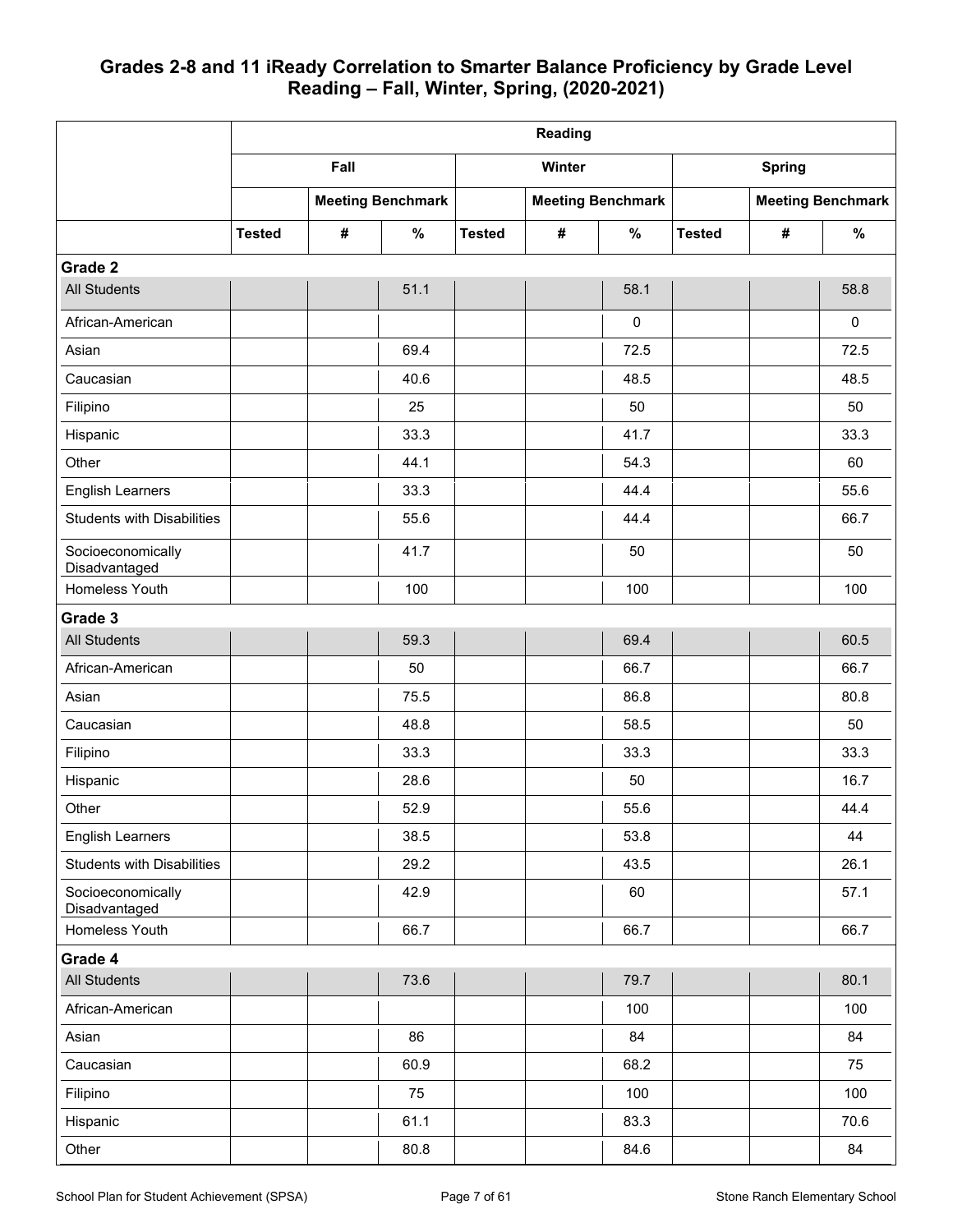|                                    |               |      |                          |               | Reading |                          |               |               |                          |
|------------------------------------|---------------|------|--------------------------|---------------|---------|--------------------------|---------------|---------------|--------------------------|
|                                    |               | Fall |                          |               | Winter  |                          |               | <b>Spring</b> |                          |
|                                    |               |      | <b>Meeting Benchmark</b> |               |         | <b>Meeting Benchmark</b> |               |               | <b>Meeting Benchmark</b> |
|                                    | <b>Tested</b> | #    | %                        | <b>Tested</b> | #       | %                        | <b>Tested</b> | #             | %                        |
| <b>English Learners</b>            |               |      | 20                       |               |         | 40                       |               |               | 40                       |
| <b>Students with Disabilities</b>  |               |      | 41.2                     |               |         | 43.8                     |               |               | 35.7                     |
| Socioeconomically<br>Disadvantaged |               |      | 47.1                     |               |         | 47.1                     |               |               | 52.9                     |
| <b>Homeless Youth</b>              |               |      | 75                       |               |         | 50                       |               |               | 100                      |
| Grade 5                            |               |      |                          |               |         |                          |               |               |                          |
| <b>All Students</b>                |               |      | 70.4                     |               |         | 75.2                     |               |               | 76.9                     |
| Asian                              |               |      | 83.9                     |               |         | 85.2                     |               |               | 86.7                     |
| Caucasian                          |               |      | 56.4                     |               |         | 64.8                     |               |               | 68.5                     |
| Filipino                           |               |      | 80                       |               |         | 80                       |               |               | 70                       |
| Hispanic                           |               |      | 80                       |               |         | 72.7                     |               |               | 90.9                     |
| Other                              |               |      | 59.1                     |               |         | 71.4                     |               |               | 66.7                     |
| <b>English Learners</b>            |               |      | $\Omega$                 |               |         | 42.9                     |               |               | 28.6                     |
| <b>Students with Disabilities</b>  |               |      | 40                       |               |         | 33.3                     |               |               | 27.8                     |
| Socioeconomically<br>Disadvantaged |               |      | 63.6                     |               |         | 80                       |               |               | 70                       |

### **Grades 2-8 and 11 iReady Correlation to Smarter Balanced Achievement Levels Spring (2021)**

|                                      |                      |                       | Reading              |                    |                          |
|--------------------------------------|----------------------|-----------------------|----------------------|--------------------|--------------------------|
| Spring 2021                          | <b>Number Tested</b> | <b>Below Standard</b> | <b>Near Standard</b> | <b>At Standard</b> | <b>Exceeded Standard</b> |
| All Students                         | 430                  | 4.88                  | 22.56                | 13.49              | 59.07                    |
| African-American                     | 4                    | 25                    | 0                    | 0                  | 75                       |
| Asian                                | 164                  | 1.83                  | 14.02                | 11.59              | 72.56                    |
| Caucasian                            | 144                  | 9.03                  | 27.08                | 15.97              | 47.92                    |
| Filipino                             | 17                   | 5.88                  | 23.53                | 5.88               | 64.71                    |
| Hispanic                             | 36                   | 2.78                  | 33.33                | 25                 | 38.89                    |
| Other                                | 65                   | 3.08                  | 29.23                | 9.23               | 58.46                    |
| <b>English Learners</b>              | 48                   | 12.5                  | 47.92                | 12.5               | 27.08                    |
| Students with<br><b>Disabilities</b> | 61                   | 19.67                 | 52.46                | 4.92               | 22.95                    |
| Socioeconomically<br>Disadvantaged   | 43                   | 13.95                 | 27.91                | 23.26              | 34.88                    |
| <b>Foster Youth</b>                  |                      |                       |                      |                    |                          |
| <b>Homeless Youth</b>                | $\overline{7}$       | 0                     | 14.29                | 14.29              | 71.43                    |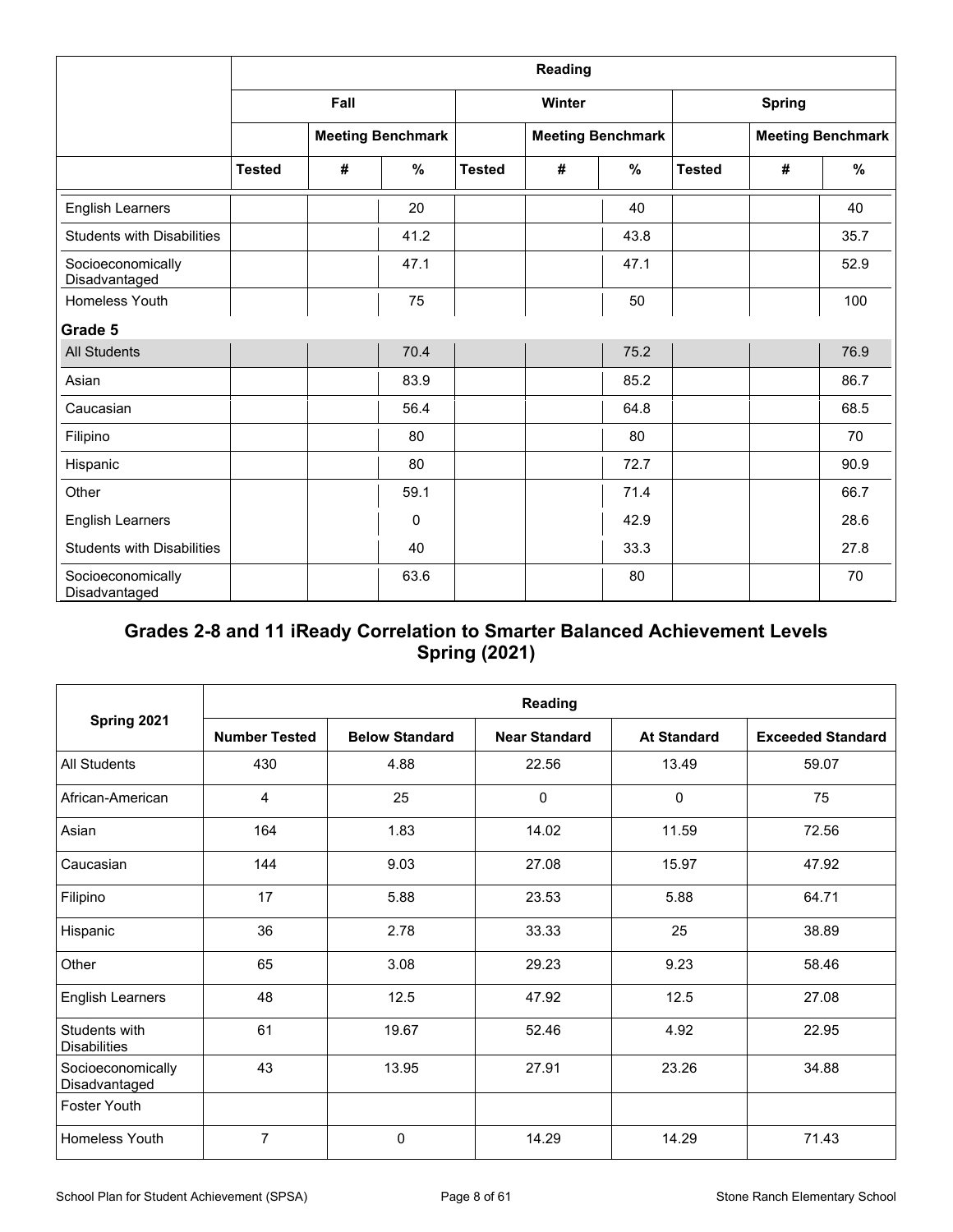### **Grades 2-8 and 11 iReady Reading Growth Summary by Grade Level Spring**

#### **Stone Ranch Elementary School**

| <b>Term</b>   | <b>Overall</b><br><b>SS</b> | <b>Lexile</b><br><b>Score</b> | <b>Phonological</b><br><b>Awareness</b> | <b>Phonics</b> | <b>High</b><br><b>Frequency</b><br><b>Words</b> | <b>Vocabulary</b> | <b>Reading</b><br><b>Comprehension</b><br><b>Literature</b> | <b>Reading</b><br><b>Comprehension</b><br><b>Informational</b><br><b>Text</b> |
|---------------|-----------------------------|-------------------------------|-----------------------------------------|----------------|-------------------------------------------------|-------------------|-------------------------------------------------------------|-------------------------------------------------------------------------------|
| Grade 1       |                             |                               |                                         |                |                                                 |                   |                                                             |                                                                               |
| Fall          | 463                         | 291                           | 462                                     | 469            | 459                                             | 453               | 468                                                         | 468                                                                           |
| Winter        | 480                         | 313                           | 474                                     | 480            | 505                                             | 475               | 481                                                         | 470                                                                           |
| <b>Growth</b> | 17                          | 22                            | 12                                      | 11             | 46                                              | 22                | 13                                                          | $\overline{2}$                                                                |
| Grade 2       |                             |                               |                                         |                |                                                 |                   |                                                             |                                                                               |
| Fall          | 502                         | 571                           | 27                                      | 498            | 496                                             | 501               | 506                                                         | 503                                                                           |
| <b>Winter</b> | 523                         | 663                           | 17                                      | 524            | 505                                             | 520               | 527                                                         | 522                                                                           |
| <b>Spring</b> | 540                         | 740                           | $\pmb{0}$                               | 541            | 511                                             | 543               | 539                                                         | 536                                                                           |
| <b>Growth</b> | 38                          | 169                           | $-27$                                   | 43             | 15                                              | 42                | 33                                                          | 33                                                                            |
| Grade 3       |                             |                               |                                         |                |                                                 |                   |                                                             |                                                                               |
| Fall          | 538                         | 735                           | $\pmb{0}$                               | 110            | $\boldsymbol{6}$                                | 542               | 537                                                         | 535                                                                           |
| Winter        | 554                         | 809                           | $\mathbf 0$                             | 89             | $\mathbf{3}$                                    | 556               | 554                                                         | 551                                                                           |
| <b>Spring</b> | 558                         | 822                           | $\pmb{0}$                               | 62             | $\pmb{0}$                                       | 563               | 556                                                         | 551                                                                           |
| <b>Growth</b> | 20                          | 87                            | $\pmb{0}$                               | $-48$          | $-6$                                            | 21                | 19                                                          | 16                                                                            |
| Grade 4       |                             |                               |                                         |                |                                                 |                   |                                                             |                                                                               |
| Fall          | 577                         | 910                           | 0                                       | 23             | $\pmb{0}$                                       | 583               | 576                                                         | 572                                                                           |
| Winter        | 590                         | 969                           | $\mathbf 0$                             | 19             | $\overline{2}$                                  | 590               | 592                                                         | 590                                                                           |
| <b>Spring</b> | 600                         | 1014                          | $\pmb{0}$                               | 17             | $\pmb{0}$                                       | 598               | 604                                                         | 598                                                                           |
| <b>Growth</b> | 23                          | 104                           | $\pmb{0}$                               | $-6$           | $\pmb{0}$                                       | 15                | 28                                                          | 26                                                                            |
| Grade 5       |                             |                               |                                         |                |                                                 |                   |                                                             |                                                                               |
| Fall          | 588                         | 959                           | 0                                       | 29             | $\mathbf{3}$                                    | 592               | 590                                                         | 581                                                                           |
| Winter        | 605                         | 1038                          | $\pmb{0}$                               | 12             | $\pmb{0}$                                       | 611               | 606                                                         | 598                                                                           |
| <b>Spring</b> | 608                         | 1059                          | $\pmb{0}$                               | $\bf{8}$       | $\overline{7}$                                  | 614               | 611                                                         | 602                                                                           |
| <b>Growth</b> | 20                          | 100                           | $\pmb{0}$                               | $-21$          | $\overline{4}$                                  | 22                | 21                                                          | 21                                                                            |
|               |                             |                               |                                         |                |                                                 |                   |                                                             |                                                                               |

#### **District**

| Term    | Overall<br>SS | ∟exile<br><b>Score</b> | <b>Phonological</b><br><b>Awareness</b> | <b>Phonics</b> | Hiah<br><b>Frequency</b><br><b>Words</b> | <b>Vocabulary</b> | Reading<br><b>Comprehension</b><br>Literature | Reading<br><b>Comprehension</b><br><b>Informational</b><br>Text |
|---------|---------------|------------------------|-----------------------------------------|----------------|------------------------------------------|-------------------|-----------------------------------------------|-----------------------------------------------------------------|
| Grade 1 |               |                        |                                         |                |                                          |                   |                                               |                                                                 |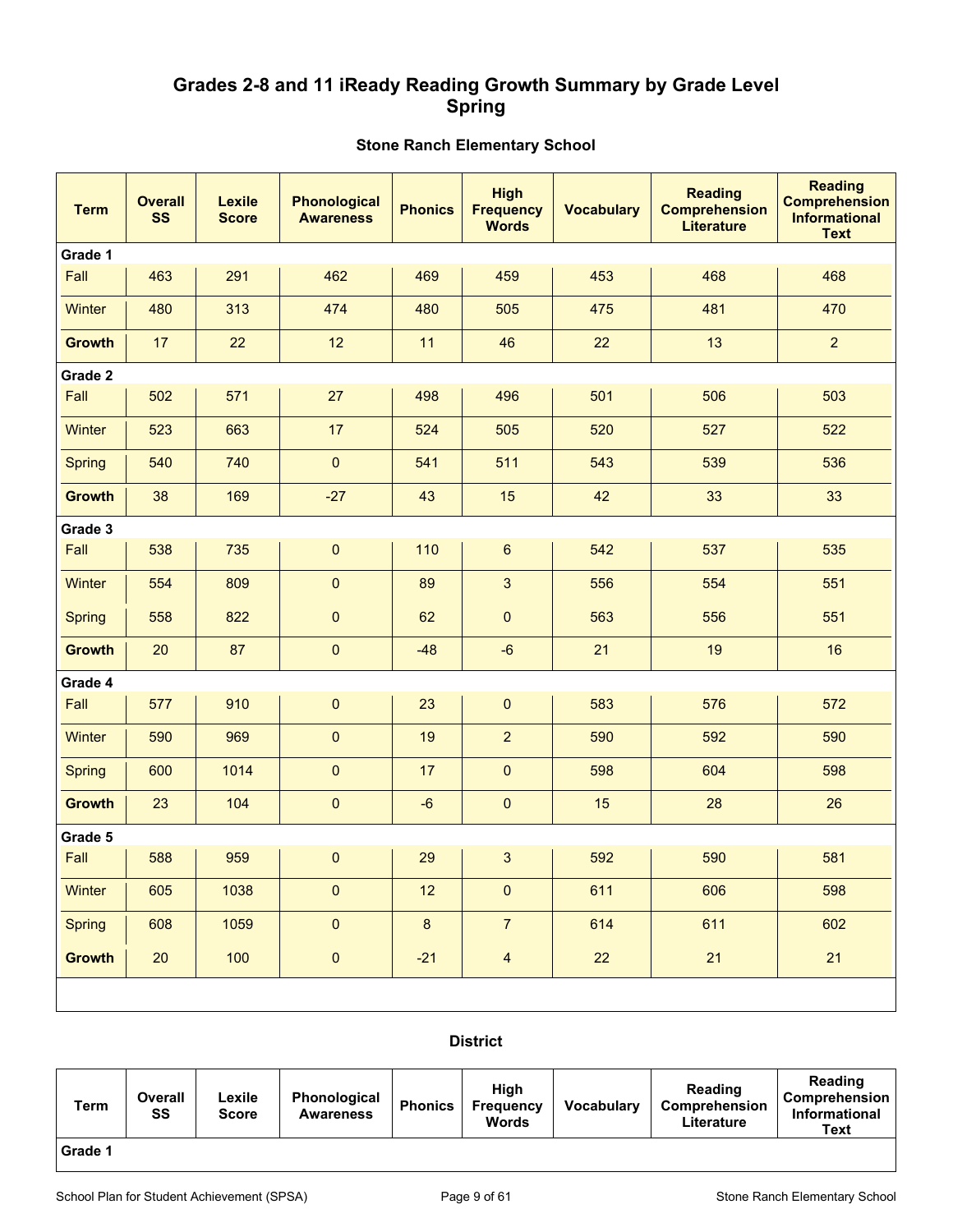| <b>Term</b>     | Overall<br>SS    | Lexile<br><b>Score</b> | Phonological<br><b>Awareness</b> | <b>Phonics</b>                                                       | High<br>Frequency<br><b>Words</b> | Vocabulary                                                                                                                                                                                                                            | Reading<br>Comprehension<br>Literature | <b>Reading</b><br>Comprehension<br>Informational<br><b>Text</b> |
|-----------------|------------------|------------------------|----------------------------------|----------------------------------------------------------------------|-----------------------------------|---------------------------------------------------------------------------------------------------------------------------------------------------------------------------------------------------------------------------------------|----------------------------------------|-----------------------------------------------------------------|
| Fall            | 448              | 273                    | 453                              | 447                                                                  | 447                               | 446                                                                                                                                                                                                                                   | 451                                    | 450                                                             |
| Winter          | 471              | 337                    | 465                              | 478                                                                  | 474                               | 468                                                                                                                                                                                                                                   | 471                                    | 469                                                             |
| Spring          | 487              | 410                    | 475                              | 493                                                                  | 487                               | 484                                                                                                                                                                                                                                   | 488                                    | 486                                                             |
| Growth          | 39               | 137                    | 22                               | 46                                                                   | 40                                | 38                                                                                                                                                                                                                                    | 37                                     | 36                                                              |
| Grade 2<br>Fall | 500              | 564                    | 32                               | 500                                                                  | 494                               | 500                                                                                                                                                                                                                                   | 499                                    | 500                                                             |
| Winter          | 519              | 648                    | 17                               | 522                                                                  | 503                               | 519                                                                                                                                                                                                                                   | 518                                    | 517                                                             |
| Spring          | 533              | 710                    | 12                               | 537                                                                  | 508                               | 533                                                                                                                                                                                                                                   | 532                                    | 530                                                             |
| Growth          | 33               | 146                    | $-20$                            | 37                                                                   | 14                                | 33                                                                                                                                                                                                                                    | 33                                     | 30                                                              |
| Grade 3         |                  |                        |                                  |                                                                      |                                   |                                                                                                                                                                                                                                       |                                        |                                                                 |
| Fall            | 532              | 709                    | 0                                | 129                                                                  | 14                                | 535                                                                                                                                                                                                                                   | 533                                    | 529                                                             |
| Winter          | 549              | 784                    | $\pmb{0}$                        | 88                                                                   | 13                                | 549                                                                                                                                                                                                                                   | 552                                    | 546                                                             |
| Spring          | 561              | 838                    | $\pmb{0}$                        | 65                                                                   | 8                                 | 562                                                                                                                                                                                                                                   | 564                                    | 558                                                             |
| Growth          | 29               | 129                    | $\pmb{0}$                        | $-64$                                                                | $-6$                              | 27                                                                                                                                                                                                                                    | 31                                     | 29                                                              |
| Grade 4         |                  |                        |                                  |                                                                      |                                   |                                                                                                                                                                                                                                       |                                        |                                                                 |
| Fall            | 562              | 842                    | $\pmb{0}$                        | 67                                                                   | 4                                 | 565                                                                                                                                                                                                                                   | 563                                    | 557                                                             |
| Winter          | 575              | 901                    | $\pmb{0}$                        | 45                                                                   | $\sqrt{5}$                        | 577                                                                                                                                                                                                                                   | 577                                    | 570                                                             |
| Spring          | 587              | 954                    | $\pmb{0}$                        | 31                                                                   | 3                                 | 587                                                                                                                                                                                                                                   | 590                                    | 584                                                             |
| Growth          | 25               | 112                    | $\pmb{0}$                        | $-36$                                                                | $-1$                              | 22                                                                                                                                                                                                                                    | 27                                     | 27                                                              |
| Grade 5<br>Fall | 584              | 942                    | $\mathbf{L}$<br>$\mathbf{0}$     | $\begin{array}{ccc} \end{array}$ 37 $\begin{array}{ccc} \end{array}$ | $\overline{4}$                    | and the second series of the series of the series of the series of the series of the series of the series of the series of the series of the series of the series of the series of the series of the series of the series of t<br>588 | $\mathbf{H}$<br>584                    | 579                                                             |
| Winter          | 595              | 994                    | $\pmb{0}$                        | 27                                                                   | $\overline{2}$                    | 601                                                                                                                                                                                                                                   | 596                                    | 590                                                             |
| Spring          | 605              | 1036                   | $\pmb{0}$                        | 18                                                                   | $\ensuremath{\mathsf{3}}$         | 609                                                                                                                                                                                                                                   | 605                                    | 600                                                             |
| Growth          | 21               | 94                     | $\pmb{0}$                        | $-19$                                                                | $-1$                              | 21                                                                                                                                                                                                                                    | 21                                     | 21                                                              |
| Grade 6         |                  |                        |                                  |                                                                      |                                   |                                                                                                                                                                                                                                       |                                        |                                                                 |
| Fall            | 604              | 1032                   | $\pmb{0}$                        | 21                                                                   | $\overline{c}$                    | 609                                                                                                                                                                                                                                   | 604                                    | 599                                                             |
| Winter          | 609              | 1055                   | $\pmb{0}$                        | 27                                                                   | $\overline{2}$                    | 619                                                                                                                                                                                                                                   | 606                                    | 602                                                             |
| Spring          | 613              | 1075                   | $\pmb{0}$                        | 20                                                                   | $\mathbf{3}$                      | 621                                                                                                                                                                                                                                   | 610                                    | 609                                                             |
| Growth          | $\boldsymbol{9}$ | 43                     | $\pmb{0}$                        | $-1$                                                                 | $\mathbf{1}$                      | 12                                                                                                                                                                                                                                    | $\,6\,$                                | $10$                                                            |
| Grade 7<br>Fall | 618              | 1098                   | $\pmb{0}$                        | 14                                                                   | $\pmb{0}$                         | 626                                                                                                                                                                                                                                   | 616                                    | 613                                                             |
| Winter          | 623              | 1119                   | $\pmb{0}$                        | 20                                                                   | $\mathbf{1}$                      | 634                                                                                                                                                                                                                                   | 618                                    | 616                                                             |
| Spring          | 627              | 1137                   | $\pmb{0}$                        | 14                                                                   | $\mathbf{1}$                      | 637                                                                                                                                                                                                                                   | 622                                    | 622                                                             |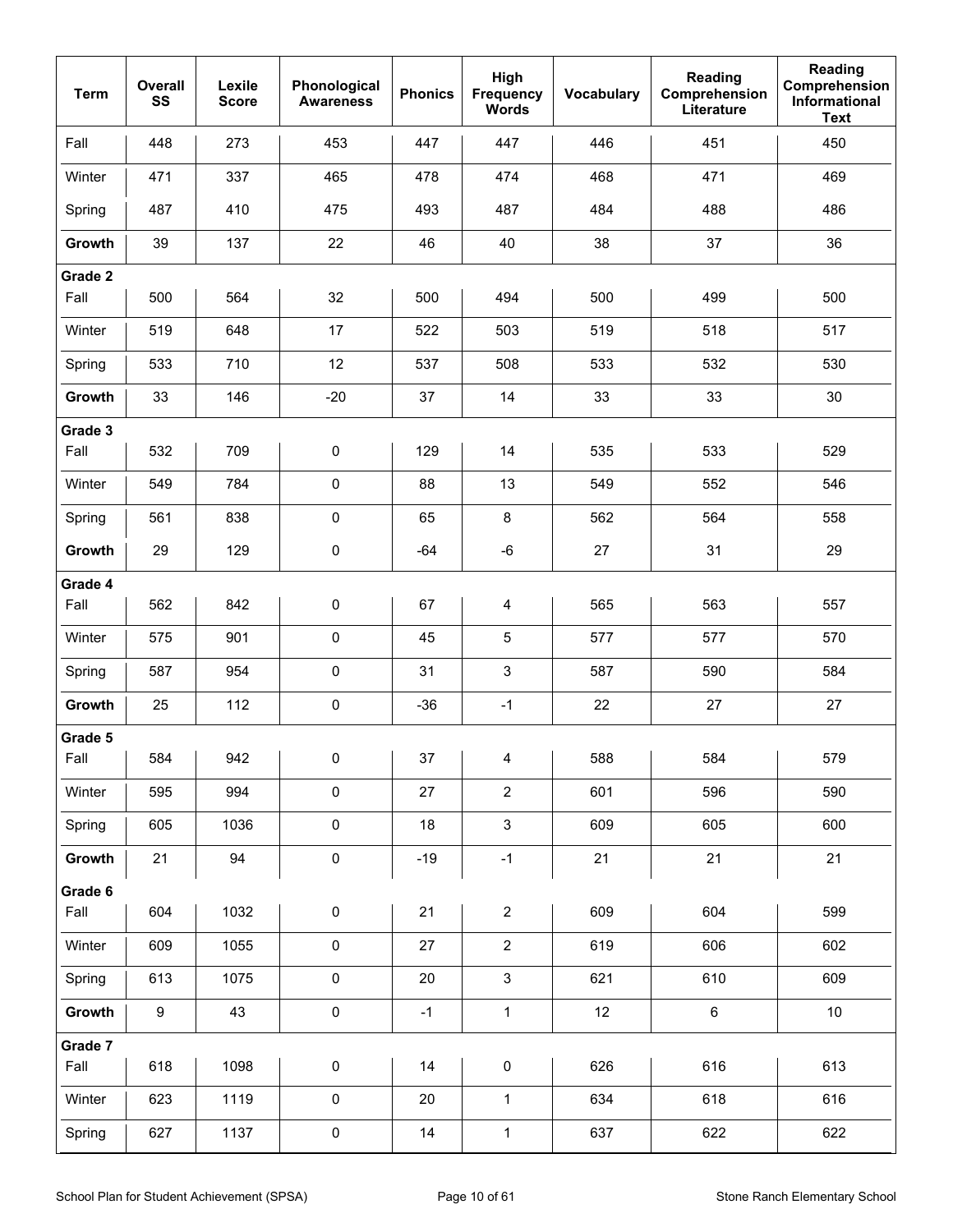| <b>Term</b> | Overall<br>SS    | Lexile<br><b>Score</b> | Phonological<br><b>Awareness</b> | <b>Phonics</b> | High<br>Frequency<br><b>Words</b> | Vocabulary | Reading<br>Comprehension<br>Literature | Reading<br>Comprehension<br>Informational<br><b>Text</b> |
|-------------|------------------|------------------------|----------------------------------|----------------|-----------------------------------|------------|----------------------------------------|----------------------------------------------------------|
| Growth      | 9                | 39                     | $\pmb{0}$                        | 0              | $\mathbf{1}$                      | 11         | $\,6\,$                                | 9                                                        |
| Grade 8     |                  |                        |                                  |                |                                   |            |                                        |                                                          |
| Fall        | 629              | 1146                   | $\pmb{0}$                        | 15             | 1                                 | 638        | 626                                    | 624                                                      |
| Winter      | 635              | 1175                   | $\mathbf 0$                      | 16             | $\overline{c}$                    | 647        | 628                                    | 630                                                      |
| Spring      | 638              | 1187                   | $\pmb{0}$                        | 14             | $\mathbf 1$                       | 650        | 631                                    | 634                                                      |
| Growth      | $\boldsymbol{9}$ | 41                     | $\pmb{0}$                        | $-1$           | $\pmb{0}$                         | 12         | $\mathbf 5$                            | 10                                                       |
| Grade 9     |                  |                        |                                  |                |                                   |            |                                        |                                                          |
| Fall        | 631              | 1223                   | $\mathbf 1$                      | 27             | 1                                 | 638        | 627                                    | 628                                                      |
| Winter      | 498              | 598                    | 75                               | 280            | 67                                | 500        | 482                                    | 502                                                      |
| Spring      | 669              | 1410                   | $\pmb{0}$                        | 0              | $\pmb{0}$                         | 676        | 681                                    | 649                                                      |
| Growth      | 38               | 187                    | $-1$                             | $-27$          | $-1$                              | 38         | 54                                     | 21                                                       |
| Grade 10    |                  |                        |                                  |                |                                   |            |                                        |                                                          |
| Fall        | 531              | 730                    | $\pmb{0}$                        | 275            | 74                                | 527        | 531                                    | 530                                                      |
| Winter      | 481              | 475                    | $\pmb{0}$                        | 508            | 494                               | 488        | 449                                    | 469                                                      |
| Spring      | 642              | 1275                   | $\pmb{0}$                        | $\pmb{0}$      | $\pmb{0}$                         | 657        | 657                                    | 591                                                      |
| Growth      | 111              | 545                    | $\pmb{0}$                        | $-275$         | $-74$                             | 130        | 126                                    | 61                                                       |
| Grade 11    |                  |                        |                                  |                |                                   |            |                                        |                                                          |
| Fall        | 563              | 949                    | 48                               | 98             | 41                                | 571        | 553                                    | 560                                                      |
| Winter      | 357              | 90                     | 358                              | 324            | 376                               | 384        | 344                                    | 357                                                      |
| Spring      | 658              | 1356                   | $\pmb{0}$                        | 9              | $\pmb{0}$                         | 671        | 654                                    | 650                                                      |
| Growth      | 95               | 407                    | $-48$                            | $-89$          | $-41$                             | 100        | 101                                    | 90                                                       |
| Grade 12    |                  |                        |                                  |                |                                   |            |                                        |                                                          |
| Fall        | 526              | 712                    | 102                              | 302            | 101                               | 530        | 533                                    | 514                                                      |
| Winter      | 579              | 960                    | $\pmb{0}$                        | $\pmb{0}$      | $\pmb{0}$                         | 605        | 585                                    | 546                                                      |
| Spring      | 608              | 1107                   | $\pmb{0}$                        | 78             | $\pmb{0}$                         | 614        | 605                                    | 605                                                      |
| Growth      | 82               | 395                    | $-102$                           | $-224$         | $-101$                            | 84         | $72\,$                                 | 91                                                       |
|             |                  |                        |                                  |                |                                   |            |                                        |                                                          |

## **Grade 11 – Grade Point Average English Language**

|                                             |           |                   |             | <b>Graduation Course</b>         |           |                   |             |               |                   |             | <b>A-G Course</b> |             |                   |             |
|---------------------------------------------|-----------|-------------------|-------------|----------------------------------|-----------|-------------------|-------------|---------------|-------------------|-------------|-------------------|-------------|-------------------|-------------|
|                                             | 2017-2018 | 2018-2019         |             |                                  | 2019-2020 | 2020-2021         |             | l 2017-2018 l |                   | 2018-2019   | 2019-2020         |             | 2020-2021         |             |
|                                             | Avg GPA   | Avg<br><b>GPA</b> | <b>Diff</b> | <b>Diff</b><br>Avg<br><b>GPA</b> |           | Avg<br><b>GPA</b> | <b>Diff</b> | Avg GPA       | Avg<br><b>GPA</b> | <b>Diff</b> | Avg<br><b>GPA</b> | <b>Diff</b> | Avg<br><b>GPA</b> | <b>Diff</b> |
| All Stone Ranch<br><b>Elementary School</b> |           |                   |             |                                  |           |                   |             |               |                   |             |                   |             |                   |             |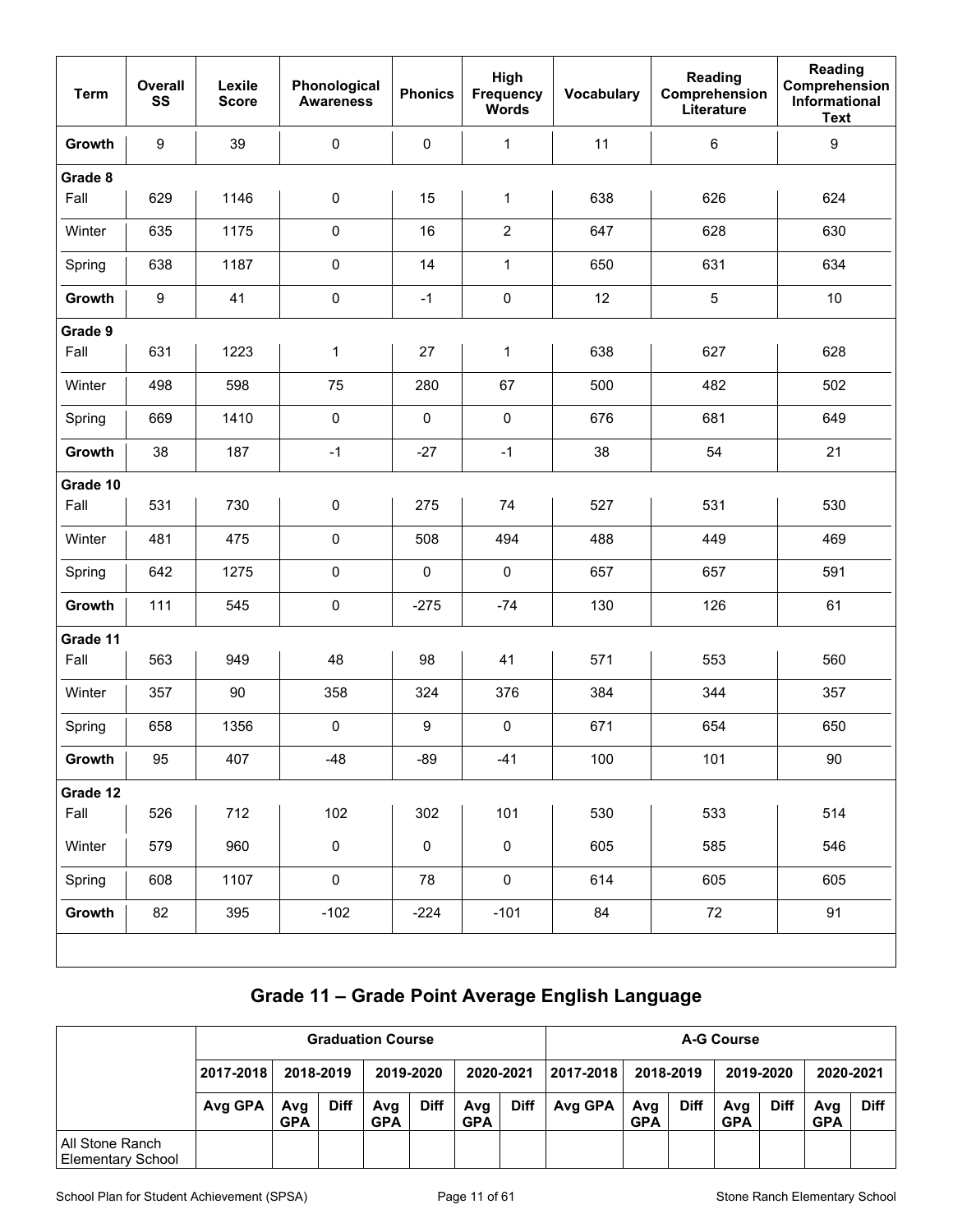|                                      |           |                   |             | <b>Graduation Course</b> |             |                   |             | <b>A-G Course</b> |                   |             |                   |             |                   |             |
|--------------------------------------|-----------|-------------------|-------------|--------------------------|-------------|-------------------|-------------|-------------------|-------------------|-------------|-------------------|-------------|-------------------|-------------|
|                                      | 2017-2018 |                   | 2018-2019   |                          | 2019-2020   |                   | 2020-2021   | 2017-2018         |                   | 2018-2019   |                   | 2019-2020   | 2020-2021         |             |
|                                      | Avg GPA   | Avg<br><b>GPA</b> | <b>Diff</b> | Avg<br><b>GPA</b>        | <b>Diff</b> | Avg<br><b>GPA</b> | <b>Diff</b> | Avg GPA           | Avg<br><b>GPA</b> | <b>Diff</b> | Avg<br><b>GPA</b> | <b>Diff</b> | Avg<br><b>GPA</b> | <b>Diff</b> |
| Am Indian/Alskn Nat                  |           |                   |             |                          |             |                   |             |                   |                   |             |                   |             |                   |             |
| <b>Black/African Am</b>              |           |                   |             |                          |             |                   |             |                   |                   |             |                   |             |                   |             |
| Filipino                             |           |                   |             |                          |             |                   |             |                   |                   |             |                   |             |                   |             |
| Hispanic                             |           |                   |             |                          |             |                   |             |                   |                   |             |                   |             |                   |             |
| Multiple                             |           |                   |             |                          |             |                   |             |                   |                   |             |                   |             |                   |             |
| Nat Hwiin/Other Pac<br>Islndr        |           |                   |             |                          |             |                   |             |                   |                   |             |                   |             |                   |             |
| Not Reported                         |           |                   |             |                          |             |                   |             |                   |                   |             |                   |             |                   |             |
| English Learner                      |           |                   |             |                          |             |                   |             |                   |                   |             |                   |             |                   |             |
| Students with<br><b>Disabilities</b> |           |                   |             |                          |             |                   |             |                   |                   |             |                   |             |                   |             |
| SocioEconomic<br>Disadvantaged       |           |                   |             |                          |             |                   |             |                   |                   |             |                   |             |                   |             |
| Foster Youth                         |           |                   |             |                          |             |                   |             |                   |                   |             |                   |             |                   |             |
| Homeless Youth                       |           |                   |             |                          |             |                   |             |                   |                   |             |                   |             |                   |             |

Datasource – CALPADS and Synergy

#### **Conclusions based on this data:**

- **1.** High participation rate was steady over past three years. CAASPP was cancelled for the 2019-2020 and 2020-2021 school years due to the COVID-19 pandemic and virtual learning in spring 2020 and the option of virtual distance learning.
- **2.** Unable to determine goal achievement due to CAASPP cancellation in spring 2020 and 2021.
- **3.** Concerning iReady diagnostic data, significant growth was seen from the Fall benchmark assessment to the Spring EOY. Increases included Hispanic +5.5%, English Learners +15.8%, SWD +8.5%.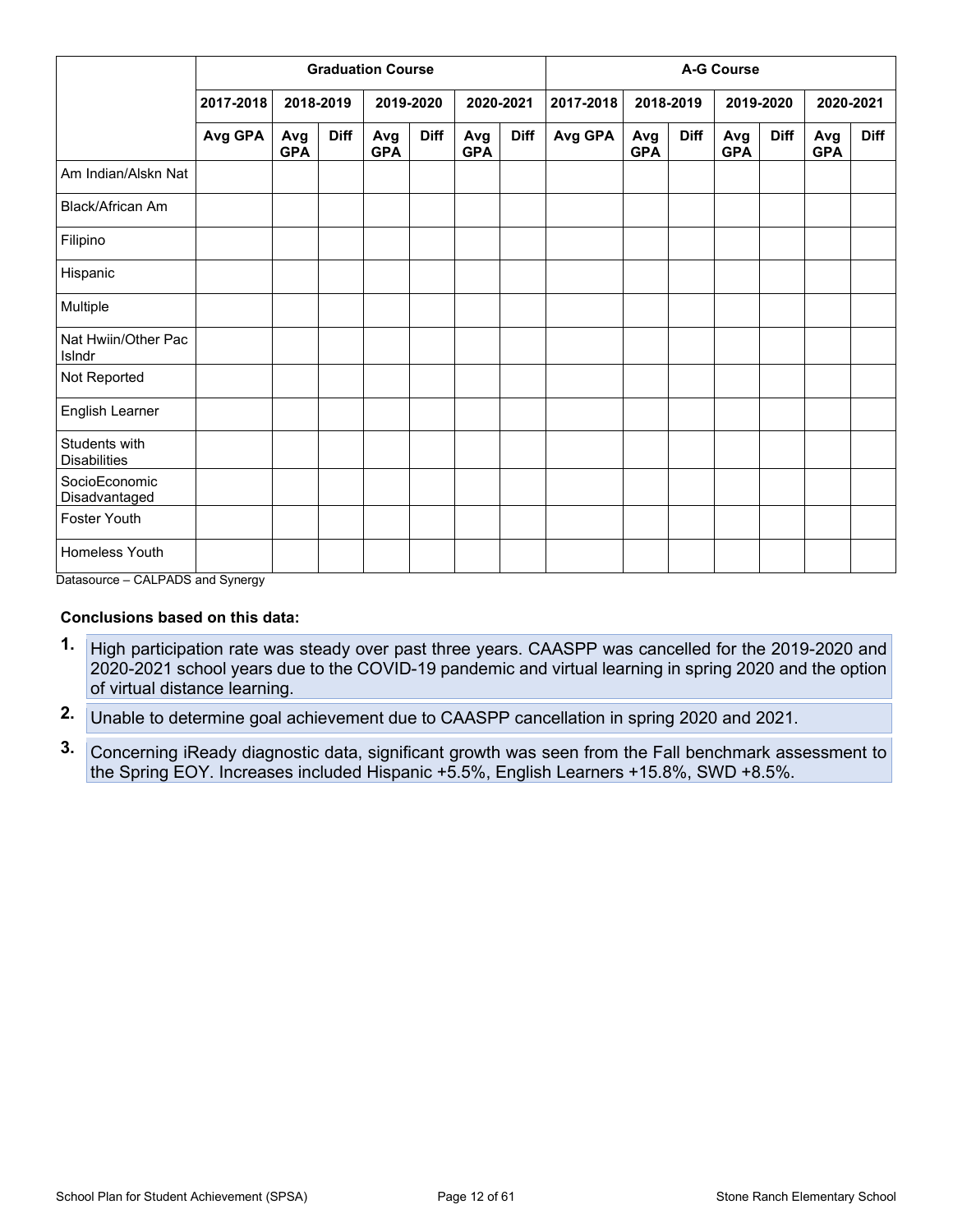## **CAASPP Results Mathematics (All Students)**

|         | <b>Overall Participation for All Students</b> |                        |           |         |                      |           |         |                    |           |         |                        |           |  |  |  |
|---------|-----------------------------------------------|------------------------|-----------|---------|----------------------|-----------|---------|--------------------|-----------|---------|------------------------|-----------|--|--|--|
| Grade   |                                               | # of Students Enrolled |           |         | # of Students Tested |           |         | # of Students with |           |         | % of Enrolled Students |           |  |  |  |
| Level   | $18-19$                                       | $19 - 20$              | $20 - 21$ | $18-19$ | $19 - 20$            | $20 - 21$ | $18-19$ | $19-20$            | $20 - 21$ | $18-19$ | $19 - 20$              | $20 - 21$ |  |  |  |
| Grade 3 | 156                                           |                        |           | 155     |                      |           | 155     |                    |           | 99.4    |                        |           |  |  |  |
| Grade 4 | 142                                           |                        |           | 138     |                      |           | 138     |                    |           | 97.2    |                        |           |  |  |  |
| Grade 5 | 144                                           |                        |           | 143     |                      |           | 143     |                    |           | 99.3    |                        |           |  |  |  |
| All     | 442                                           |                        |           | 436     |                      |           | 436     |                    |           | 98.6    |                        |           |  |  |  |

\* The "% of Enrolled Students Tested" showing in this table is not the same as "Participation Rate" for federal accountability purposes.

|                   | <b>Overall Achievement for All Students</b> |     |     |                                                                                                                       |  |            |                |  |  |       |  |                   |                |  |  |
|-------------------|---------------------------------------------|-----|-----|-----------------------------------------------------------------------------------------------------------------------|--|------------|----------------|--|--|-------|--|-------------------|----------------|--|--|
| Grade             | <b>Mean Scale Score</b>                     |     |     |                                                                                                                       |  | % Standard | % Standard Met |  |  |       |  | % Standard Nearly | % Standard Not |  |  |
| Level             |                                             |     |     | 18-19   19-20   20-21   18-19   19-20   20-21   18-19   19-20   20-21   18-19   19-20   20-21   18-19   19-20   20-21 |  |            |                |  |  |       |  |                   |                |  |  |
| <b>Grade 3</b>    | 2490.                                       |     |     | 42.58                                                                                                                 |  |            | 36.13          |  |  | 17.42 |  |                   | 3.87           |  |  |
| <b>Grade 4</b>    | 2554.                                       |     |     | 57.97                                                                                                                 |  |            | 26.81          |  |  | 13.77 |  |                   | 1.45           |  |  |
| <b>Grade 5</b>    | 2584.                                       |     |     | 58.74                                                                                                                 |  |            | 17.48          |  |  | 17.48 |  |                   | 6.29           |  |  |
| <b>All Grades</b> | N/A                                         | N/A | N/A | 52.75                                                                                                                 |  |            | 27.06          |  |  | 16.28 |  |                   | 3.90           |  |  |

| <b>Concepts &amp; Procedures</b><br>Applying mathematical concepts and procedures   |         |           |           |         |           |           |         |           |           |  |  |  |  |  |
|-------------------------------------------------------------------------------------|---------|-----------|-----------|---------|-----------|-----------|---------|-----------|-----------|--|--|--|--|--|
| % At or Near Standard<br>% Above Standard<br>% Below Standard<br><b>Grade Level</b> |         |           |           |         |           |           |         |           |           |  |  |  |  |  |
|                                                                                     | $18-19$ | $19 - 20$ | $20 - 21$ | $18-19$ | $19 - 20$ | $20 - 21$ | $18-19$ | $19 - 20$ | $20 - 21$ |  |  |  |  |  |
| Grade 3                                                                             | 56.13   |           |           | 38.71   |           |           | 5.16    |           |           |  |  |  |  |  |
| Grade 4                                                                             | 68.84   |           |           | 25.36   |           |           | 5.80    |           |           |  |  |  |  |  |
| Grade 5                                                                             | 62.94   |           |           | 26.57   |           |           | 10.49   |           |           |  |  |  |  |  |
| <b>All Grades</b>                                                                   | 62.39   |           |           | 30.50   |           |           | 7.11    |           |           |  |  |  |  |  |

|                    | <b>Problem Solving &amp; Modeling/Data Analysis</b><br>Using appropriate tools and strategies to solve real world and mathematical problems |                  |           |         |                       |           |                  |           |           |  |  |  |  |
|--------------------|---------------------------------------------------------------------------------------------------------------------------------------------|------------------|-----------|---------|-----------------------|-----------|------------------|-----------|-----------|--|--|--|--|
|                    |                                                                                                                                             | % Above Standard |           |         | % At or Near Standard |           | % Below Standard |           |           |  |  |  |  |
| <b>Grade Level</b> | $18-19$                                                                                                                                     | $19 - 20$        | $20 - 21$ | $18-19$ | $19 - 20$             | $20 - 21$ | $18-19$          | $19 - 20$ | $20 - 21$ |  |  |  |  |
| Grade 3            | 51.61                                                                                                                                       |                  |           | 41.94   |                       |           | 6.45             |           |           |  |  |  |  |
| Grade 4            | 65.94                                                                                                                                       |                  |           | 28.26   |                       |           | 5.80             |           |           |  |  |  |  |
| Grade 5            | 50.35                                                                                                                                       |                  |           | 40.56   |                       |           | 9.09             |           |           |  |  |  |  |
| <b>All Grades</b>  | 55.73                                                                                                                                       |                  |           | 37.16   |                       |           | 7.11             |           |           |  |  |  |  |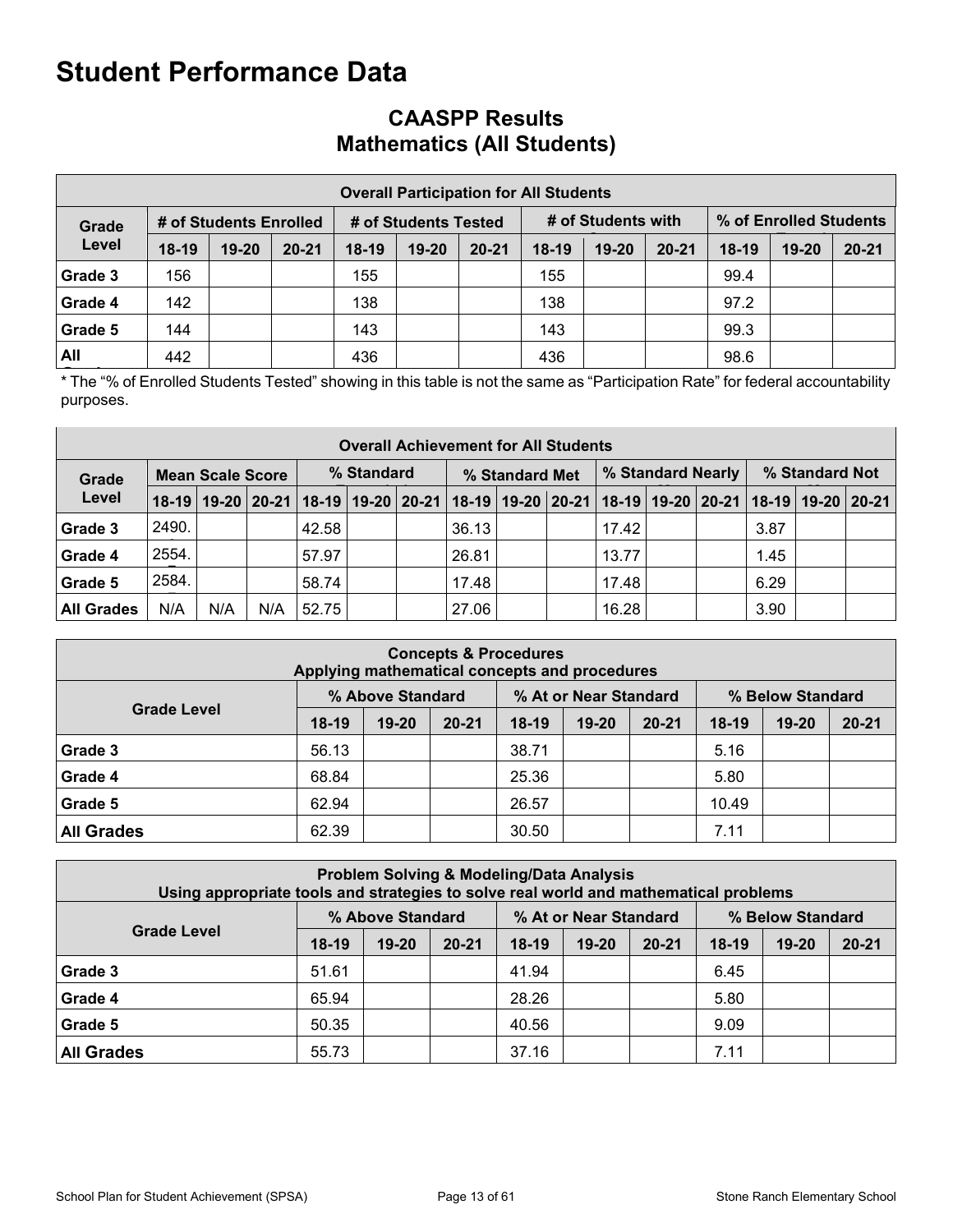|                    | <b>Communicating Reasoning</b><br>Demonstrating ability to support mathematical conclusions |                  |           |         |                       |           |                  |           |           |  |  |  |  |
|--------------------|---------------------------------------------------------------------------------------------|------------------|-----------|---------|-----------------------|-----------|------------------|-----------|-----------|--|--|--|--|
| <b>Grade Level</b> |                                                                                             | % Above Standard |           |         | % At or Near Standard |           | % Below Standard |           |           |  |  |  |  |
|                    | $18-19$                                                                                     | $19 - 20$        | $20 - 21$ | $18-19$ | $19 - 20$             | $20 - 21$ | $18-19$          | $19 - 20$ | $20 - 21$ |  |  |  |  |
| Grade 3            | 49.03                                                                                       |                  |           | 43.23   |                       |           | 7.74             |           |           |  |  |  |  |
| Grade 4            | 59.42                                                                                       |                  |           | 31.16   |                       |           | 9.42             |           |           |  |  |  |  |
| Grade 5            | 51.75                                                                                       |                  |           | 40.56   |                       |           | 7.69             |           |           |  |  |  |  |
| <b>All Grades</b>  | 53.21                                                                                       |                  |           | 38.53   |                       |           | 8.26             |           |           |  |  |  |  |

## **Alternative Metrics Mathematics (All Students)**

### **Grades 2-8 and 11 iReady Correlation to Smarter Balance Proficiency Math – Fall, Winter, Spring (2020-2021)**

|                                    |               | <b>Math</b> |                          |               |        |                          |               |                |                          |  |  |  |  |
|------------------------------------|---------------|-------------|--------------------------|---------------|--------|--------------------------|---------------|----------------|--------------------------|--|--|--|--|
|                                    |               | Fall        |                          |               | Winter |                          |               | <b>Spring</b>  |                          |  |  |  |  |
|                                    |               |             | <b>Meeting Benchmark</b> |               |        | <b>Meeting Benchmark</b> |               |                | <b>Meeting Benchmark</b> |  |  |  |  |
|                                    | <b>Tested</b> | #           | %                        | <b>Tested</b> | #      | $\%$                     | <b>Tested</b> | #              | $\%$                     |  |  |  |  |
| <b>All Students</b>                | 556           | 293         | 52.7                     | 563           | 350    | 62.2                     | 560           | 343            | 61.3                     |  |  |  |  |
| African-American                   | 2             | 1           | 50                       | 5             | 3      | 60                       | 5             | $\overline{2}$ | 40                       |  |  |  |  |
| Asian                              | 212           | 147         | 69.3                     | 214           | 172    | 80.4                     | 215           | 167            | 77.7                     |  |  |  |  |
| Caucasian                          | 175           | 70          | 40                       | 175           | 81     | 46.3                     | 174           | 79             | 45.4                     |  |  |  |  |
| Filipino                           | 21            | 9           | 42.9                     | 21            | 13     | 61.9                     | 21            | 12             | 57.1                     |  |  |  |  |
| Hispanic                           | 47            | 14          | 29.8                     | 47            | 23     | 48.9                     | 45            | 22             | 48.9                     |  |  |  |  |
| Other                              | 99            | 52          | 52.5                     | 101           | 58     | 57.4                     | 100           | 61             | 61                       |  |  |  |  |
| <b>English Learners</b>            | 66            | 22          | 33.3                     | 66            | 30     | 45.5                     | 65            | 26             | 40                       |  |  |  |  |
| <b>Students with Disabilities</b>  | 69            | 20          | 29                       | 68            | 24     | 35.3                     | 64            | 21             | 32.8                     |  |  |  |  |
| Socioeconomically<br>Disadvantaged | 53            | 23          | 43.4                     | 55            | 27     | 49.1                     | 53            | 23             | 43.4                     |  |  |  |  |
| <b>Foster Youth</b>                |               |             |                          |               |        |                          |               |                |                          |  |  |  |  |
| <b>Homeless Youth</b>              | 8             | 5           | 62.5                     | 8             | 5      | 62.5                     | 8             | 5              | 62.5                     |  |  |  |  |

### **Grades 2-8 and 11 iReady Correlation to Smarter Balance Proficiency by Grade Level Math – Fall, Winter, Spring, (2020-2021)**

|                     |               |      |                          |                          | <b>Math</b> |      |                          |   |          |  |
|---------------------|---------------|------|--------------------------|--------------------------|-------------|------|--------------------------|---|----------|--|
|                     |               | Fall |                          |                          | Winter      |      | <b>Spring</b>            |   |          |  |
|                     |               |      | <b>Meeting Benchmark</b> | <b>Meeting Benchmark</b> |             |      | <b>Meeting Benchmark</b> |   |          |  |
|                     | <b>Tested</b> | #    | %                        | <b>Tested</b>            | #           | %    | <b>Tested</b>            | # | $\%$     |  |
| Grade 2             |               |      |                          |                          |             |      |                          |   |          |  |
| <b>All Students</b> |               |      | 51.9                     |                          |             | 66.2 |                          |   | 63.2     |  |
| African-American    |               |      |                          |                          |             | 100  |                          |   | $\Omega$ |  |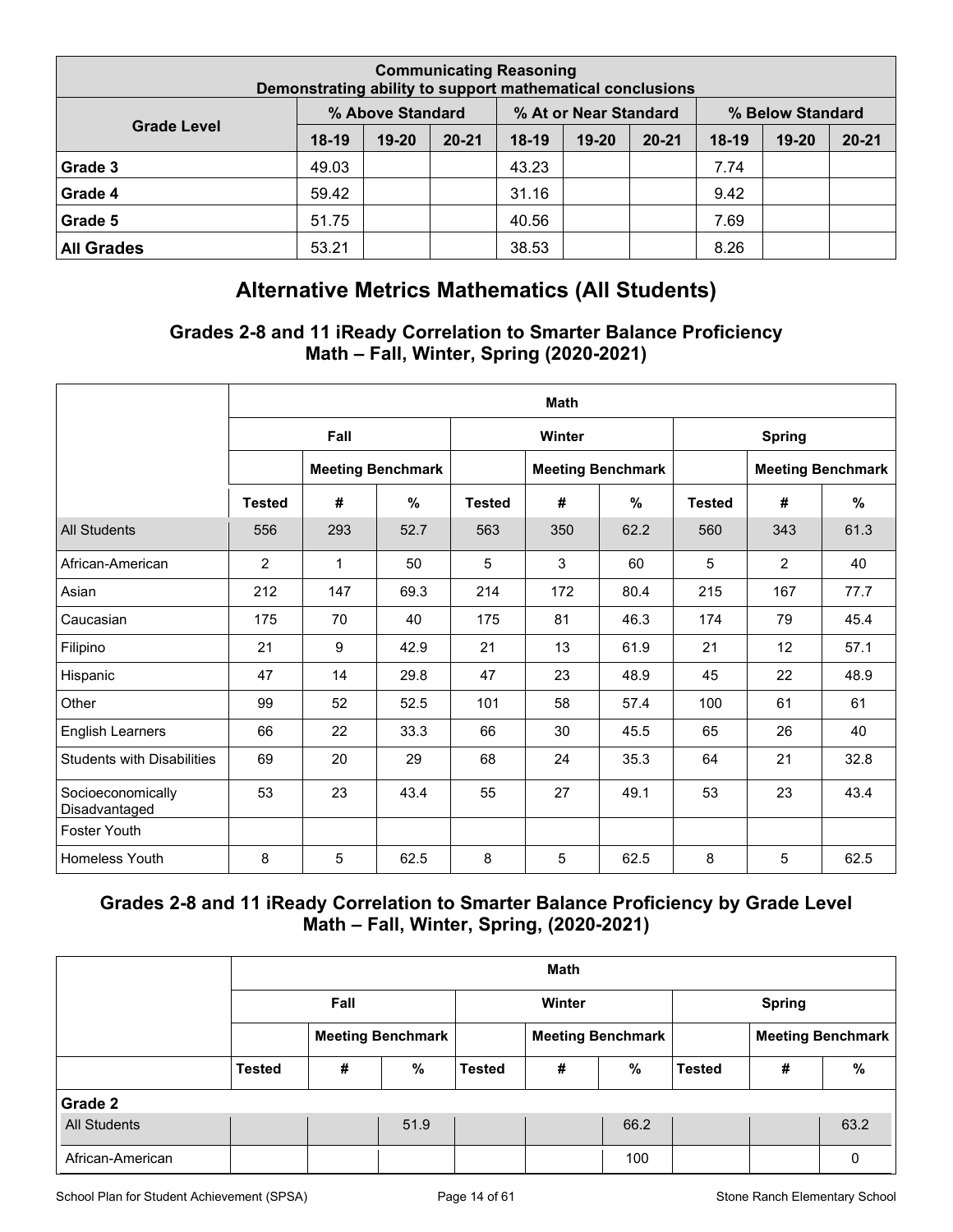|                                    |               | <b>Math</b> |                          |               |        |                          |               |               |                          |  |  |  |
|------------------------------------|---------------|-------------|--------------------------|---------------|--------|--------------------------|---------------|---------------|--------------------------|--|--|--|
|                                    |               | Fall        |                          |               | Winter |                          |               | <b>Spring</b> |                          |  |  |  |
|                                    |               |             | <b>Meeting Benchmark</b> |               |        | <b>Meeting Benchmark</b> |               |               | <b>Meeting Benchmark</b> |  |  |  |
|                                    | <b>Tested</b> | #           | $\%$                     | <b>Tested</b> | #      | $\%$                     | <b>Tested</b> | #             | $\%$                     |  |  |  |
| Asian                              |               |             | 71.4                     |               |        | 78.4                     |               |               | 76.5                     |  |  |  |
| Caucasian                          |               |             | 28.1                     |               |        | 63.6                     |               |               | 48.5                     |  |  |  |
| Filipino                           |               |             | 25                       |               |        | 50                       |               |               | 50                       |  |  |  |
| Hispanic                           |               |             | 33.3                     |               |        | 41.7                     |               |               | 41.7                     |  |  |  |
| Other                              |               |             | 55.9                     |               |        | 60                       |               |               | 68.6                     |  |  |  |
| <b>English Learners</b>            |               |             | 38.9                     |               |        | 55.6                     |               |               | 50                       |  |  |  |
| <b>Students with Disabilities</b>  |               |             | 44.4                     |               |        | 55.6                     |               |               | 44.4                     |  |  |  |
| Socioeconomically<br>Disadvantaged |               |             | 58.3                     |               |        | 50                       |               |               | 41.7                     |  |  |  |
| Homeless Youth                     |               |             | 100                      |               |        | 100                      |               |               | 100                      |  |  |  |
| Grade 3                            |               |             |                          |               |        |                          |               |               |                          |  |  |  |
| <b>All Students</b>                |               |             | 51.6                     |               |        | 61.6                     |               |               | 57.4                     |  |  |  |
| African-American                   |               |             | 50                       |               |        | 33.3                     |               |               | 33.3                     |  |  |  |
| Asian                              |               |             | 72.5                     |               |        | 83                       |               |               | 76.9                     |  |  |  |
| Caucasian                          |               |             | 40.5                     |               |        | 45.2                     |               |               | 36.6                     |  |  |  |
| Filipino                           |               |             | $\pmb{0}$                |               |        | 33.3                     |               |               | 33.3                     |  |  |  |
| Hispanic                           |               |             | $\mathbf 0$              |               |        | 33.3                     |               |               | 20                       |  |  |  |
| Other                              |               |             | 47.1                     |               |        | 55.6                     |               |               | 66.7                     |  |  |  |
| <b>English Learners</b>            |               |             | 38.5                     |               |        | 53.8                     |               |               | 44                       |  |  |  |
| <b>Students with Disabilities</b>  |               |             | 21.7                     |               |        | 43.5                     |               |               | 33.3                     |  |  |  |
| Socioeconomically<br>Disadvantaged |               |             | 30.8                     |               |        | 46.7                     |               |               | 38.5                     |  |  |  |
| Homeless Youth                     |               |             | 66.7                     |               |        | 33.3                     |               |               | 33.3                     |  |  |  |
| Grade 4                            |               |             |                          |               |        |                          |               |               |                          |  |  |  |
| <b>All Students</b>                |               |             | 58.3                     |               |        | 58                       |               |               | 62.4                     |  |  |  |
| African-American                   |               |             |                          |               |        | 100                      |               |               | 100                      |  |  |  |
| Asian                              |               |             | 64                       |               |        | 68                       |               |               | 74                       |  |  |  |
| Caucasian                          |               |             | 54.3                     |               |        | 43.2                     |               |               | 50                       |  |  |  |
| Filipino                           |               |             | 100                      |               |        | 75                       |               |               | 75                       |  |  |  |
| Hispanic                           |               |             | 33.3                     |               |        | 50                       |               |               | 52.9                     |  |  |  |
| Other                              |               |             | 65.4                     |               |        | 65.4                     |               |               | 64                       |  |  |  |
| <b>English Learners</b>            |               |             | 20                       |               |        | 26.7                     |               |               | 26.7                     |  |  |  |
| <b>Students with Disabilities</b>  |               |             | 52.9                     |               |        | 31.3                     |               |               | 42.9                     |  |  |  |
| Socioeconomically<br>Disadvantaged |               |             | 41.2                     |               |        | 47.1                     |               |               | 47.1                     |  |  |  |
| Homeless Youth                     |               |             | 50                       |               |        | 75                       |               |               | 75                       |  |  |  |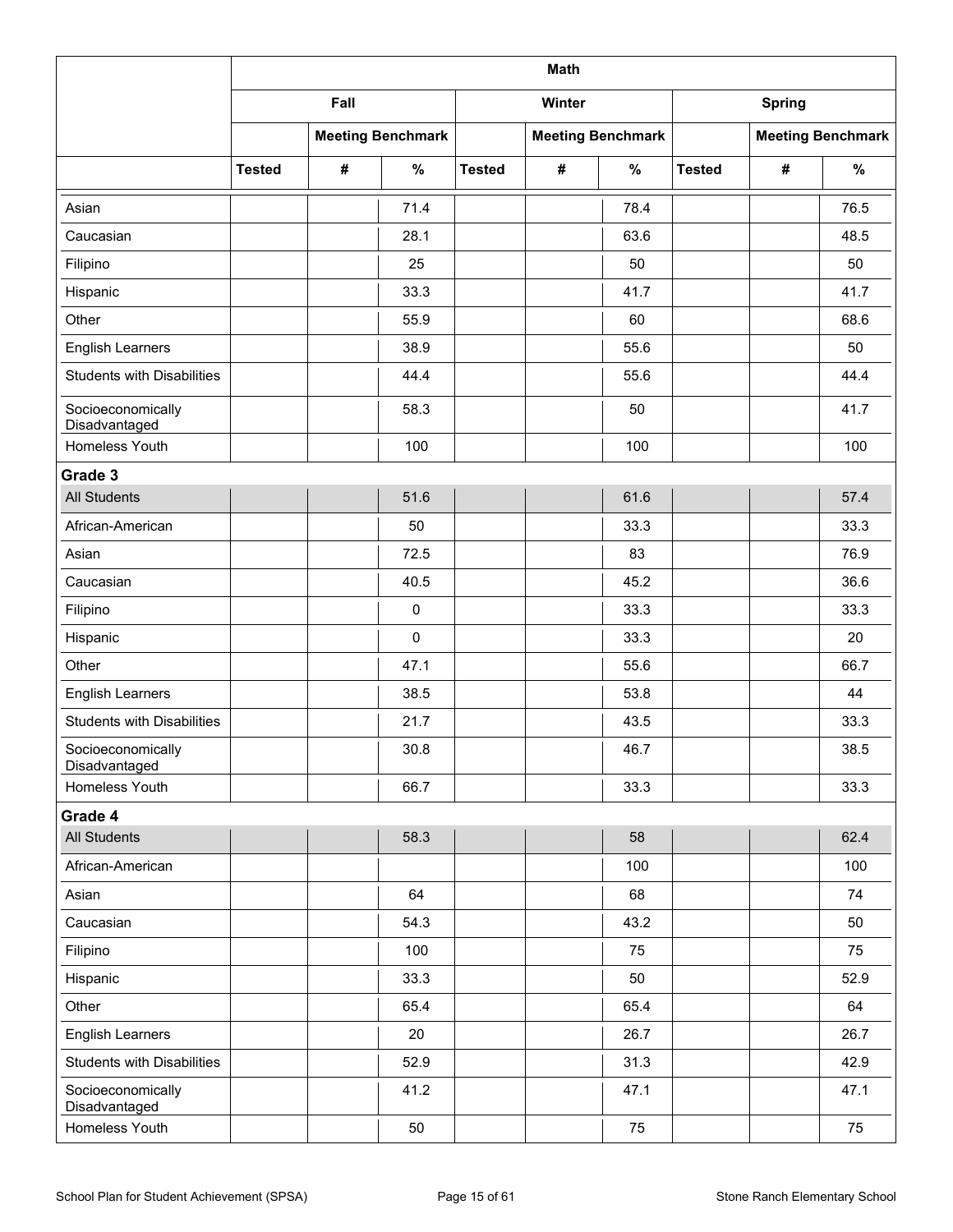|                                    |               | <b>Math</b> |                          |               |        |                          |               |   |                          |  |  |  |  |
|------------------------------------|---------------|-------------|--------------------------|---------------|--------|--------------------------|---------------|---|--------------------------|--|--|--|--|
|                                    |               | Fall        |                          |               | Winter |                          | <b>Spring</b> |   |                          |  |  |  |  |
|                                    |               |             | <b>Meeting Benchmark</b> |               |        | <b>Meeting Benchmark</b> |               |   | <b>Meeting Benchmark</b> |  |  |  |  |
|                                    | <b>Tested</b> | #           | $\%$                     | <b>Tested</b> | #      | $\%$                     | <b>Tested</b> | # | $\frac{9}{6}$            |  |  |  |  |
| Grade 5                            |               |             |                          |               |        |                          |               |   |                          |  |  |  |  |
| <b>All Students</b>                |               |             | 49.1                     |               |        | 62.9                     |               |   | 61.5                     |  |  |  |  |
| Asian                              |               |             | 69.4                     |               |        | 90                       |               |   | 82.3                     |  |  |  |  |
| Caucasian                          |               |             | 34.5                     |               |        | 39.3                     |               |   | 46.4                     |  |  |  |  |
| Filipino                           |               |             | 40                       |               |        | 70                       |               |   | 60                       |  |  |  |  |
| Hispanic                           |               |             | 40                       |               |        | 63.6                     |               |   | 63.6                     |  |  |  |  |
| Other                              |               |             | 36.4                     |               |        | 45.5                     |               |   | 40.9                     |  |  |  |  |
| <b>English Learners</b>            |               |             | 28.6                     |               |        | 28.6                     |               |   | 28.6                     |  |  |  |  |
| <b>Students with Disabilities</b>  |               |             | 10                       |               |        | 20                       |               |   | 20                       |  |  |  |  |
| Socioeconomically<br>Disadvantaged |               |             | 45.5                     |               |        | 54.5                     |               |   | 45.5                     |  |  |  |  |

### **Grades 2-8 and 11 iReady Correlation to Smarter Balanced Achievement Levels Spring (2021)**

|                                      |                      | <b>Math</b>           |                      |                    |                          |  |  |  |  |  |  |  |  |
|--------------------------------------|----------------------|-----------------------|----------------------|--------------------|--------------------------|--|--|--|--|--|--|--|--|
| Spring 2021                          | <b>Number Tested</b> | <b>Below Standard</b> | <b>Near Standard</b> | <b>At Standard</b> | <b>Exceeded Standard</b> |  |  |  |  |  |  |  |  |
| <b>All Students</b>                  | 430                  | 5.81                  | 34.19                | 9.07               | 50.93                    |  |  |  |  |  |  |  |  |
| African-American                     | 4                    | 0                     | 50                   | 25                 | 25                       |  |  |  |  |  |  |  |  |
| Asian                                | 164                  | 1.83                  | 20.12                | 6.1                | 71.95                    |  |  |  |  |  |  |  |  |
| Caucasian                            | 143                  | 12.59                 | 43.36                | 9.09               | 34.97                    |  |  |  |  |  |  |  |  |
| Filipino                             | 17                   | 11.76                 | 29.41                | 17.65              | 41.18                    |  |  |  |  |  |  |  |  |
| Hispanic                             | 36                   | 5.56                  | 47.22                | 13.89              | 33.33                    |  |  |  |  |  |  |  |  |
| Other                                | 66                   | $\mathbf 0$           | 42.42                | 10.61              | 46.97                    |  |  |  |  |  |  |  |  |
| <b>English Learners</b>              | 48                   | 14.58                 | 50                   | 4.17               | 31.25                    |  |  |  |  |  |  |  |  |
| Students with<br><b>Disabilities</b> | 61                   | 22.95                 | 47.54                | 6.56               | 22.95                    |  |  |  |  |  |  |  |  |
| Socioeconomically<br>Disadvantaged   | 43                   | 11.63                 | 46.51                | 11.63              | 30.23                    |  |  |  |  |  |  |  |  |
| <b>Foster Youth</b>                  |                      |                       |                      |                    |                          |  |  |  |  |  |  |  |  |
| <b>Homeless Youth</b>                | $\overline{7}$       | $\mathbf 0$           | 42.86                | 14.29              | 42.86                    |  |  |  |  |  |  |  |  |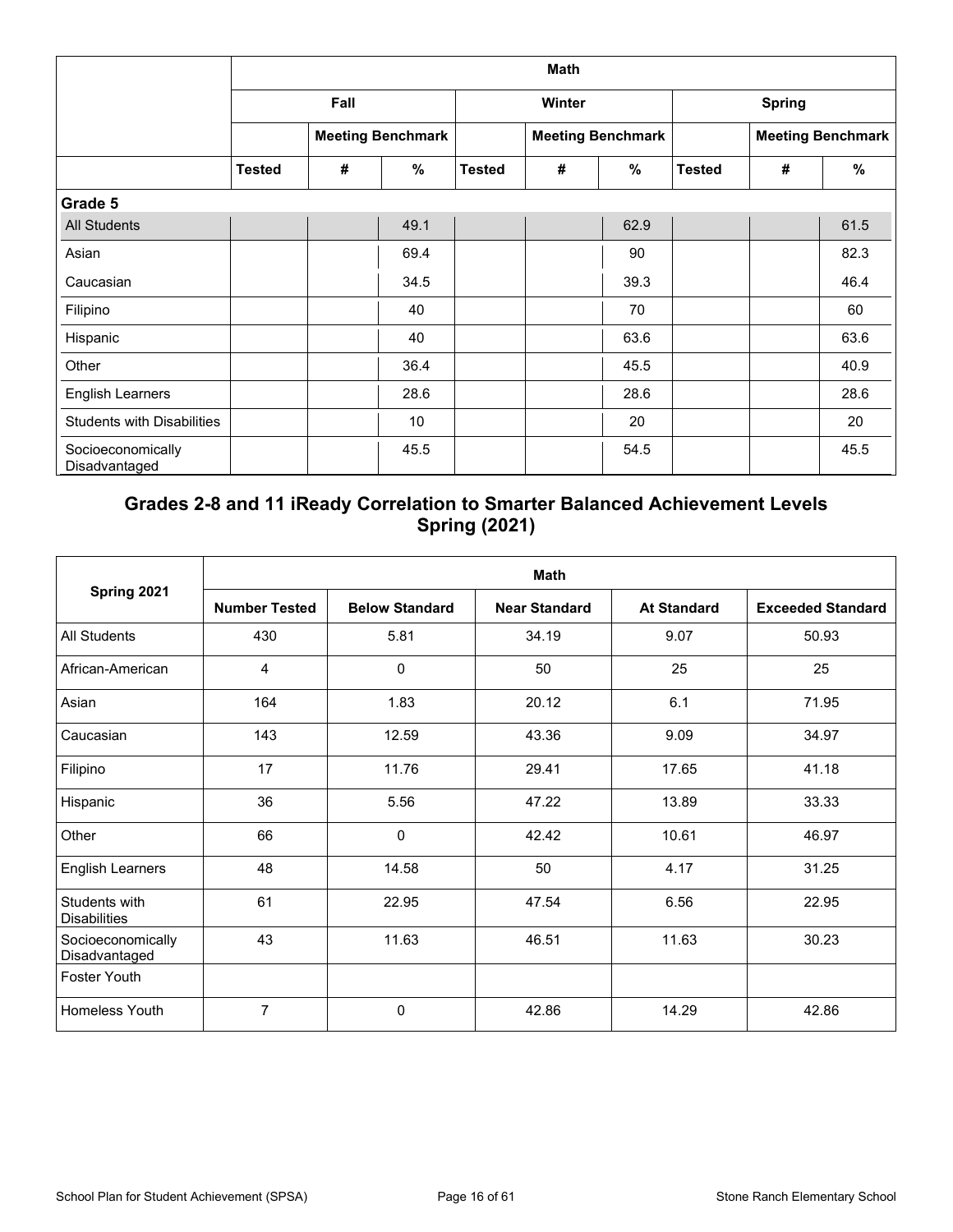### **Grades 2-8 and 11 iReady Math Growth Summary by Grade Level Spring**

| <b>Term</b>   | <b>Overall SS</b>             | <b>Lexile Score</b> | <b>Algebra and</b><br><b>Number and</b><br><b>Algebraic</b><br><b>Operations</b><br><b>Thinking</b> |                     | <b>Measurement</b><br>and Data | <b>Geometry</b> |
|---------------|-------------------------------|---------------------|-----------------------------------------------------------------------------------------------------|---------------------|--------------------------------|-----------------|
| Grade 1       |                               |                     |                                                                                                     |                     |                                |                 |
| Fall          | 413                           | $\pmb{0}$           | 411                                                                                                 | 415                 | 412                            | 417             |
| <b>Winter</b> | 424                           | $\pmb{0}$           | 421                                                                                                 | 437                 | 418                            | 422             |
| <b>Spring</b> | 430                           | $\pmb{0}$           | 424                                                                                                 | 438                 | 426                            | 434             |
| <b>Growth</b> | 17                            | $\pmb{0}$           | 13                                                                                                  | 23                  | 14                             | 17              |
| Grade 2       |                               |                     |                                                                                                     |                     |                                |                 |
| Fall          | 425                           | $\pmb{0}$           | 421                                                                                                 | 433                 | 421                            | 427             |
| Winter        | 438                           | $\pmb{0}$           | 434                                                                                                 | 443                 | 438                            | 439             |
| <b>Spring</b> | 447                           | $\pmb{0}$           | 444                                                                                                 | 451                 | 448                            | 445             |
| <b>Growth</b> | 22                            | $\pmb{0}$           | 23                                                                                                  | 18                  | 27                             | 18              |
| Grade 3       |                               |                     |                                                                                                     |                     |                                |                 |
| Fall          | 449                           | 0                   | 443                                                                                                 | 459                 | 448                            | 446             |
| Winter        | 462                           | $\pmb{0}$           | 457                                                                                                 | 469                 | 468                            | 453             |
| <b>Spring</b> | 471                           | 0                   | 466                                                                                                 | 477                 | 475                            | 468             |
| <b>Growth</b> | 22                            | $\pmb{0}$           | 23                                                                                                  | 18                  | 27                             | 22              |
| Grade 4       |                               |                     |                                                                                                     |                     |                                |                 |
| Fall          | 478                           | 0                   | 473                                                                                                 | 486                 | 479                            | 475             |
| Winter        | 487                           | $\pmb{0}$           | 482                                                                                                 | 494                 | 490                            | 482             |
| <b>Spring</b> | 500                           | $\pmb{0}$           | 499                                                                                                 | 504                 | 504                            | 495             |
| <b>Growth</b> | 22                            | $\pmb{0}$           | 26                                                                                                  | 18                  | 25                             | 20              |
| Grade 5       |                               |                     |                                                                                                     |                     |                                |                 |
| Fall          | 484<br><b>College College</b> | $\mathbf{L}$        |                                                                                                     | 0   482   489   487 |                                | $-1$<br>478     |
| Winter        | 500                           | $\pmb{0}$           | 505                                                                                                 | 501                 | 500                            | 492             |
| <b>Spring</b> | 513                           | $\pmb{0}$           | 513                                                                                                 | 511                 | 518                            | 511             |
| <b>Growth</b> | 29                            | $\pmb{0}$           | 31                                                                                                  | 22                  | 31                             | 33              |
|               |                               |                     |                                                                                                     |                     |                                |                 |

#### **Stone Ranch Elementary School**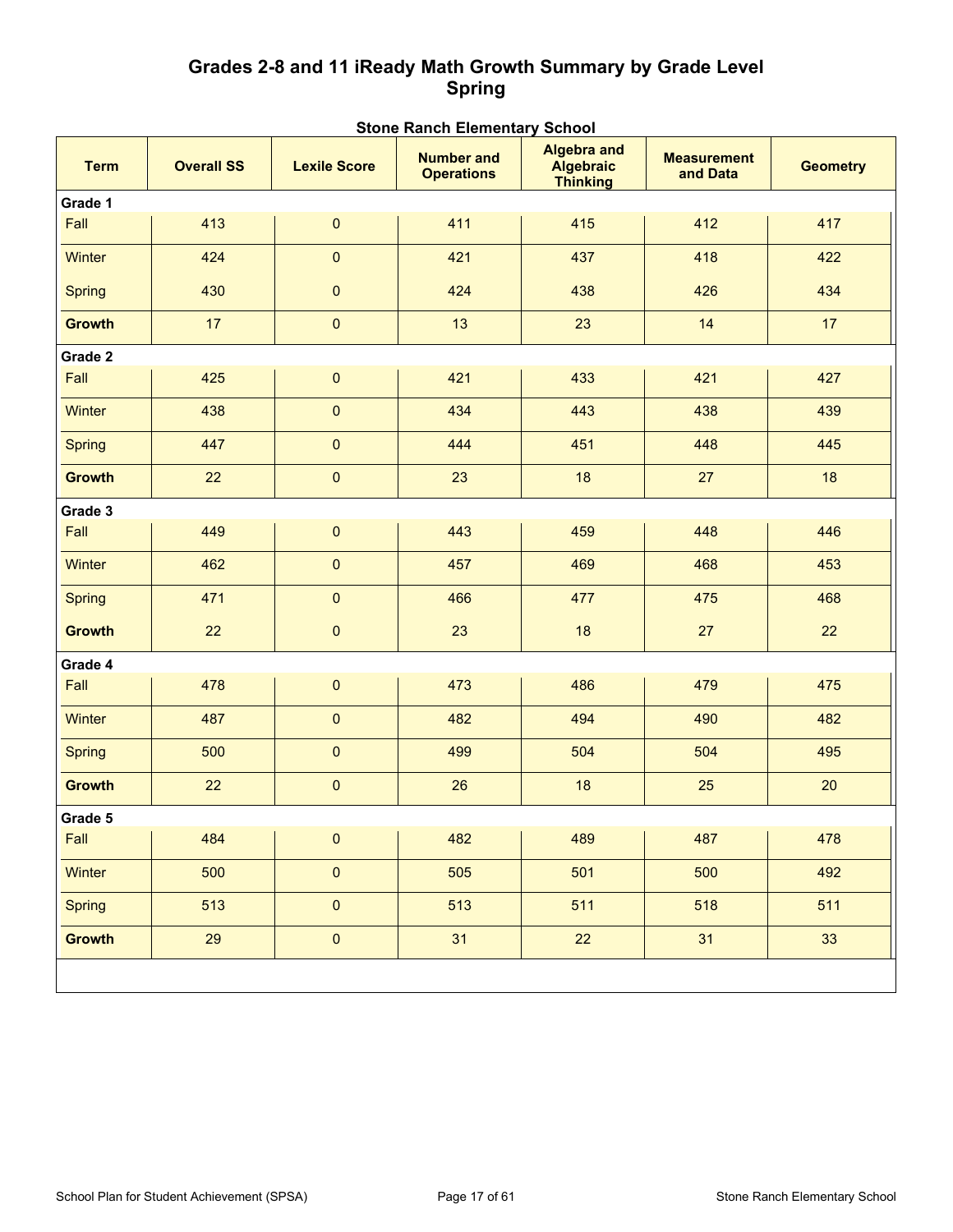#### **District**

| <b>Term</b> | Overall<br>SS | Lexile<br><b>Score</b> | Phonological<br><b>Awareness</b> | <b>Phonics</b> | High<br>Frequency<br>Words | <b>Vocabulary</b> | Reading<br>Comprehension<br>Literature | Reading<br>Comprehension<br>Informational<br><b>Text</b> |
|-------------|---------------|------------------------|----------------------------------|----------------|----------------------------|-------------------|----------------------------------------|----------------------------------------------------------|
| Grade 1     |               |                        |                                  |                |                            |                   |                                        |                                                          |
| Fall        | 404           | $\pmb{0}$              |                                  |                |                            |                   |                                        |                                                          |
| Winter      | 413           | $\pmb{0}$              |                                  |                |                            |                   |                                        |                                                          |
| Spring      | 423           | $\pmb{0}$              |                                  |                |                            |                   |                                        |                                                          |
| Growth      | 19            | $\pmb{0}$              |                                  |                |                            |                   |                                        |                                                          |
| Grade 2     |               |                        |                                  |                |                            |                   |                                        |                                                          |
| Fall        | 422           | $\pmb{0}$              |                                  |                |                            |                   |                                        |                                                          |
| Winter      | 435           | $\pmb{0}$              |                                  |                |                            |                   |                                        |                                                          |
| Spring      | 443           | $\pmb{0}$              |                                  |                |                            |                   |                                        |                                                          |
| Growth      | 21            | $\pmb{0}$              |                                  |                |                            |                   |                                        |                                                          |
| Grade 3     |               |                        |                                  |                |                            |                   |                                        |                                                          |
| Fall        | 443           | $\pmb{0}$              |                                  |                |                            |                   |                                        |                                                          |
| Winter      | 454           | $\pmb{0}$              |                                  |                |                            |                   |                                        |                                                          |
| Spring      | 467           | $\pmb{0}$              |                                  |                |                            |                   |                                        |                                                          |
| Growth      | 24            | $\pmb{0}$              |                                  |                |                            |                   |                                        |                                                          |
| Grade 4     |               |                        |                                  |                |                            |                   |                                        |                                                          |
| Fall        | 465           | $\pmb{0}$              |                                  |                |                            |                   |                                        |                                                          |
| Winter      | 475           | $\pmb{0}$              |                                  |                |                            |                   |                                        |                                                          |
| Spring      | 488           | $\pmb{0}$              |                                  |                |                            |                   |                                        |                                                          |
| Growth      | 23            | $\pmb{0}$              |                                  |                |                            |                   |                                        |                                                          |
| Grade 5     |               |                        |                                  |                |                            |                   |                                        |                                                          |
| Fall        | 482           | $\pmb{0}$              |                                  |                |                            |                   |                                        |                                                          |
| Winter      | 493           | $\pmb{0}$              |                                  |                |                            |                   |                                        |                                                          |
| Spring      | 506           | $\pmb{0}$              |                                  |                |                            |                   |                                        |                                                          |
| Growth      | 24            | $\pmb{0}$              |                                  |                |                            |                   |                                        |                                                          |
| Grade 6     |               |                        |                                  |                |                            |                   |                                        |                                                          |
| Fall        | 501           | $\pmb{0}$              |                                  |                |                            |                   |                                        |                                                          |
| Winter      | 506           | $\pmb{0}$              |                                  |                |                            |                   |                                        |                                                          |
| Spring      | 511           | $\pmb{0}$              |                                  |                |                            |                   |                                        |                                                          |
| Growth      | $10$          | $\pmb{0}$              |                                  |                |                            |                   |                                        |                                                          |
| Grade 7     |               |                        |                                  |                |                            |                   |                                        |                                                          |
| Fall        | 512           | $\pmb{0}$              |                                  |                |                            |                   |                                        |                                                          |
| Winter      | 518           | $\pmb{0}$              |                                  |                |                            |                   |                                        |                                                          |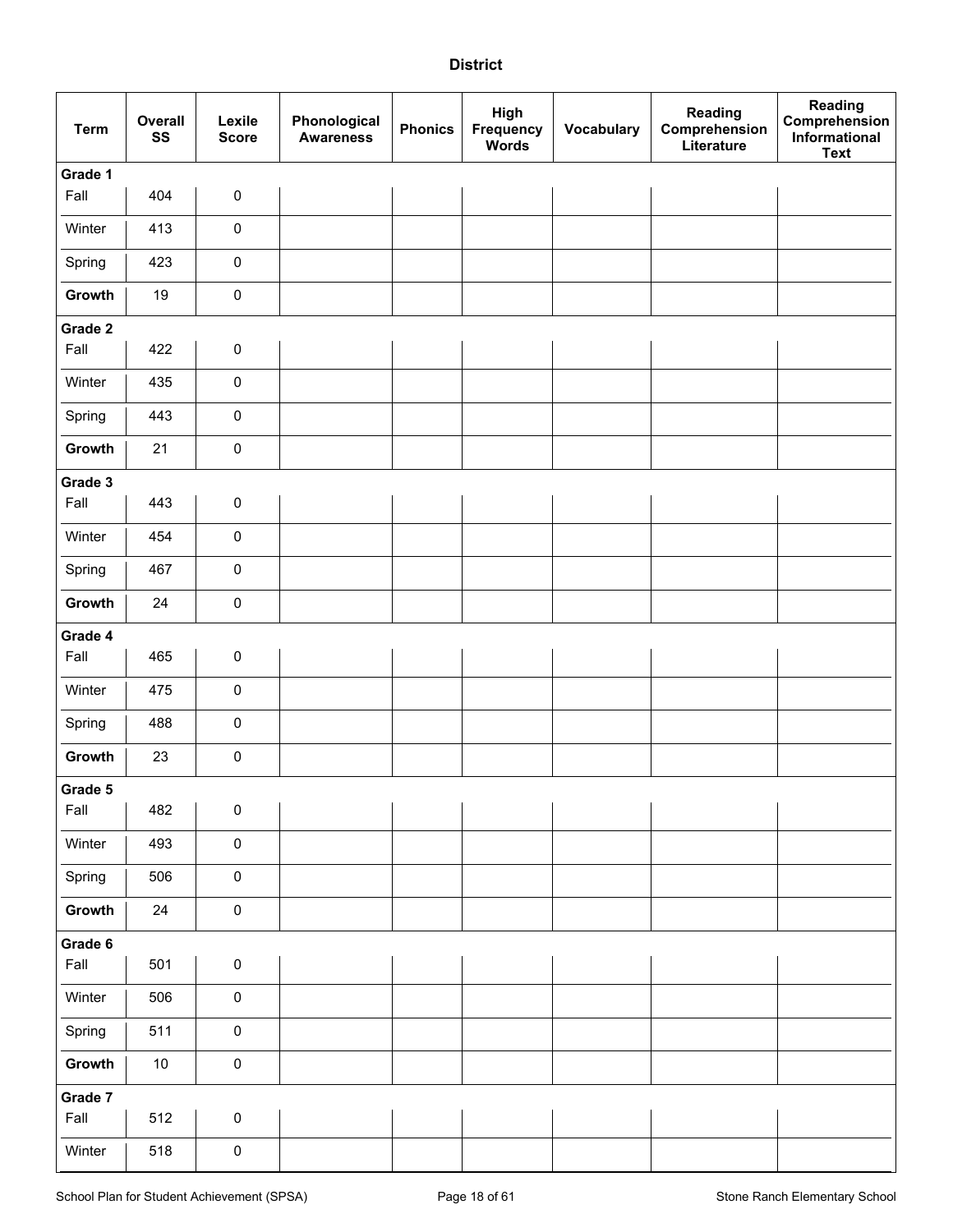| <b>Term</b> | Overall<br>SS | Lexile<br><b>Score</b> | Phonological<br><b>Awareness</b> | <b>Phonics</b> | High<br>Frequency<br>Words | Vocabulary | Reading<br>Comprehension<br>Literature | Reading<br>Comprehension<br>Informational<br><b>Text</b> |
|-------------|---------------|------------------------|----------------------------------|----------------|----------------------------|------------|----------------------------------------|----------------------------------------------------------|
| Spring      | 522           | $\pmb{0}$              |                                  |                |                            |            |                                        |                                                          |
| Growth      | $10\,$        | $\pmb{0}$              |                                  |                |                            |            |                                        |                                                          |
| Grade 8     |               |                        |                                  |                |                            |            |                                        |                                                          |
| Fall        | 512           | $\pmb{0}$              |                                  |                |                            |            |                                        |                                                          |
| Winter      | 516           | $\pmb{0}$              |                                  |                |                            |            |                                        |                                                          |
| Spring      | 536           | $\pmb{0}$              |                                  |                |                            |            |                                        |                                                          |
| Growth      | 24            | $\pmb{0}$              |                                  |                |                            |            |                                        |                                                          |
| Grade 9     |               |                        |                                  |                |                            |            |                                        |                                                          |
| Fall        | 512           | $\pmb{0}$              |                                  |                |                            |            |                                        |                                                          |
| Winter      | 482           | $\pmb{0}$              |                                  |                |                            |            |                                        |                                                          |
| Spring      | 478           | $\pmb{0}$              |                                  |                |                            |            |                                        |                                                          |
| Growth      | $-34$         | $\pmb{0}$              |                                  |                |                            |            |                                        |                                                          |
| Grade 10    |               |                        |                                  |                |                            |            |                                        |                                                          |
| Fall        | 513           | $\pmb{0}$              |                                  |                |                            |            |                                        |                                                          |
| Winter      | 459           | $\pmb{0}$              |                                  |                |                            |            |                                        |                                                          |
| Spring      | 475           | $\pmb{0}$              |                                  |                |                            |            |                                        |                                                          |
| Growth      | $-38$         | $\pmb{0}$              |                                  |                |                            |            |                                        |                                                          |
| Grade 11    |               |                        |                                  |                |                            |            |                                        |                                                          |
| Fall        | 470           | $\pmb{0}$              |                                  |                |                            |            |                                        |                                                          |
| Winter      | 447           | $\pmb{0}$              |                                  |                |                            |            |                                        |                                                          |
| Spring      | 560           | 0                      |                                  |                |                            |            |                                        |                                                          |
| Growth      | $90\,$        | $\pmb{0}$              |                                  |                |                            |            |                                        |                                                          |
| Grade 12    |               |                        |                                  |                |                            |            |                                        |                                                          |
| Fall        | 442           | $\pmb{0}$              |                                  |                |                            |            |                                        |                                                          |
| Winter      | 373           | $\pmb{0}$              |                                  |                |                            |            |                                        |                                                          |
| Spring      | 519           | $\pmb{0}$              |                                  |                |                            |            |                                        |                                                          |
| Growth      | $77\,$        | $\pmb{0}$              |                                  |                |                            |            |                                        |                                                          |
|             |               |                        |                                  |                |                            |            |                                        |                                                          |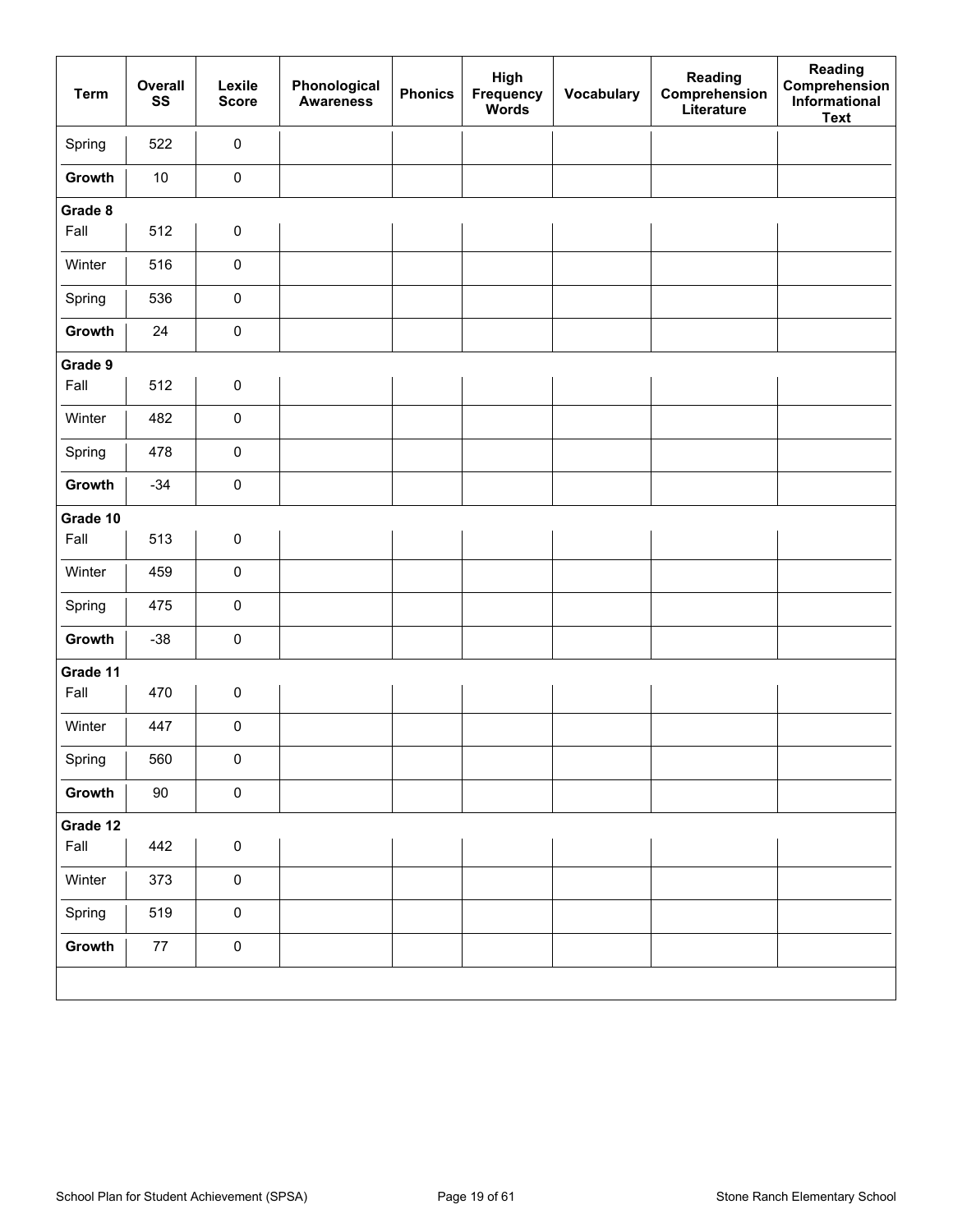|                                             |           | <b>Graduation Course</b> |             |                   |             |                   |             |           | <b>A-G Course</b> |             |                   |             |                   |             |
|---------------------------------------------|-----------|--------------------------|-------------|-------------------|-------------|-------------------|-------------|-----------|-------------------|-------------|-------------------|-------------|-------------------|-------------|
|                                             | 2017-2018 | 2018-2019                |             |                   | 2019-2020   | 2020-2021         |             | 2017-2018 |                   | 2018-2019   | 2019-2020         |             |                   | 2020-2021   |
|                                             | Avg GPA   | Avg<br><b>GPA</b>        | <b>Diff</b> | Avg<br><b>GPA</b> | <b>Diff</b> | Avg<br><b>GPA</b> | <b>Diff</b> | Avg GPA   | Avg<br><b>GPA</b> | <b>Diff</b> | Avg<br><b>GPA</b> | <b>Diff</b> | Avg<br><b>GPA</b> | <b>Diff</b> |
| All Stone Ranch<br><b>Elementary School</b> |           |                          |             |                   |             |                   |             |           |                   |             |                   |             |                   |             |
| Am Indian/Alskn Nat                         |           |                          |             |                   |             |                   |             |           |                   |             |                   |             |                   |             |
| Black/African Am                            |           |                          |             |                   |             |                   |             |           |                   |             |                   |             |                   |             |
| Filipino                                    |           |                          |             |                   |             |                   |             |           |                   |             |                   |             |                   |             |
| Hispanic                                    |           |                          |             |                   |             |                   |             |           |                   |             |                   |             |                   |             |
| Multiple                                    |           |                          |             |                   |             |                   |             |           |                   |             |                   |             |                   |             |
| Nat Hwiin/Other Pac<br>Islndr               |           |                          |             |                   |             |                   |             |           |                   |             |                   |             |                   |             |
| Not Reported                                |           |                          |             |                   |             |                   |             |           |                   |             |                   |             |                   |             |
| <b>Mathish Learner</b>                      |           |                          |             |                   |             |                   |             |           |                   |             |                   |             |                   |             |
| Students with<br><b>Disabilities</b>        |           |                          |             |                   |             |                   |             |           |                   |             |                   |             |                   |             |
| SocioEconomic<br>Disadvantaged              |           |                          |             |                   |             |                   |             |           |                   |             |                   |             |                   |             |
| <b>Foster Youth</b>                         |           |                          |             |                   |             |                   |             |           |                   |             |                   |             |                   |             |
| Homeless Youth                              |           |                          |             |                   |             |                   |             |           |                   |             |                   |             |                   |             |

### **Grade 11 – Grade Point Average Mathematics**

#### **Conclusions based on this data:**

- **1.** High participation rate was steady over past 3 years. CAASPP was cancelled for the 2019-2020 and 2020- 2021 school years due to the COVID-19 pandemic and virtual learning in spring 2020 and the option for virtual distance learning for the 2020-2021 school year.
- **2.** Unable to determine goal achievement due to CAASPP cancellation in spring 2020 and 2021.
- **3.** Concerning iReady diagnostic data, significant growth was seen from the Fall benchmark assessment to the Spring EOY. Increases included Hispanic +19.1%, English Learners +6.7%.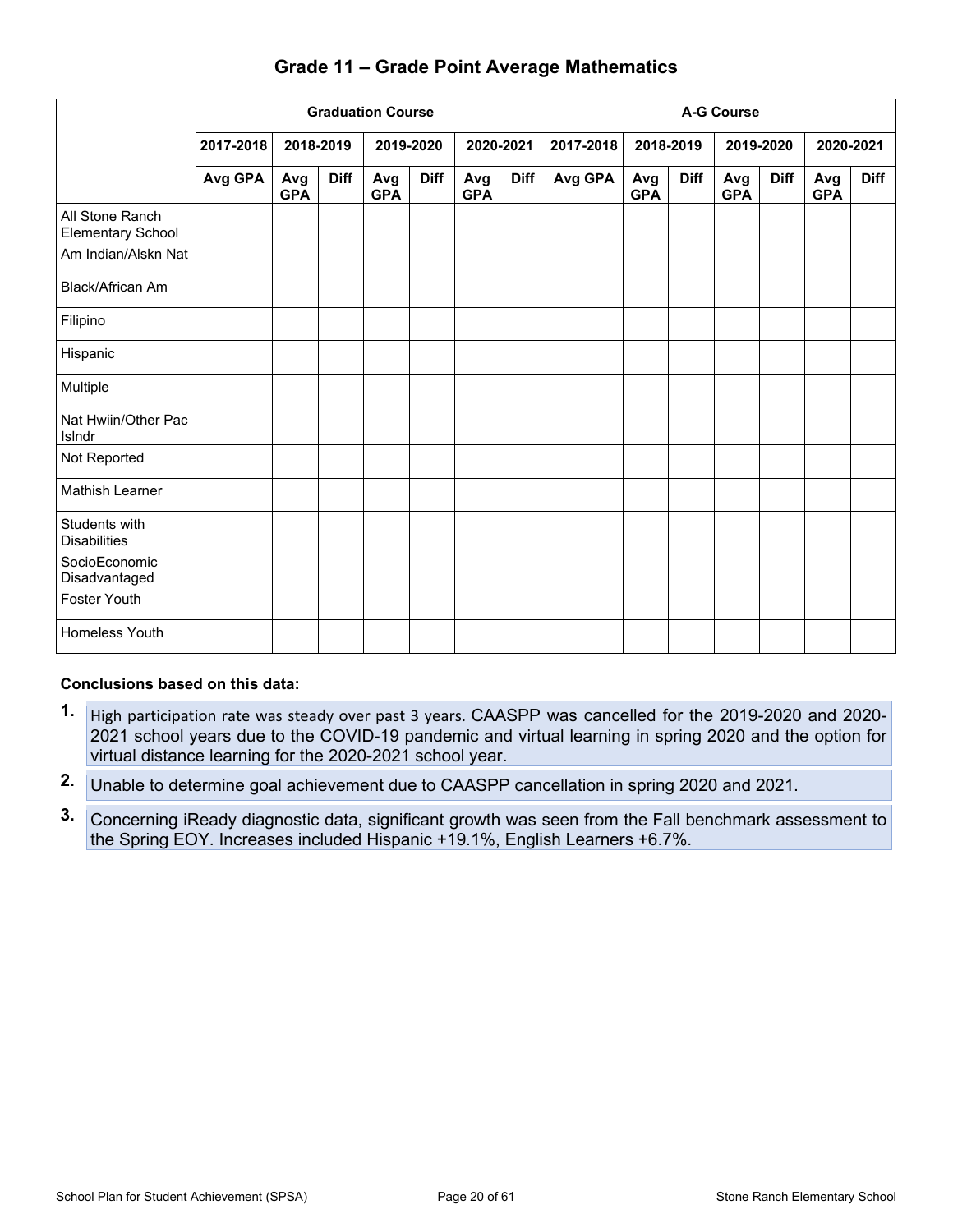|                   | <b>ELPAC Summative Assessment Data</b><br><b>Number of Students and Mean Scale Scores for All Students</b> |                |           |                      |           |                         |                                     |         |  |  |  |  |  |  |
|-------------------|------------------------------------------------------------------------------------------------------------|----------------|-----------|----------------------|-----------|-------------------------|-------------------------------------|---------|--|--|--|--|--|--|
| Grade             |                                                                                                            | <b>Overall</b> |           | <b>Oral Language</b> |           | <b>Written Language</b> | Number of<br><b>Students Tested</b> |         |  |  |  |  |  |  |
| Level             | $17 - 18$                                                                                                  | $18-19$        | $17 - 18$ | $18-19$              | $17 - 18$ | $18-19$                 | $17 - 18$                           | $18-19$ |  |  |  |  |  |  |
| Grade K           | 1460.1                                                                                                     | 1472.9         | 1457.3    | 1476.8               | 1466.8    | 1463.5                  | 56                                  | 32      |  |  |  |  |  |  |
| Grade 1           | 1507.8                                                                                                     | 1526.5         | 1497.7    | 1527.3               | 1517.3    | 1525.1                  | 38                                  | 35      |  |  |  |  |  |  |
| Grade 2           | 1563.2                                                                                                     | 1557.1         | 1554.6    | 1559.6               | 1571.3    | 1554.0                  | 24                                  | 34      |  |  |  |  |  |  |
| Grade 3           | 1529.1                                                                                                     | 1511.2         | 1532.2    | 1504.2               | 1525.6    | 1517.9                  | 18                                  | 13      |  |  |  |  |  |  |
| Grade 4           | 1522.8                                                                                                     | 1542.5         | 1517.0    | 1551.9               | 1528.2    | 1532.5                  | 21                                  | 11      |  |  |  |  |  |  |
| Grade 5           | $\star$                                                                                                    | 1535.5         | $\ast$    | 1529.6               | $\ast$    | 1541.2                  | $\star$                             | 13      |  |  |  |  |  |  |
| <b>All Grades</b> |                                                                                                            |                |           |                      |           |                         | 167                                 | 138     |  |  |  |  |  |  |

## **ELPAC Results**

|                   | <b>Overall Language</b><br>Percentage of Students at Each Performance Level for All Students |         |           |         |           |         |           |         |                                    |       |
|-------------------|----------------------------------------------------------------------------------------------|---------|-----------|---------|-----------|---------|-----------|---------|------------------------------------|-------|
| Grade             | Level 4                                                                                      |         | Level 3   |         |           | Level 2 |           | Level 1 | <b>Total Number</b><br>of Students |       |
| Level             | $17 - 18$                                                                                    | $18-19$ | $17 - 18$ | $18-19$ | $17 - 18$ | $18-19$ | $17 - 18$ | $18-19$ | $17 - 18$                          | 18-19 |
| K                 | 58.93                                                                                        | 25.00   | 21.43     | 46.88   | $\star$   | 18.75   | $^\star$  | 9.38    | 56                                 | 32    |
|                   | 81.58                                                                                        | 60.00   | $^\star$  | 34.29   | $^\star$  | 2.86    |           | 2.86    | 38                                 | 35    |
| $\mathbf{2}$      | 83.33                                                                                        | 61.76   | $\ast$    | 32.35   |           | 2.94    |           | 2.94    | 24                                 | 34    |
| 3                 | $\ast$                                                                                       | 38.46   | $\ast$    | 30.77   | $^\star$  | 15.38   | $^\star$  | 15.38   | 18                                 | 13    |
| $\boldsymbol{4}$  | $\ast$                                                                                       | 54.55   | $\ast$    | 18.18   | $\star$   | 18.18   | $^\star$  | 9.09    | 21                                 | 11    |
| 5                 | $\ast$                                                                                       | 30.77   | $\ast$    | 30.77   | $\ast$    | 23.08   | $^\star$  | 15.38   | $\ast$                             | 13    |
| <b>All Grades</b> | 63.47                                                                                        | 47.10   | 22.16     | 34.78   | 10.18     | 10.87   | $^\star$  | 7.25    | 167                                | 138   |

| <b>Oral Language</b><br>Percentage of Students at Each Performance Level for All Students |           |         |           |         |           |         |           |         |                                    |       |
|-------------------------------------------------------------------------------------------|-----------|---------|-----------|---------|-----------|---------|-----------|---------|------------------------------------|-------|
| Grade                                                                                     | Level 4   |         |           | Level 3 |           | Level 2 |           | Level 1 | <b>Total Number</b><br>of Students |       |
| Level                                                                                     | $17 - 18$ | $18-19$ | $17 - 18$ | $18-19$ | $17 - 18$ | $18-19$ | $17 - 18$ | $18-19$ | $17 - 18$                          | 18-19 |
| K                                                                                         | 57.14     | 37.50   | 28.57     | 40.63   | $\star$   | 12.50   | $\star$   | 9.38    | 56                                 | 32    |
| 1                                                                                         | 78.95     | 62.86   | $\ast$    | 31.43   |           | 2.86    | $\star$   | 2.86    | 38                                 | 35    |
| $\mathbf{2}$                                                                              | 95.83     | 70.59   | *         | 26.47   |           | 0.00    |           | 2.94    | 24                                 | 34    |
| 3                                                                                         | 66.67     | 53.85   | *         | 23.08   | $\star$   | 0.00    | $\star$   | 23.08   | 18                                 | 13    |
| 4                                                                                         | 57.14     | 72.73   | *         | 9.09    |           | 9.09    | $\star$   | 9.09    | 21                                 | 11    |
| $5\phantom{1}$                                                                            | $\ast$    | 46.15   | *         | 23.08   | *         | 23.08   | $\star$   | 7.69    | $\ast$                             | 13    |
| <b>All Grades</b>                                                                         | 69.46     | 57.25   | 21.56     | 28.99   | *         | 6.52    | $\star$   | 7.25    | 167                                | 138   |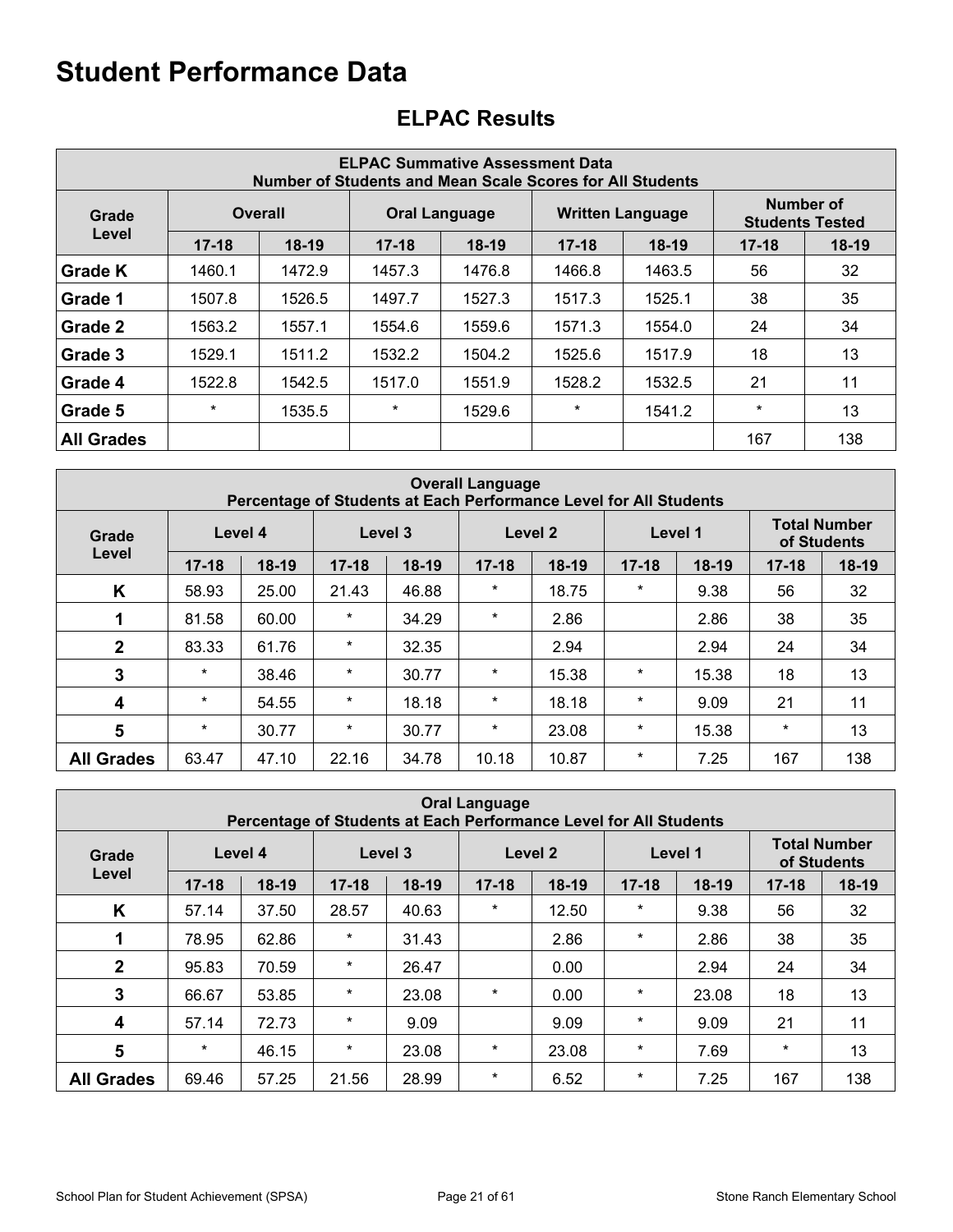| <b>Written Language</b><br>Percentage of Students at Each Performance Level for All Students |           |         |           |         |           |         |           |         |           |                                    |  |
|----------------------------------------------------------------------------------------------|-----------|---------|-----------|---------|-----------|---------|-----------|---------|-----------|------------------------------------|--|
| Grade                                                                                        | Level 4   |         | Level 3   |         |           | Level 2 |           | Level 1 |           | <b>Total Number</b><br>of Students |  |
| Level                                                                                        | $17 - 18$ | $18-19$ | $17 - 18$ | $18-19$ | $17 - 18$ | $18-19$ | $17 - 18$ | $18-19$ | $17 - 18$ | $18-19$                            |  |
| K                                                                                            | 60.71     | 25.00   | $\star$   | 40.63   | 23.21     | 25.00   | $^\star$  | 9.38    | 56        | 32                                 |  |
|                                                                                              | 76.32     | 48.57   | $\star$   | 45.71   | $\star$   | 2.86    | $\ast$    | 2.86    | 38        | 35                                 |  |
| $\mathbf{2}$                                                                                 | 79.17     | 41.18   | $\ast$    | 47.06   |           | 11.76   |           | 0.00    | 24        | 34                                 |  |
| 3                                                                                            | $\star$   | 23.08   | $\star$   | 38.46   | $^\star$  | 23.08   | $^\star$  | 15.38   | 18        | 13                                 |  |
| 4                                                                                            | $\star$   | 18.18   | 52.38     | 45.45   | $^\star$  | 18.18   | $^\star$  | 18.18   | 21        | 11                                 |  |
| 5                                                                                            | $\star$   | 15.38   | $\ast$    | 30.77   | $^\star$  | 30.77   | $\star$   | 23.08   | $\star$   | 13                                 |  |
| <b>All Grades</b>                                                                            | 55.69     | 33.33   | 24.55     | 42.75   | 14.37     | 15.94   | $^\star$  | 7.97    | 167       | 138                                |  |

| <b>Listening Domain</b><br>Percentage of Students by Domain Performance Level for All Students |           |                       |           |                     |           |                  |                                    |         |  |  |
|------------------------------------------------------------------------------------------------|-----------|-----------------------|-----------|---------------------|-----------|------------------|------------------------------------|---------|--|--|
| Grade                                                                                          |           | <b>Well Developed</b> |           | Somewhat/Moderately |           | <b>Beginning</b> | <b>Total Number</b><br>of Students |         |  |  |
| Level                                                                                          | $17 - 18$ | $18-19$               | $17 - 18$ | $18-19$             | $17 - 18$ | $18-19$          | $17 - 18$                          | $18-19$ |  |  |
| K                                                                                              | 76.79     | 46.88                 | 19.64     | 46.88               | $\star$   | 6.25             | 56                                 | 32      |  |  |
|                                                                                                | 86.84     | 88.57                 | $\ast$    | 11.43               |           | 0.00             | 38                                 | 35      |  |  |
| $\mathbf{2}$                                                                                   | 91.67     | 67.65                 | $\star$   | 32.35               |           | 0.00             | 24                                 | 34      |  |  |
| 3                                                                                              | $\star$   | 46.15                 | $\star$   | 38.46               | $\star$   | 15.38            | 18                                 | 13      |  |  |
| 4                                                                                              | $\ast$    | 45.45                 | $\star$   | 54.55               | $\star$   | 0.00             | 21                                 | 11      |  |  |
| $5\phantom{1}$                                                                                 | $\star$   | 30.77                 |           | 61.54               | $\star$   | 7.69             | $\ast$                             | 13      |  |  |
| <b>All Grades</b>                                                                              | 73.65     | 60.87                 | 22.16     | 35.51               | $\ast$    | 3.62             | 167                                | 138     |  |  |

| <b>Speaking Domain</b><br>Percentage of Students by Domain Performance Level for All Students |                       |         |           |                     |           |                  |           |                                    |  |  |
|-----------------------------------------------------------------------------------------------|-----------------------|---------|-----------|---------------------|-----------|------------------|-----------|------------------------------------|--|--|
| Grade                                                                                         | <b>Well Developed</b> |         |           | Somewhat/Moderately |           | <b>Beginning</b> |           | <b>Total Number</b><br>of Students |  |  |
| Level                                                                                         | $17 - 18$             | $18-19$ | $17 - 18$ | $18-19$             | $17 - 18$ | $18-19$          | $17 - 18$ | $18-19$                            |  |  |
| K                                                                                             | 44.64                 | 43.75   | 42.86     | 46.88               | $\star$   | 9.38             | 56        | 32                                 |  |  |
|                                                                                               | 76.32                 | 48.57   | $\star$   | 48.57               | $\star$   | 2.86             | 38        | 35                                 |  |  |
| $\mathbf{2}$                                                                                  | 91.67                 | 70.59   | $\star$   | 26.47               |           | 2.94             | 24        | 34                                 |  |  |
| 3                                                                                             | 83.33                 | 61.54   | $\star$   | 15.38               |           | 23.08            | 18        | 13                                 |  |  |
| 4                                                                                             | 66.67                 | 72.73   | $\star$   | 18.18               | $\star$   | 9.09             | 21        | 11                                 |  |  |
| 5                                                                                             | $\star$               | 69.23   | $\star$   | 15.38               | $\star$   | 15.38            | $^\star$  | 13                                 |  |  |
| <b>All Grades</b>                                                                             | 67.66                 | 57.97   | 26.35     | 34.06               | $\star$   | 7.97             | 167       | 138                                |  |  |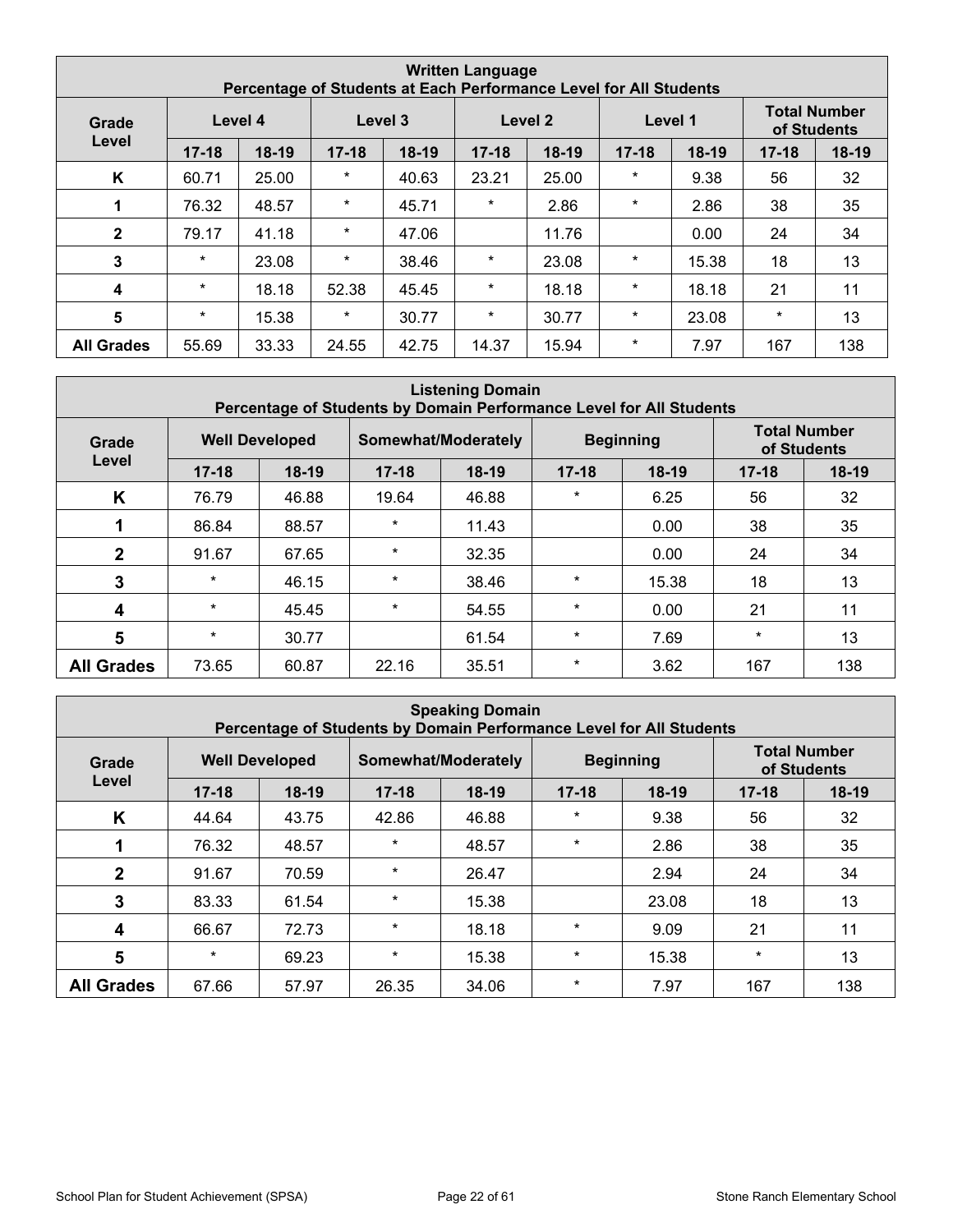| <b>Reading Domain</b><br>Percentage of Students by Domain Performance Level for All Students |           |                       |           |                     |           |                  |           |                                    |  |  |
|----------------------------------------------------------------------------------------------|-----------|-----------------------|-----------|---------------------|-----------|------------------|-----------|------------------------------------|--|--|
| Grade                                                                                        |           | <b>Well Developed</b> |           | Somewhat/Moderately |           | <b>Beginning</b> |           | <b>Total Number</b><br>of Students |  |  |
| Level                                                                                        | $17 - 18$ | $18-19$               | $17 - 18$ | $18-19$             | $17 - 18$ | $18-19$          | $17 - 18$ | $18-19$                            |  |  |
| K                                                                                            | 50.00     | 18.75                 | 44.64     | 81.25               | $\star$   | 0.00             | 56        | 32                                 |  |  |
|                                                                                              | 84.21     | 82.86                 | $\star$   | 14.29               |           | 2.86             | 38        | 35                                 |  |  |
| $\mathbf{2}$                                                                                 | 87.50     | 38.24                 | $\star$   | 61.76               |           | 0.00             | 24        | 34                                 |  |  |
| 3                                                                                            | $\ast$    | 30.77                 | $\star$   | 53.85               | $\star$   | 15.38            | 18        | 13                                 |  |  |
| 4                                                                                            | $\star$   | 18.18                 | 61.90     | 63.64               | $\star$   | 18.18            | 21        | 11                                 |  |  |
| $5\phantom{1}$                                                                               | $\star$   | 30.77                 | $\star$   | 46.15               | $\star$   | 23.08            | $^\star$  | 13                                 |  |  |
| <b>All Grades</b>                                                                            | 55.69     | 42.03                 | 36.53     | 52.17               | 7.78      | 5.80             | 167       | 138                                |  |  |

| <b>Writing Domain</b><br>Percentage of Students by Domain Performance Level for All Students |           |                       |           |                     |           |                  |                                    |         |  |  |
|----------------------------------------------------------------------------------------------|-----------|-----------------------|-----------|---------------------|-----------|------------------|------------------------------------|---------|--|--|
| Grade                                                                                        |           | <b>Well Developed</b> |           | Somewhat/Moderately |           | <b>Beginning</b> | <b>Total Number</b><br>of Students |         |  |  |
| Level                                                                                        | $17 - 18$ | $18-19$               | $17 - 18$ | $18-19$             | $17 - 18$ | $18-19$          | $17 - 18$                          | $18-19$ |  |  |
| K                                                                                            | 67.86     | 65.63                 | 23.21     | 18.75               | $\star$   | 15.63            | 56                                 | 32      |  |  |
|                                                                                              | 50.00     | 34.29                 | 47.37     | 62.86               | $\star$   | 2.86             | 38                                 | 35      |  |  |
| $\mathbf{2}$                                                                                 | 75.00     | 50.00                 | $\ast$    | 47.06               |           | 2.94             | 24                                 | 34      |  |  |
| 3                                                                                            | $\star$   | 15.38                 | 61.11     | 69.23               | $\star$   | 15.38            | 18                                 | 13      |  |  |
| 4                                                                                            | $\star$   | 27.27                 | $\star$   | 54.55               | $\ast$    | 18.18            | 21                                 | 11      |  |  |
| 5                                                                                            | $^\star$  | 23.08                 | $\ast$    | 69.23               |           | 7.69             | $\ast$                             | 13      |  |  |
| <b>All Grades</b>                                                                            | 58.08     | 42.03                 | 37.13     | 49.28               | $\star$   | 8.70             | 167                                | 138     |  |  |

Note: The California Department of Education adjusted the ELPAC Scale Score and Achievement Level thresholds for 2018-19.

### **Alternative Metrics EL Students**

Due to the Covid-19 Pandemic and sites moving to distance learning, the ELPAC assessment, was suspended for the spring of 2020. As a result, the most recent ELPAC data is from the 2018-2019 school year. Preliminary ELPAC data from the 2020-2021 is being used for the conclusions below. SRES also utilizes other metrics to gauge student progress, i.e., iReady, Lexia, criterion referenced assessments, and CORE Reading diagnostics.

#### **Conclusions based on this data:**

- **1.** Using the 2020-2021 preliminary data, the number of students taking the ELPAC assessment decreased from 2018-2019 to 2020-2021 from 138 to 111. Perhaps this was due to enrollment decrease or the challenge of assessing students who participated in Virtual Distance Learning.
- **2.** Staff will benefit from increased training to develop further understanding of ELPAC results and implications for best targeted teaching strategies.
- **3.** Further analysis of the 2020-2021 preliminary data suggests significant increases from the most recent 2018-2019 data in students scoring an Overall Level 4 in the following grade levels: Kindergarten +14.89%, Grade 3 +21.54%, and Grade 5 +26.37%.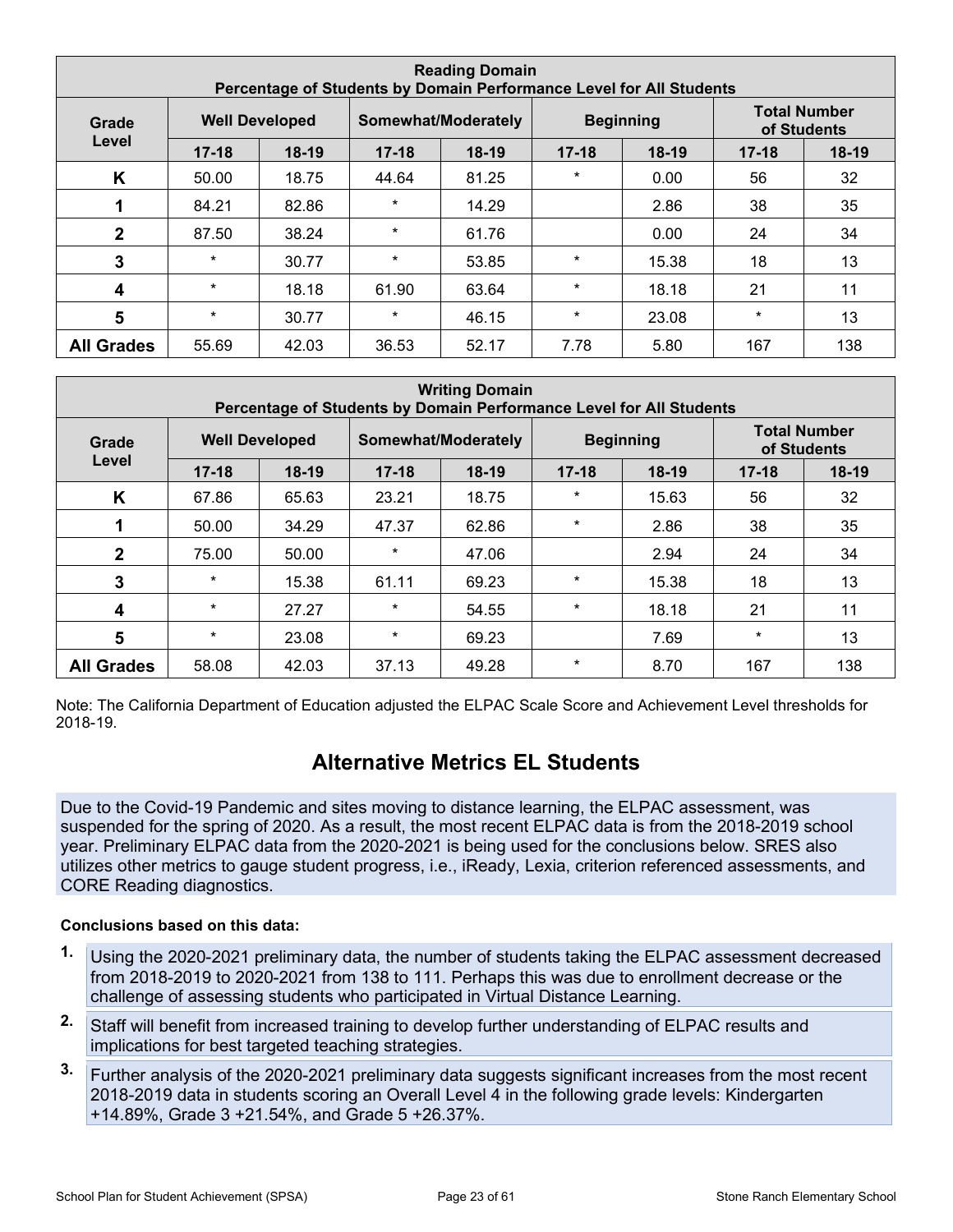## **Chronic Absenteeism**

| <b>Chronic Absenteeism Data</b>      |         |                                        |           |                         |                                            |                |                |                                            |             |
|--------------------------------------|---------|----------------------------------------|-----------|-------------------------|--------------------------------------------|----------------|----------------|--------------------------------------------|-------------|
| <b>Student Subgroup</b>              |         | <b>Cumulative</b><br><b>Enrollment</b> |           |                         | <b>Chronic</b><br><b>Absenteeism Count</b> |                |                | <b>Chronic</b><br><b>Absenteeism Rates</b> |             |
|                                      | 18-19   | *19-20                                 | $20 - 21$ | 18-19                   | $*19-20$                                   | $20 - 21$      | 18-19          | *19-20                                     | $20 - 21$   |
| <b>African American</b>              | $\star$ | 3                                      | 6         | $\star$                 | $\star$                                    | 1              | $\star$        | $\star$                                    | 16.67       |
| American Indian or Alaskan           | $\star$ |                                        |           | $\star$                 |                                            |                | $\star$        |                                            |             |
| <b>Asian</b>                         | 299     | 365                                    | 332       | $\overline{\mathbf{4}}$ | 8                                          | $\mathbf 0$    | $\mathbf 1$    | 2.19                                       | $\mathbf 0$ |
| <b>Filipino</b>                      | 30      | 41                                     | 39        | 2                       | $\overline{2}$                             | $\mathbf 0$    | 5              | 4.88                                       | 0           |
| <b>Hispanic or Latino</b>            | 79      | 83                                     | 73        | 4                       | 5                                          | 1              | 5              | 6.02                                       | 1.37        |
| <b>Did not Report</b>                | 66      |                                        |           | 3                       |                                            |                | 8              |                                            |             |
| <b>Pacific Islander</b>              | $\star$ |                                        |           | $\star$                 |                                            |                | $\star$        |                                            |             |
| <b>Two or More Races</b>             | 81      | 94                                     | 108       | 1                       | 3                                          | 3              | $\mathbf{1}$   | 3.19                                       | 2.78        |
| <b>White</b>                         | 293     | 319                                    | 288       | 13                      | 15                                         | $6\phantom{1}$ | $\overline{4}$ | 4.7                                        | 2.08        |
| <b>Male</b>                          |         |                                        |           |                         |                                            |                |                |                                            |             |
| <b>Female</b>                        |         |                                        |           |                         |                                            |                |                |                                            |             |
| <b>English Learners</b>              | 163     | 111                                    | 117       | 8                       | 5                                          | 3              | 6              | 4.5                                        | 2.56        |
| <b>Students with Disabilities</b>    |         |                                        | 90        | 3                       |                                            | 5              | 3              |                                            | 5.56        |
| Socioeconomically                    | 55      |                                        | 81        | 11                      |                                            | 5              | 17             |                                            | 6.17        |
| <b>Migrant</b>                       |         |                                        |           |                         |                                            |                |                |                                            |             |
| <b>Foster</b>                        |         |                                        |           |                         |                                            |                |                |                                            |             |
| <b>Homeless</b>                      |         |                                        |           |                         |                                            |                |                |                                            |             |
| Kindergarten                         |         |                                        |           |                         |                                            |                |                |                                            |             |
| Grades 1-3                           |         |                                        |           |                         |                                            |                |                |                                            |             |
| Grades 4-6                           |         |                                        |           |                         |                                            |                |                |                                            |             |
| Grades 7-8                           |         |                                        |           |                         |                                            |                |                |                                            |             |
| <b>Grades K-8</b>                    |         |                                        |           |                         |                                            |                |                |                                            |             |
| Grades 9-12                          |         |                                        |           |                         |                                            |                |                |                                            |             |
| <b>Ungraded Elementary/Secondary</b> |         |                                        |           |                         |                                            |                |                |                                            |             |
| <b>Total</b>                         | 855     | 909                                    | 846       | 27                      | 35                                         | 11             | 3              | 3.85                                       | 1.3         |

Date range August 21,2019 – March 15, 2020

#### **Conclusions based on this data:**

- **1.** Absenteeism is spread across all subgroups and grades and subgroups.
- **2.** Preliminary data of Chronic Absenteeism at SRES showed a significant decrease from 3.85% in 2019- 2020 to only 1.3% in 2020-2021.
- **3.** Preliminary data of Chronic Absenteeism at SRES showed English Learner absentee rates decreased from 4.5% in 2019-2020 to 2.56%, and a significant decrease for Hispanic students from 6.02% in 2019-2020 to 1.37% in 2020-2021.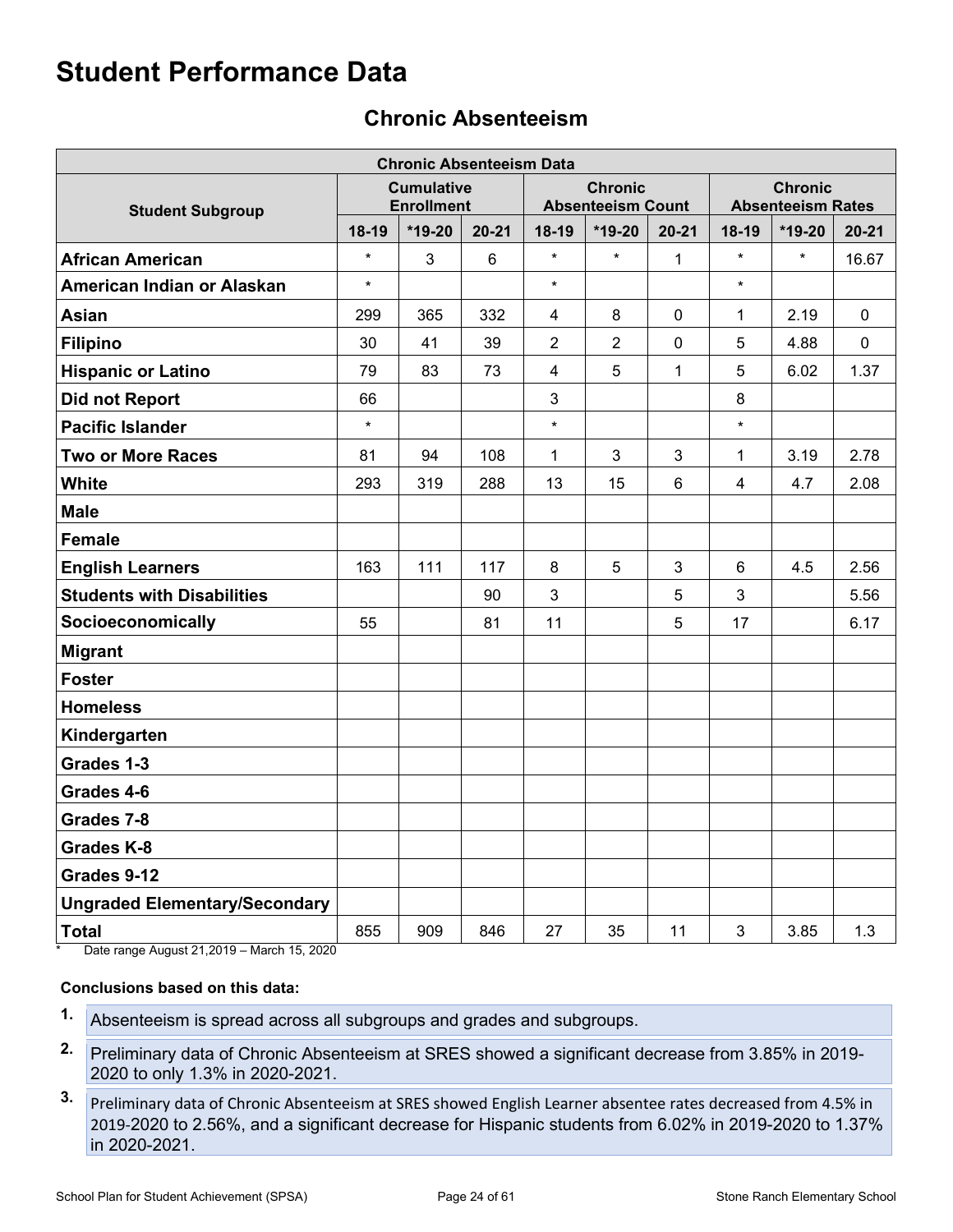## **Suspension Data**

|                         | 2018-19 | $*2019-20$ | 2020-21 |
|-------------------------|---------|------------|---------|
| <b>Suspensions Rate</b> | ∪. ∣    | 0.0        |         |

\* Date range August 21,2019 – March 15, 2020

#### **Conclusions based on this data:**

**1.** Our suspension rate has been decreasing for 3 years and remains very low with implementation of restorative justice practices, PBIS, and increasing social emotional supports in place.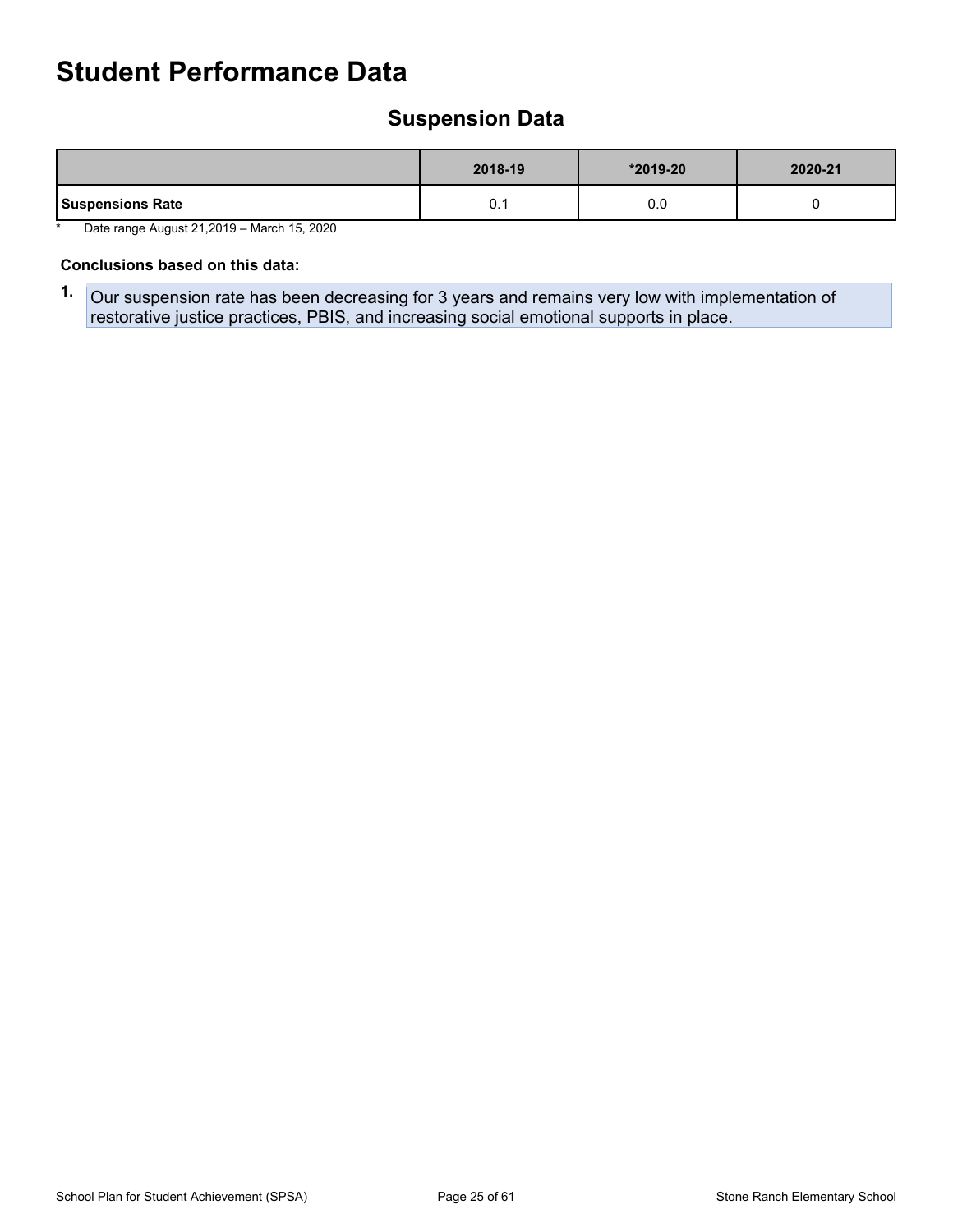## **Graduation Rate**

|                        | 2018-19 | *2019-20 | 2020-21 |
|------------------------|---------|----------|---------|
| <b>Graduation Rate</b> |         |          |         |
| Darlingin am : Data    |         |          |         |

Preliminary Data

#### **Conclusions based on this data:**

1.  $N/A$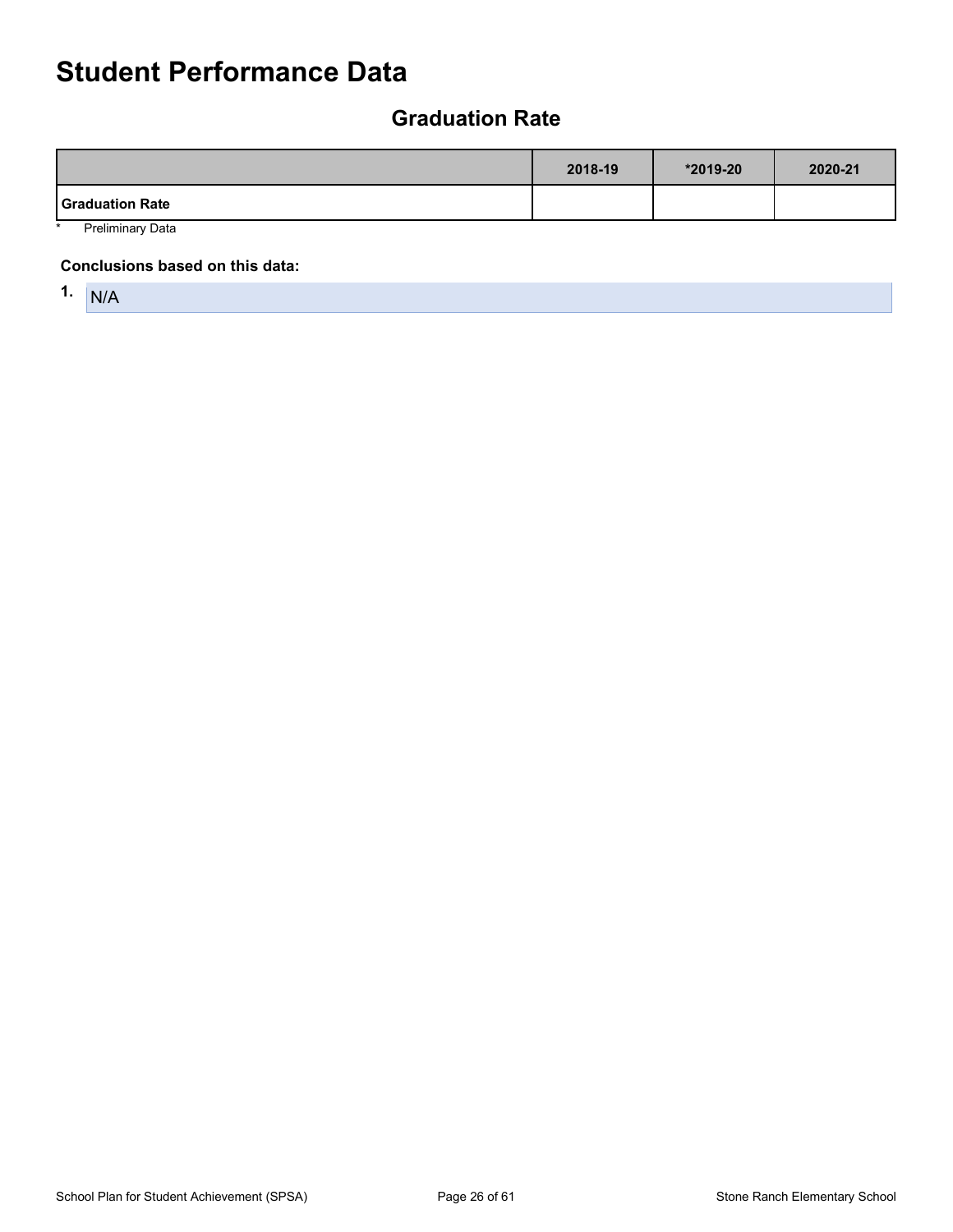## **Goals, Strategies, & Proposed Expenditures**

Complete a copy of the following table for each of the school's goals.

### **Which LCAP goal are you addressing?**

2. Create systems and structures that provide multiple pathways of learning and engagement to increase College and Career Readiness of our students and close the achievement gaps for all subgroups.

## **Goal 1: Mathematics**

Based upon Spring of 2022 California Assessment of Student Performance and Progress report, 83% of all students will score at "Standard Met" or "Standard Exceeded" in the overall area of Math.

### **Identified Need**

Due to the physical school closure in spring 2021 due to COVID-19, annual testing and data collection were unable to be conducted. Thus, data from the 2018-2019 California Assessment of Student Performance and Progress (CAASPP) report will be utilized for goal setting. An analysis of Stone Ranch's data from the California Assessment of Student Performance and Progress (CAASPP) report 2018-2019, showed 20% of students below proficiency levels as measured by the Math portion of the CAASPP test.

### **Alternative Metrics**

Due to the Covid-19 Pandemic and sites moving to distance learning, CAASPP testing was suspended for the spring of 2021. To monitor student progress, our site utilizes other metrics to gauge student progress i.e., iReady and criterion referenced assessments.

As derived from the Spring 2021 iReady Math Diagnostic Assessments, the percentages displayed below denote the number of students who were Meeting Benchmark:

- All Students: 61.3%%Caucasian-45.4%
- EL- 40%Filipino: 57.1%
- Socioeconomically Disadvantaged: 43.4%Asian-77.7%
- Students with Disabilities: 32.8%
- Hispanic: 48.9%
- African American: 40%

As derived from the fall 2021 iReady math diagnostic assessments, the percentages displayed below denote the number of students who currently are performing at grade level:

- All Students: (grades K-5) 51.04%
- EL: 37.72%
- EDY: 25.71%
- Special Education: 27.27%
- Hispanic: 34.92%
- African American: 50.0%

### **Annual Measurable Outcomes**

| Metric/Indicator                                                       | <b>Baseline/Actual Outcome</b>                                                                                           | <b>Expected Outcome</b>                                                                                                                                                                       |
|------------------------------------------------------------------------|--------------------------------------------------------------------------------------------------------------------------|-----------------------------------------------------------------------------------------------------------------------------------------------------------------------------------------------|
| <b>School Wide</b><br>Data from the Math portion of the<br>2019 CAASPP | Data from the Spring 2019<br>CAASPP Math test shows 80% of<br>all students are "Standard Met" or<br>"Standard Exceeded." | The percentage of all students<br>with scores of "Standard Met" or<br>"Standard Exceeded" on the Math<br>portion will increase by 3<br>percentage points, from 80% in<br>2019 to 83% in 2022. |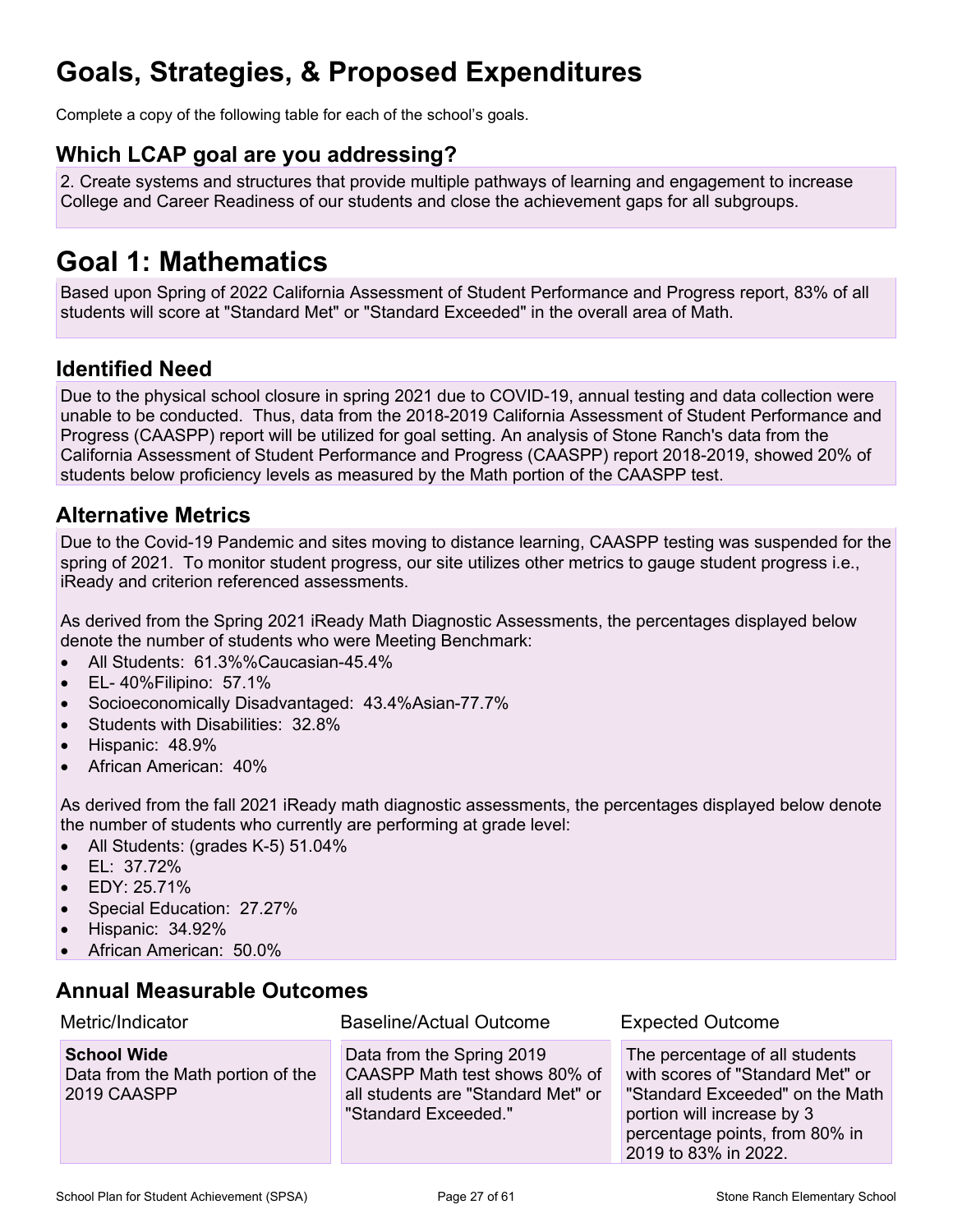| Metric/Indicator                                                                     | <b>Baseline/Actual Outcome</b>                                                                                                                                     | <b>Expected Outcome</b>                                                                                                                                                                                                                |  |  |
|--------------------------------------------------------------------------------------|--------------------------------------------------------------------------------------------------------------------------------------------------------------------|----------------------------------------------------------------------------------------------------------------------------------------------------------------------------------------------------------------------------------------|--|--|
| <b>English Learner</b><br>Data from the Math portion of the<br>2019 CAASPP           | Data from the Spring 2019<br>CAASPP Math test shows 49% of<br>EL students are "Standard Met" or<br>"Standard Exceeded."                                            | The percentage of EL students<br>with scores of "Standard Met" or<br>"Standard Exceeded" on the Math<br>portion will increase by 5<br>percentage points, from 49% in<br>2019 to 54% in 2022.                                           |  |  |
| <b>EDY/Title I</b><br>Data from the Math portion of the<br>2019 CAASPP               | Data from the Spring 2019<br>CAASPP Math test shows 86% of<br>Socioeconomically<br>Disadvantaged/Title I students are<br>"Standard Met" or "Standard<br>Exceeded." | The percentage of<br>Socioeconomically<br>Disadvantaged/Title I students<br>with scores of "Standard Met" or<br>"Standard Exceeded" on the Math<br>portion will increase by 1<br>percentage point, from 86% in<br>2019 to 87% in 2022. |  |  |
| <b>Student with Disabilities</b><br>Data from the Math portion of the<br>2019 CAASPP | Data from the Spring 2019<br>CAASPP Math test shows 56% of<br><b>Students with Disabilities</b><br>"Standard Met" or "Standard<br>Exceeded."                       | The percentage of Students with<br>Disabilities with scores of<br>"Standard Met" or "Standard<br>Exceeded" on the Math portion<br>will increase by 5 percentage<br>points, from 56% in 2019 to 61%<br>in 2022.                         |  |  |

Complete a copy of the Strategy/Activity table for each of the school's strategies/activities.

### **Strategy/Activity 1**

#### **Students to be Served by this Strategy/Activity**

(Identify either All Students or one or more specific student groups)

Students identified as Socioeconomically Disadvantaged and English Learners.

#### Strategy/Activity

Targeted small group math instruction to include pre-teaching of skills and building math vocabulary will be provided to Socioeconomically Disadvantaged and English Learners to support access and engagement in rigorous math tasks. Support will be provided by classroom teacher, instructional aide, and/or impact teacher.

#### **Proposed Expenditures for this Strategy/Activity**

List the amount(s) and funding source(s) for the proposed expenditures. Specify the funding source(s) using one or more of the following: LCFF, Federal (if Federal identify the Title and Part, as applicable), Other State, and/or Local.

| Amount(s) | Source(s)                                                                                                |
|-----------|----------------------------------------------------------------------------------------------------------|
| 4240      | <b>Educationally Disadvantaged Youth</b><br>1000-1999: Certificated Personnel Salaries<br>Impact Teacher |
| 9680      | <b>English Learners</b><br>2000-2999: Classified Personnel Salaries<br>Instructional Aide                |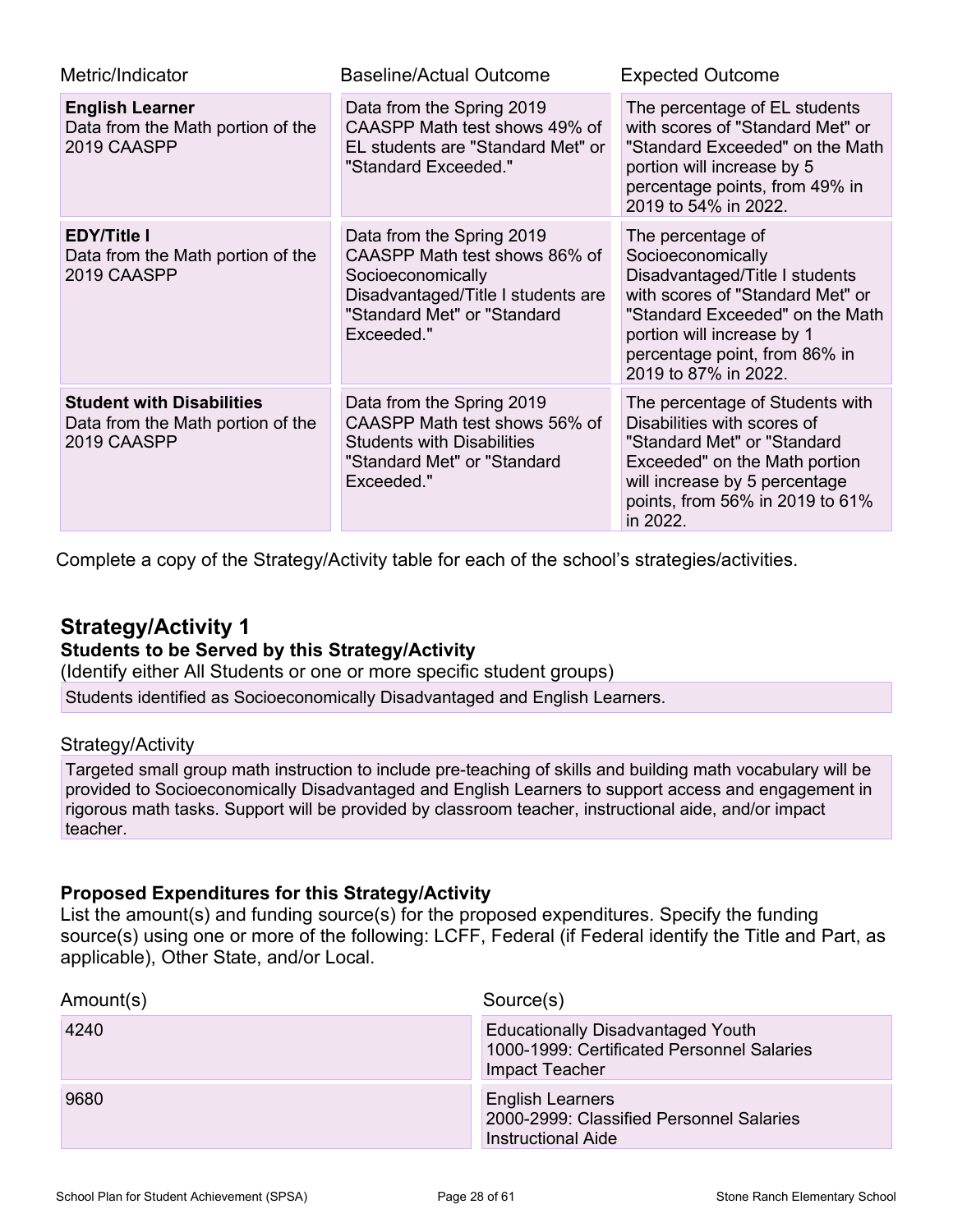1000-1999: Certificated Personnel Salaries Impact Teachers

### **Strategy/Activity 2**

**Students to be Served by this Strategy/Activity**

(Identify either All Students or one or more specific student groups)

All Students

#### Strategy/Activity

All teachers will utilize Science, Technology, Engineering, and Math (STEM) tasks to increase student ability to find multiple solutions to a wide variety of open-ended problems. STEM activities may include Project Lead the Way (PLTW) units or Mystery Science activities.

#### **Proposed Expenditures for this Strategy/Activity**

List the amount(s) and funding source(s) for the proposed expenditures. Specify the funding source(s) using one or more of the following: LCFF, Federal (if Federal identify the Title and Part, as applicable), Other State, and/or Local.

Amount(s) Source(s) 0 **0** No additional budgeted expenditures.

#### **Strategy/Activity 3 Students to be Served by this Strategy/Activity**

(Identify either All Students or one or more specific student groups)

All Students

#### Strategy/Activity

All teachers will utilize appropriate Depth of Knowledge questioning strategies and have students articulate their reasoning.

#### **Proposed Expenditures for this Strategy/Activity**

List the amount(s) and funding source(s) for the proposed expenditures. Specify the funding source(s) using one or more of the following: LCFF, Federal (if Federal identify the Title and Part, as applicable), Other State, and/or Local.

| Amount(s) | Source(s)                            |
|-----------|--------------------------------------|
|           | No additional budgeted expenditures. |
|           |                                      |
|           |                                      |
|           |                                      |

### **Strategy/Activity 4**

### **Students to be Served by this Strategy/Activity**

(Identify either All Students or one or more specific student groups)

All Students Grades TK-2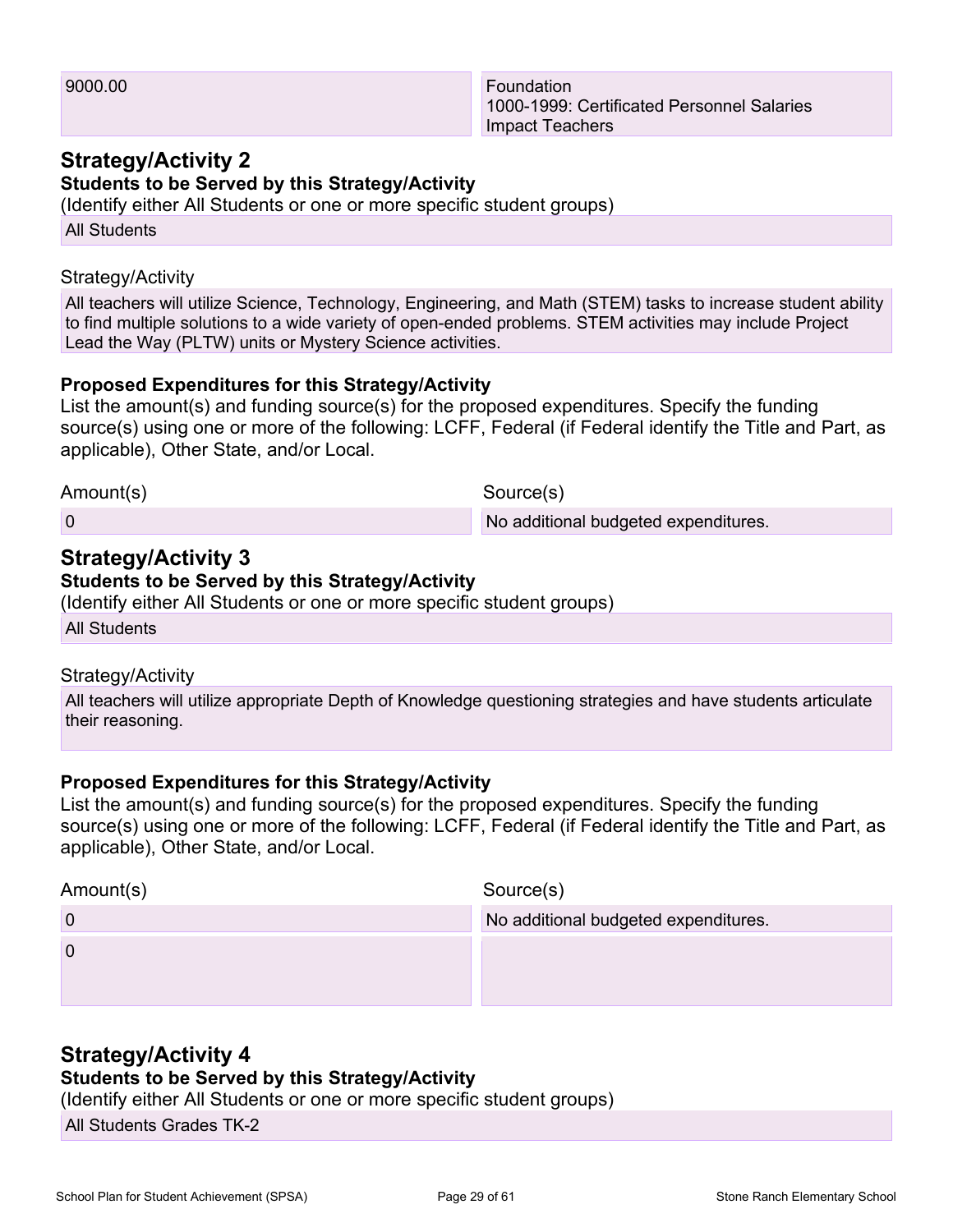#### Strategy/Activity

Students will engage in collaborative conversations and utilize sentence frames to explain and justify their mathematical thinking.

#### **Proposed Expenditures for this Strategy/Activity**

List the amount(s) and funding source(s) for the proposed expenditures. Specify the funding source(s) using one or more of the following: LCFF, Federal (if Federal identify the Title and Part, as applicable), Other State, and/or Local.

| Amount(s) | Source(s)                            |
|-----------|--------------------------------------|
|           | No additional budgeted expenditures. |

## **Strategy/Activity 5**

#### **Students to be Served by this Strategy/Activity**

(Identify either All Students or one or more specific student groups)

All Students Grades 3-5

#### Strategy/Activity

Students will engage regularly in Number Talks to articulate and explain their mathematical thinking and problem-solving with multiple solutions.

#### **Proposed Expenditures for this Strategy/Activity**

List the amount(s) and funding source(s) for the proposed expenditures. Specify the funding source(s) using one or more of the following: LCFF, Federal (if Federal identify the Title and Part, as applicable), Other State, and/or Local.

Amount(s) Source(s)

0 **No additional budgeted expenditures.**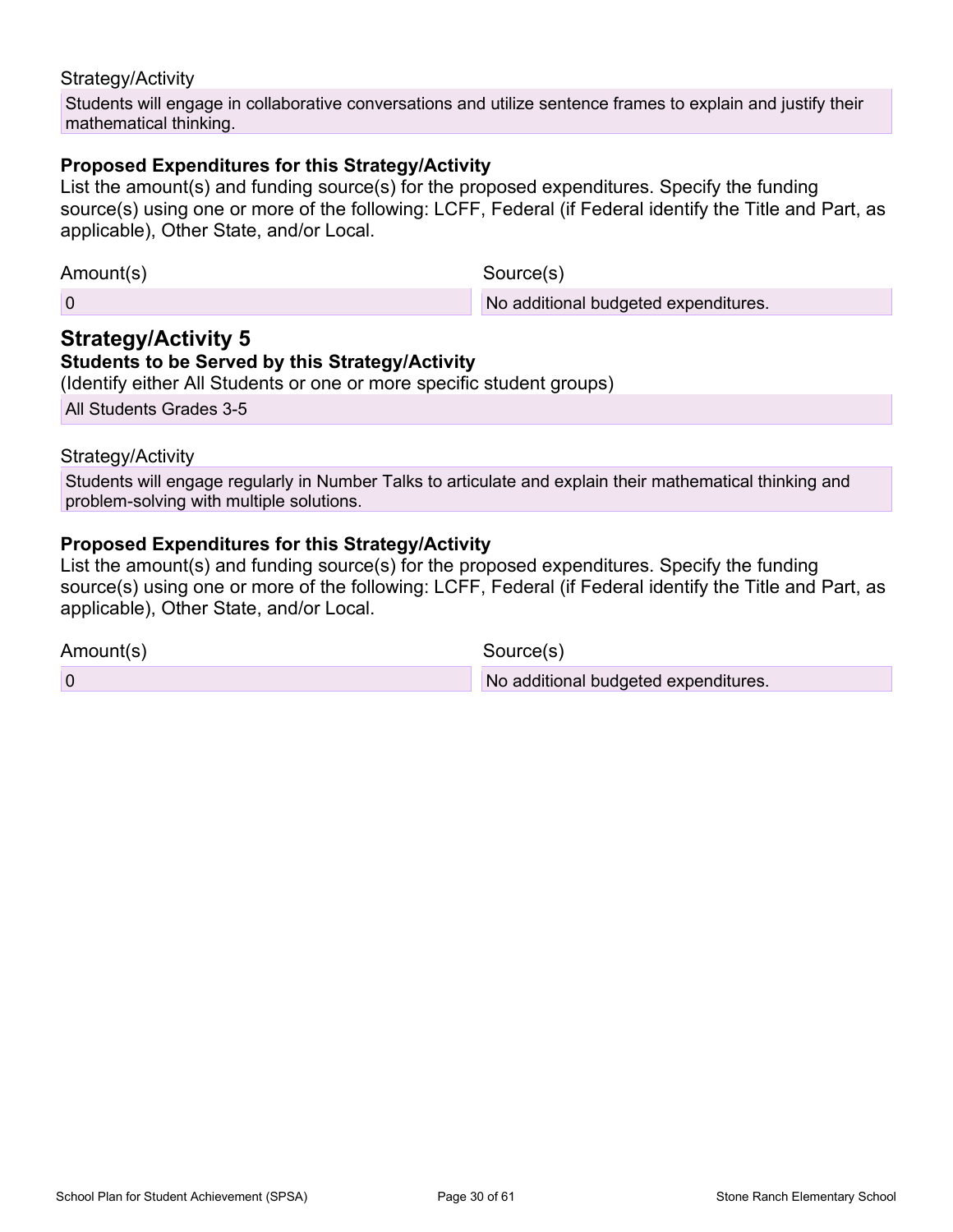## **Annual Review**

### **SPSA Year Reviewed: 2020-21**

Respond to the following prompts relative to this goal. If the school is in the first year of implementing the goal, an analysis is not required and this section may be deleted.

## **ANALYSIS**

Describe the overall implementation of the strategies/activities and the overall effectiveness of the strategies/activities to achieve the articulated goal.

Due to suspension of CAASPP testing in both the 2020 and 2021 school years due to COVID-19, we were unable to measure growth based on the assessment. As of Fall 2021, the State of California is planning to resume the assessment. As a means by which to consider growth in the area of Math, we are able to report that all of our students were provided with math enrichment activities in person and virtually throughout Spring 2021 through our Canvas platform.

Briefly describe any major differences between the intended implementation and/or the budgeted expenditures to implement the strategies/activities to meet the articulated goal.

The district is providing a district-funded long-term substitute who will provide intervention to students performing below grade level.

Describe any changes that will be made to this goal, the annual outcomes, metrics, or strategies/activities to achieve this goal as a result of this analysis. Identify where those changes can be found in the SPSA.

We will monitor our students' proficiency level using iReady which will be administered three times per year.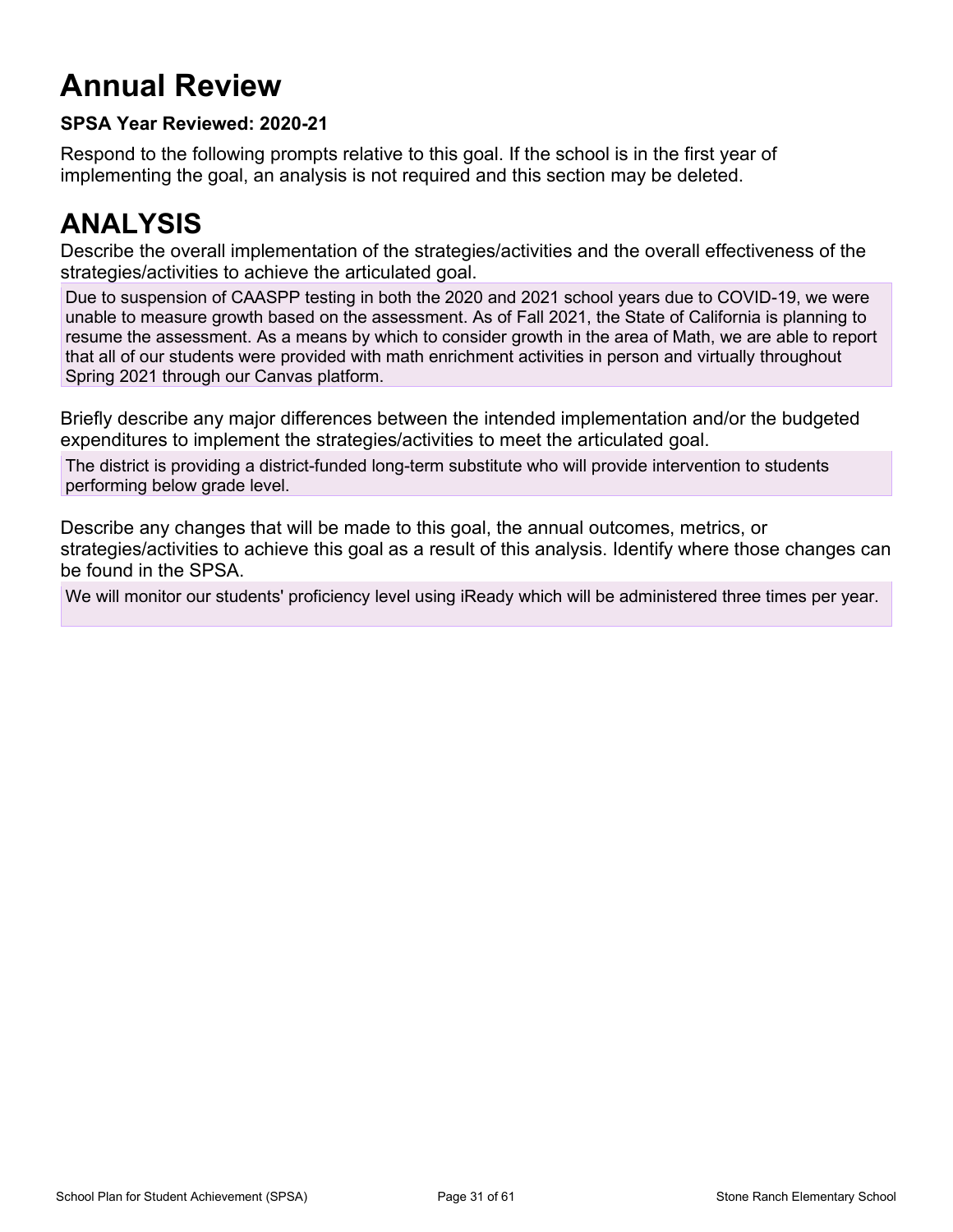## **Goals, Strategies, & Proposed Expenditures**

Complete a copy of the following table for each of the school's goals.

### **Which LCAP goal are you addressing?**

5. Develop, implement, and embed a collaborative learning structure and system for adults and students to increase student achievement.

## **Goal 2: English Language Arts**

Based upon Spring of 2022 California Assessment of Student Performance and Progress report, 82% of all students will score at "Standard Met" or "Standard Exceeded" in the overall area of English Language Arts.

### **Identified Need**

Due to the ongoing effects of the COVID-19 pandemic in the spring of 2021, the annual testing and data collection were unable to be conducted the past two years. Thus, data from the 2018-2019 California Assessment of Student Performance and Progress (CAASPP) report will be utilized for goal setting. An analysis of Stone Ranch's data from the California Assessment of Student Performance and Progress (CAASPP) report showed 20% of students below proficiency levels as measured by the English Language Arts portion of the CAASPP test.

### **Alternative Metrics**

Due to the ongoing effects of the COVID-19 Pandemic CAASPP testing was suspended for both the spring of 2020 and 2021. To monitor student progress, our site utilizes other metrics to gauge student progress i.e. iReady, Lexia, criterion referenced assessments, and CORE Reading Diagnostics.

As derived from the 2021 Fall iReady Reading Diagnostic Assessments, the percentages displayed below denote the number of students who performed at Meeting Benchmark:

- All Students: 69.7%% Caucasian-61.8%
- EL: 44.6% Filipino-66.7%
- Socioeconomically Disadvantaged: 56.6%
- Asian: 81.2%
- Students with Disabilities: 34.4%
- Hispanic: 58.8%
- African American: 60%

As derived from the fall 2021 iReady reading diagnostic assessments, the percentages displayed below denote the number of students who currently are performing at grade level:

- All Students: (grades 2-5) 65.91%
- EL: 48.24%
- EDY: 33.33%
- Special Education: 30.65%
- Hispanic: 39.13%
- African American: 80.0%

### **Annual Measurable Outcomes**

| Metric/Indicator                                                                        | Baseline/Actual Outcome                                                                            | <b>Expected Outcome</b>                                                                                                                |
|-----------------------------------------------------------------------------------------|----------------------------------------------------------------------------------------------------|----------------------------------------------------------------------------------------------------------------------------------------|
| <b>School Wide</b><br>Data from the English Language<br>Arts portion of the 2019 CAASPP | Data from the Spring 2019<br><b>CAASPP English Language Arts</b><br>test shows 80% of all students | The percentage of all students<br>with scores of "Standard Met" or<br>"Standard Exceeded" on the<br>English Language Arts portion will |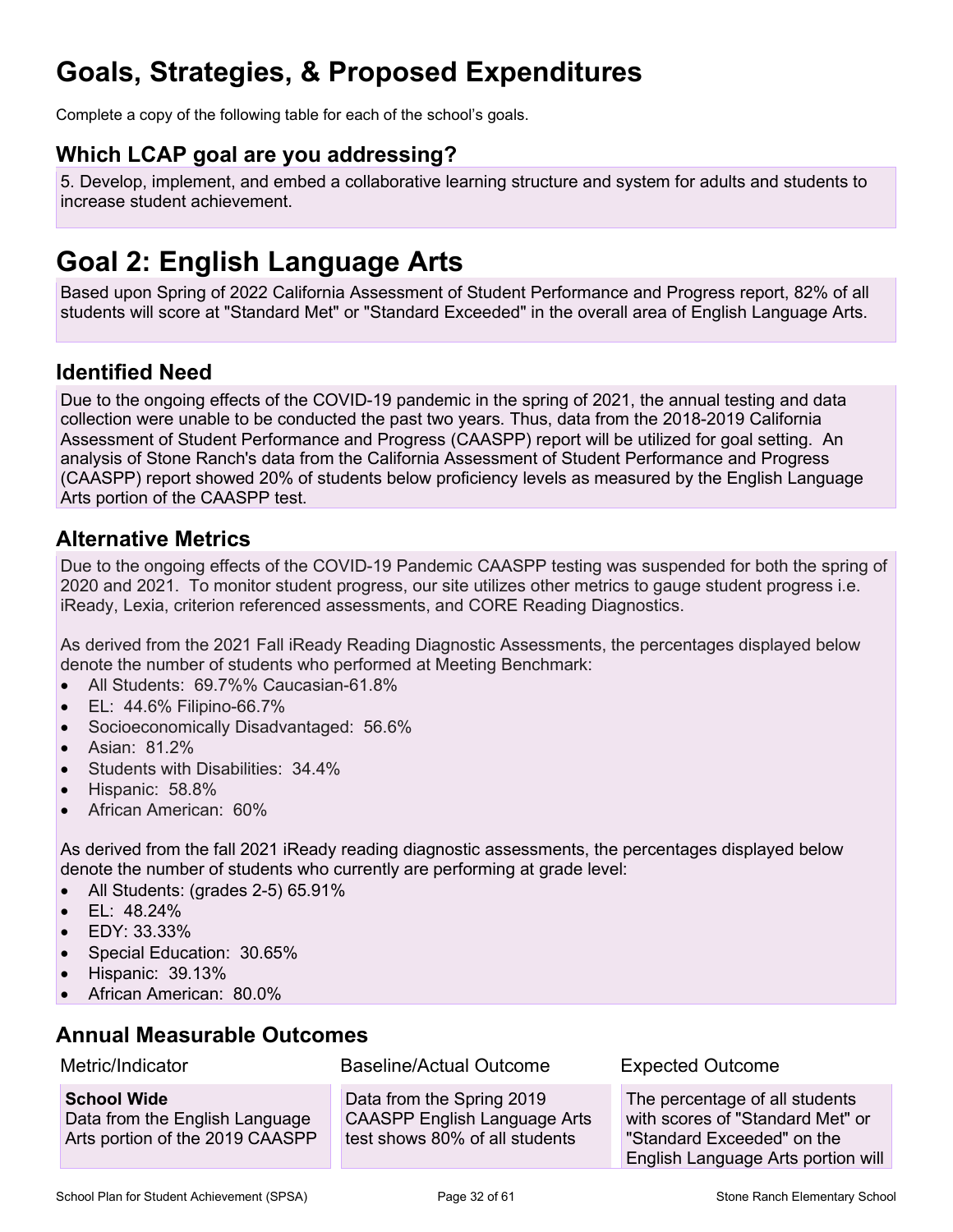| Metric/Indicator                                                                                         | <b>Baseline/Actual Outcome</b>                                                                                                                                                                 | <b>Expected Outcome</b>                                                                                                                                                                                                                                  |
|----------------------------------------------------------------------------------------------------------|------------------------------------------------------------------------------------------------------------------------------------------------------------------------------------------------|----------------------------------------------------------------------------------------------------------------------------------------------------------------------------------------------------------------------------------------------------------|
|                                                                                                          | have "Standard Met" or "Standard<br>Exceeded."                                                                                                                                                 | increase by 2 percentage points,<br>from 80% in 2019 to 82% in 2022.                                                                                                                                                                                     |
| <b>English Learner</b><br>Data from the English Language<br>Arts portion of the 2019 CAASPP              | Data from the Spring 2019<br><b>CAASPP English Language Arts</b><br>test shows 28% of EL students<br>have "Standard Met" or "Standard<br>Exceeded."                                            | The percentage of EL students<br>with scores of "Standard Met" or<br>"Standard Exceeded" on the<br>English Language Arts portion will<br>increased by 5 percentage points,<br>from 28% in 2019 to 33% in 2022.                                           |
| <b>EDY/Title I</b><br>Data from the English Language<br>Arts portion of the 2019 CAASPP                  | Data from the Spring 2019<br><b>CAASPP English Language Arts</b><br>test shows 77% of<br>Socioeconomically<br>Disadvantaged/Title I students<br>have "Standard Met" or "Standard<br>Exceeded." | The percentage of<br>Socioeconomically<br>Disadvantaged/Title I students<br>with scores of "Standard Met" or<br>"Standard Exceeded" on the<br>English Language Arts portion will<br>increase by 3 percentage points,<br>from 77% in 2019 to 80% in 2022. |
| <b>Student with Disabilities</b><br>Data from the English<br>Language Arts portion of the<br>2019 CAASPP | Data from the Spring 2019<br><b>CAASPP English Language</b><br>Arts test shows 43% of<br><b>Students with Disabilities have</b><br>"Standard Met" or "Standard<br>Exceeded."                   | The percentage of all Students<br>with Disabilities with scores of<br>"Standard Met" or "Standard<br>Exceeded" on the English<br>Language Arts portion will<br>increase by 5 percentage<br>points, from 43% in 2019 to<br>48% in 2022.                   |

Complete a copy of the Strategy/Activity table for each of the school's strategies/activities.

## **Strategy/Activity 1**

### **Students to be Served by this Strategy/Activity**

(Identify either All Students or one or more specific student groups)

All Students

#### Strategy/Activity

All teachers will administer universal CORE assessments (including Lexia K-1, and iReady 2-5) and utilize student data and observations to create meaningful groupings of students in order to individualize instruction to meet the needs of each student. All teachers will utilize appropriate Depth of Knowledge questioning strategies and have students articulate their reasoning.

#### **Proposed Expenditures for this Strategy/Activity**

List the amount(s) and funding source(s) for the proposed expenditures. Specify the funding source(s) using one or more of the following: LCFF, Federal (if Federal identify the Title and Part, as applicable), Other State, and/or Local.

| Amount(s) | Source(s)                                |
|-----------|------------------------------------------|
|           | <b>Educationally Disadvantaged Youth</b> |
|           | <b>English Learners</b>                  |
|           | No additional budgeted expenditures.     |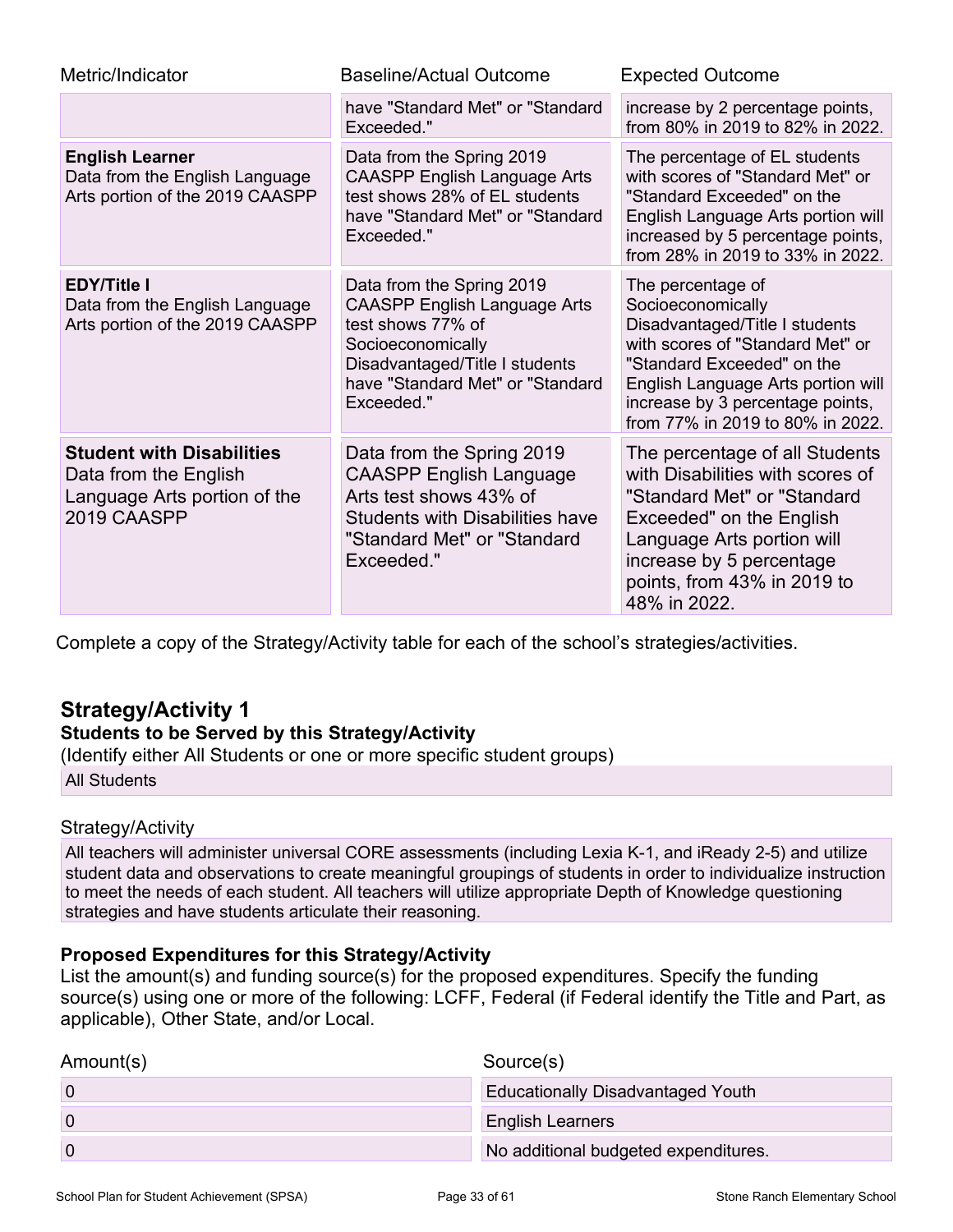#### **Strategy/Activity 2 Students to be Served by this Strategy/Activity** (Identify either All Students or one or more specific student groups)

Students identified as Socioeconomically Disadvantaged

### Strategy/Activity

Classroom teacher, Instructional Aide, and/or Impact teacher will utilize appropriate depth of knowledge questioning strategies and support students in articulating their thinking. Supports to include pre-teaching key vocabulary and small group instruction.

#### **Proposed Expenditures for this Strategy/Activity**

List the amount(s) and funding source(s) for the proposed expenditures. Specify the funding source(s) using one or more of the following: LCFF, Federal (if Federal identify the Title and Part, as applicable), Other State, and/or Local.

| <b>Educationally Disadvantaged Youth</b><br>$\Omega$<br>1000-1999: Certificated Personnel Salaries<br>See Goal 1 for budgeted expenditures for Impact<br>Teacher. | Amount(s) | Source(s) |
|-------------------------------------------------------------------------------------------------------------------------------------------------------------------|-----------|-----------|
|                                                                                                                                                                   |           |           |

### **Strategy/Activity 3**

#### **Students to be Served by this Strategy/Activity**

(Identify either All Students or one or more specific student groups)

English Learners

#### Strategy/Activity

Classroom teacher, Instructional Aide, and/or Impact teacher will utilize appropriate depth of knowledge questioning strategies and support students in articulating their thinking. Supports to include pre-teaching key vocabulary and small group instruction.

#### **Proposed Expenditures for this Strategy/Activity**

List the amount(s) and funding source(s) for the proposed expenditures. Specify the funding source(s) using one or more of the following: LCFF, Federal (if Federal identify the Title and Part, as applicable), Other State, and/or Local.

| Amount(s) | Source(s)                                                                                                                            |
|-----------|--------------------------------------------------------------------------------------------------------------------------------------|
| 0         | <b>English Learners</b><br>2000-2999: Classified Personnel Salaries<br>See Goal 1 for budgeted expenditure for<br>Instructional Aide |

### **Strategy/Activity 4**

#### **Students to be Served by this Strategy/Activity**

(Identify either All Students or one or more specific student groups)

All TK and Kindergarten Students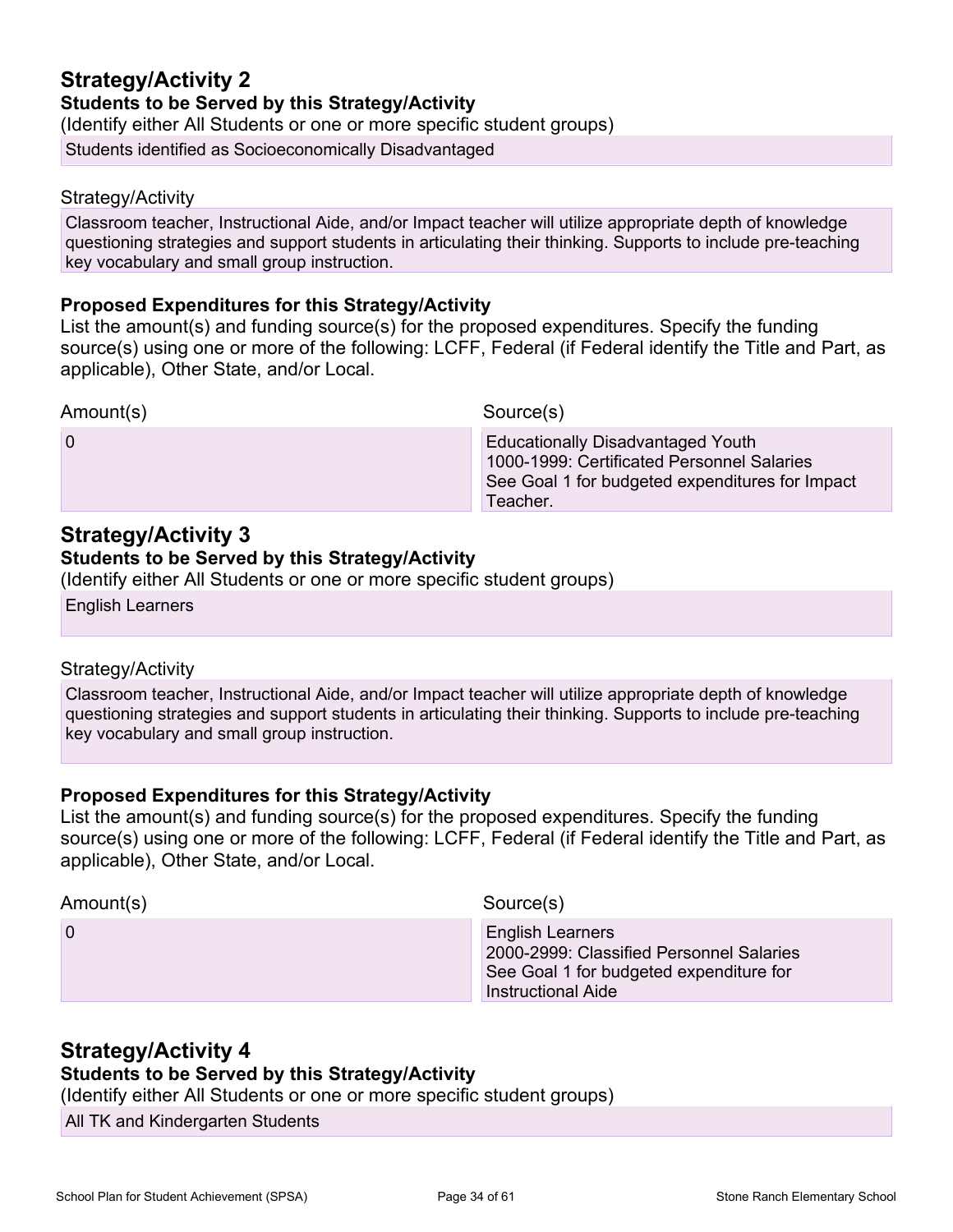#### Strategy/Activity

Small group targeted early literacy skills instruction will be provided to all TK and K students identified in need of intervention through CORE assessments to support with phonics and phonemic awareness in the classroom.

#### **Proposed Expenditures for this Strategy/Activity**

List the amount(s) and funding source(s) for the proposed expenditures. Specify the funding source(s) using one or more of the following: LCFF, Federal (if Federal identify the Title and Part, as applicable), Other State, and/or Local.

| Amount(s) | Source(s)                                                                          |
|-----------|------------------------------------------------------------------------------------|
| 20,500.00 | Foundation<br>2000-2999: Classified Personnel Salaries<br>TK/K Instructional Aides |

### **Strategy/Activity 5**

#### **Students to be Served by this Strategy/Activity**

(Identify either All Students or one or more specific student groups)

All Students Grades 1-2

#### Strategy/Activity

Teachers will integrate Social Studies and Science themes to deepen the connection to reading and writing instruction.

#### **Proposed Expenditures for this Strategy/Activity**

List the amount(s) and funding source(s) for the proposed expenditures. Specify the funding source(s) using one or more of the following: LCFF, Federal (if Federal identify the Title and Part, as applicable), Other State, and/or Local.

Amount(s) Source(s)

0

### **Strategy/Activity 6**

#### **Students to be Served by this Strategy/Activity**

(Identify either All Students or one or more specific student groups)

All Students Grades 3-5

#### Strategy/Activity

Students will engage regularly in close reading of a wide variety of complex texts.

#### **Proposed Expenditures for this Strategy/Activity**

List the amount(s) and funding source(s) for the proposed expenditures. Specify the funding source(s) using one or more of the following: LCFF, Federal (if Federal identify the Title and Part, as applicable), Other State, and/or Local.

Amount(s) Source(s) 0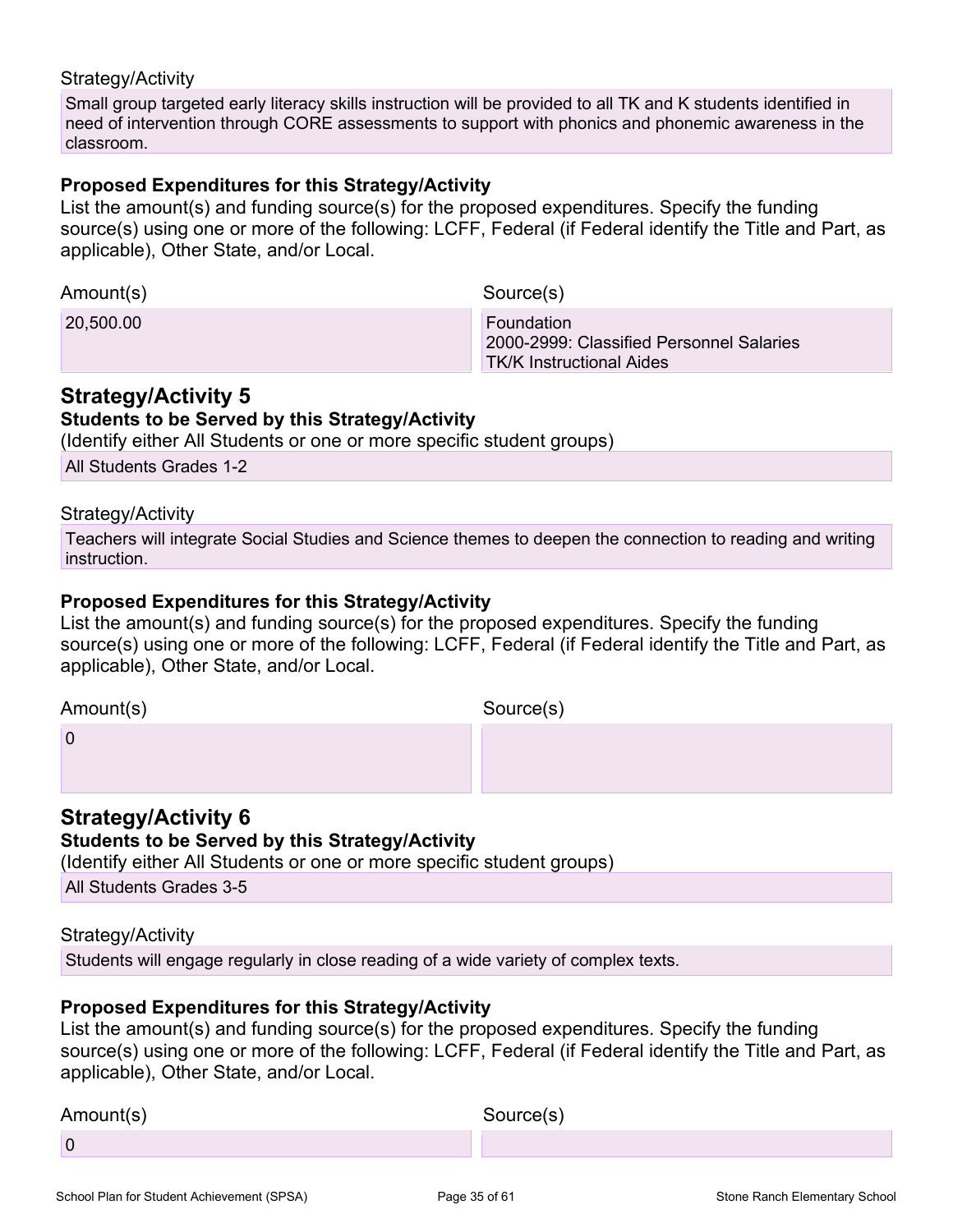## **Annual Review**

### **SPSA Year Reviewed: 2020-21**

Respond to the following prompts relative to this goal. If the school is in the first year of implementing the goal, an analysis is not required and this section may be deleted.

## **ANALYSIS**

Describe the overall implementation of the strategies/activities and the overall effectiveness of the strategies/activities to achieve the articulated goal.

Due to suspension of CAASPP testing in both the 2020 and 2021 school years due to COVID-19, we were unable to measure growth based on the assessment. As of Fall 2021, the State of California is planning to resume the assessment. As a means by which to consider growth in the area of English Language Arts, we are able to report that all of our students were provided with enrichment activities in person and virtually throughout Spring 2021 through our Canvas platform.

Briefly describe any major differences between the intended implementation and/or the budgeted expenditures to implement the strategies/activities to meet the articulated goal.

The impact aide has had a significant impact on how our students are performing in the area of English Language Arts. Small group instruction provides differentiated instruction for students performing below grade level.

Describe any changes that will be made to this goal, the annual outcomes, metrics, or strategies/activities to achieve this goal as a result of this analysis. Identify where those changes can be found in the SPSA.

iReady assessment data will be used to monitor students' performance in the area of English Language Arts.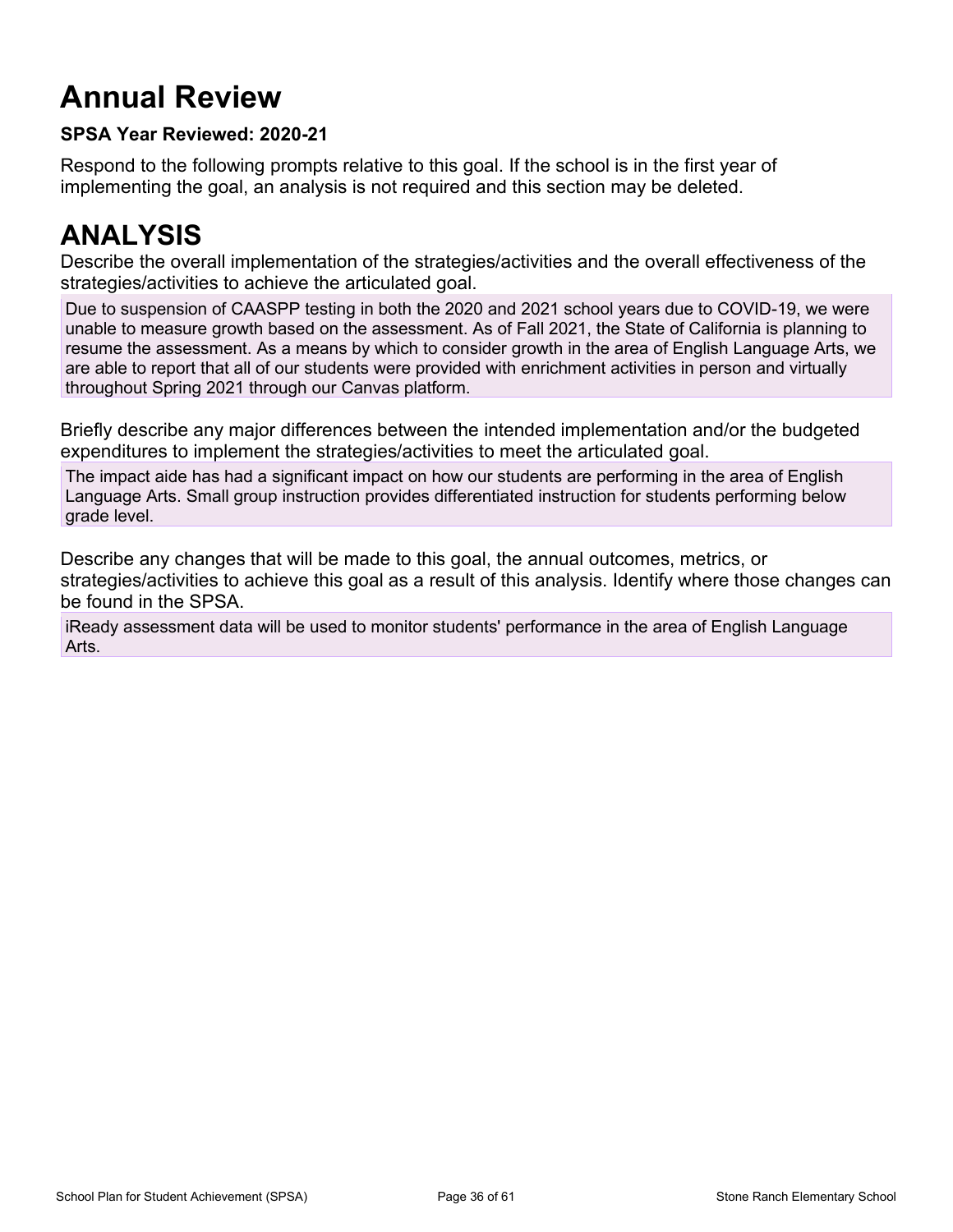## **Goals, Strategies, & Proposed Expenditures**

Complete a copy of the following table for each of the school's goals.

### **Which LCAP goal are you addressing?**

3. Strengthen and maintain a safe, healthy, positive, and attractive learning environment for all learners.

## **Goal 3: Socio-Emotional/Behavior**

By June 2022, Stone Ranch Elementary students will show an increase in their perception of their ability to identify their emotional state as measured by Zones of Regulation. Baseline was set in fall 2020.

### **Identified Need**

Based on the number of office referrals we have received and classroom observations, there is a need to focus on having students acclimate back to on-campus learning after over a year of virtual/in-person learning due to the pandemic.

### **Alternative Metrics**

SRES will conduct a survey to measure the impact, effective, and student perspective of providing a healthy and safe learning environment.

### **Annual Measurable Outcomes**

| Metric/Indicator                                                                   | <b>Baseline/Actual Outcome</b>                                                                            | <b>Expected Outcome</b>                                                                                          |
|------------------------------------------------------------------------------------|-----------------------------------------------------------------------------------------------------------|------------------------------------------------------------------------------------------------------------------|
| <b>School Wide</b><br>Post survey of both staff and<br>students.                   | Staff will analyze findings from our<br>Fall 2021PBIS Pre-survey and our<br>Spring 2022 PBIS Post-survey. | We are seeking increased<br>understanding and utilization of<br>Positive Behavior Supports across<br>all grades. |
| <b>English Learner</b>                                                             |                                                                                                           |                                                                                                                  |
| <b>EDY/Title I</b>                                                                 |                                                                                                           |                                                                                                                  |
| <b>Student with Disabilities</b>                                                   |                                                                                                           |                                                                                                                  |
| Evidence from Synergy discipline<br>data on referrals logged by<br>administration. | Baseline will be established from<br>Spring 2020 data.                                                    | Decrease in number of discipline<br>referrals Spring 2020 to Spring<br>2022.                                     |

Complete a copy of the Strategy/Activity table for each of the school's strategies/activities.

## **Strategy/Activity 1**

### **Students to be Served by this Strategy/Activity**

(Identify either All Students or one or more specific student groups)

All Students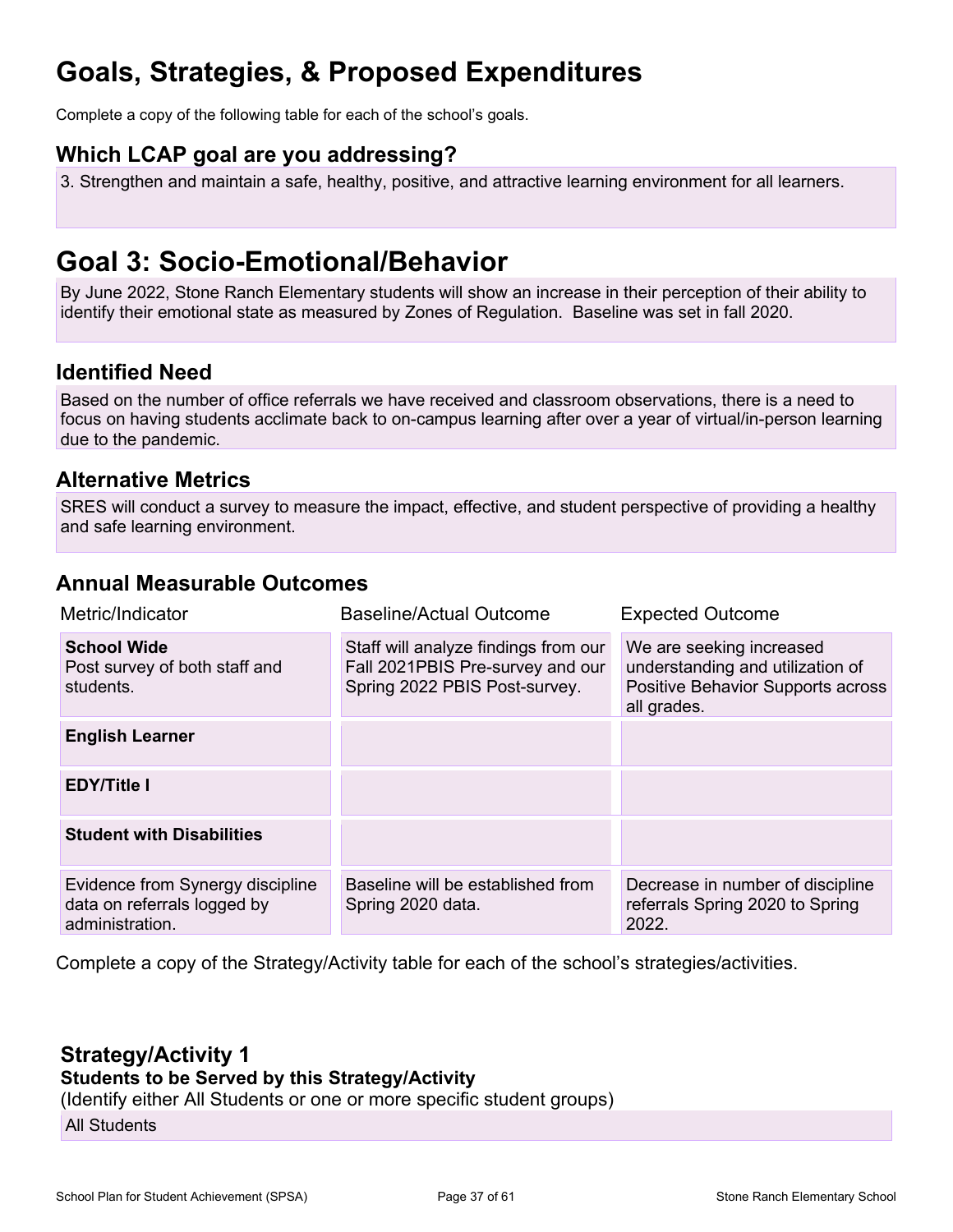#### Strategy/Activity

All students will learn our 4 expectations through the matrix of positive behavior and presentation by all teachers of the "First 20 Days" of the school year detailing behavioral expectations in all areas of our campus.

#### **Proposed Expenditures for this Strategy/Activity**

List the amount(s) and funding source(s) for the proposed expenditures. Specify the funding source(s) using one or more of the following: LCFF, Federal (if Federal identify the Title and Part, as applicable), Other State, and/or Local.

| Amount(s) | Source(s)                                |
|-----------|------------------------------------------|
|           | <b>Educationally Disadvantaged Youth</b> |
|           | <b>English Learners</b>                  |

### **Strategy/Activity 2**

#### **Students to be Served by this Strategy/Activity**

(Identify either All Students or one or more specific student groups) All Students

#### Strategy/Activity

All staff will participate in professional development to develop Multi-Tiered Systems of Support (MTSS) for our students including Zones of Regulation, Whole Body Listening, Big Problem/Small Problem, and Expected/Unexpected Behavior.

#### **Proposed Expenditures for this Strategy/Activity**

List the amount(s) and funding source(s) for the proposed expenditures. Specify the funding source(s) using one or more of the following: LCFF, Federal (if Federal identify the Title and Part, as applicable), Other State, and/or Local.

Amount(s) Source(s)

0 **No additional funds necessary.** 

### **Strategy/Activity 3**

**Students to be Served by this Strategy/Activity**

(Identify either All Students or one or more specific student groups)

All Students

#### Strategy/Activity

Counselor or Student Services Assistant will continue to teach the grade level appropriate Second Step series of lessons to each class during the 2021-2022 school year. All students will start each school day with a "Mindful Moment" for quiet personal reflection.

#### **Proposed Expenditures for this Strategy/Activity**

List the amount(s) and funding source(s) for the proposed expenditures. Specify the funding source(s) using one or more of the following: LCFF, Federal (if Federal identify the Title and Part, as applicable), Other State, and/or Local.

| Amount(s) | Source(s)                      |
|-----------|--------------------------------|
|           | No additional funds necessary. |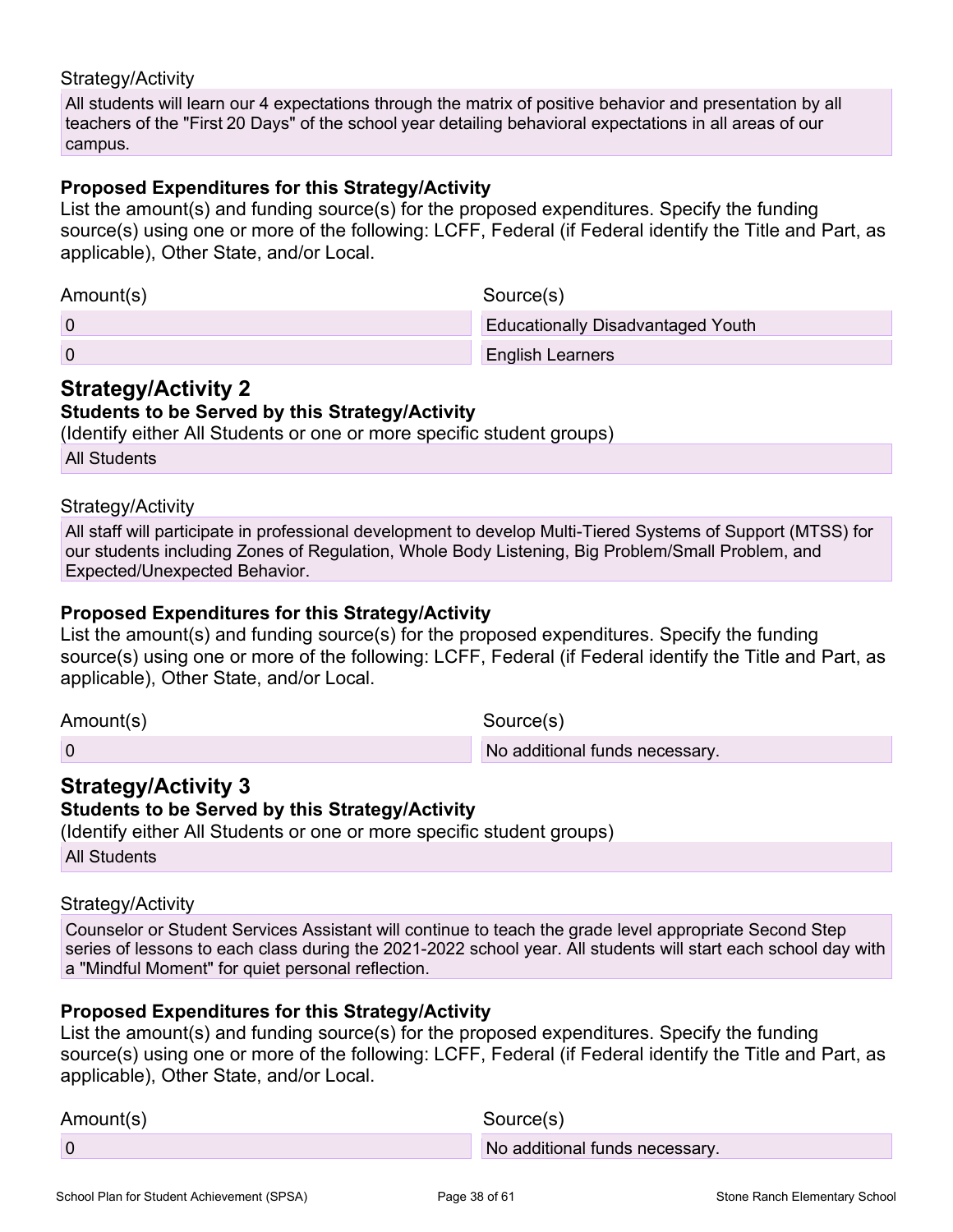## **Annual Review**

### **SPSA Year Reviewed: 2020-21**

Respond to the following prompts relative to this goal. If the school is in the first year of implementing the goal, an analysis is not required and this section may be deleted.

## **ANALYSIS**

Describe the overall implementation of the strategies/activities and the overall effectiveness of the strategies/activities to achieve the articulated goal.

Due to physical school closure after March 13, 2020, due to COVID-19, we were unable to administer our intended post-survey. We are able to report that strategies 1, 2 and 3 listed above were all implement August 2020 to March 2021. The Zones of Regulation MTSS training for staff, focus on our PBIS targeted big 4 behaviors through SOAR, Mindful Moment, and Second Step lessons were all implemented.

Briefly describe any major differences between the intended implementation and/or the budgeted expenditures to implement the strategies/activities to meet the articulated goal.

Due to the physical school closure, due to COVID-19, we were unable to administer our post survey to staff and students. Lessons will continue during 2021-2022 school year and survey will be conducted in Spring 2022.

Describe any changes that will be made to this goal, the annual outcomes, metrics, or strategies/activities to achieve this goal as a result of this analysis. Identify where those changes can be found in the SPSA.

Our 2021/2022 goal has been updated as a result from the pandemic. All strategies and outcomes are connected to supporting PBIS tiers 1 and 2.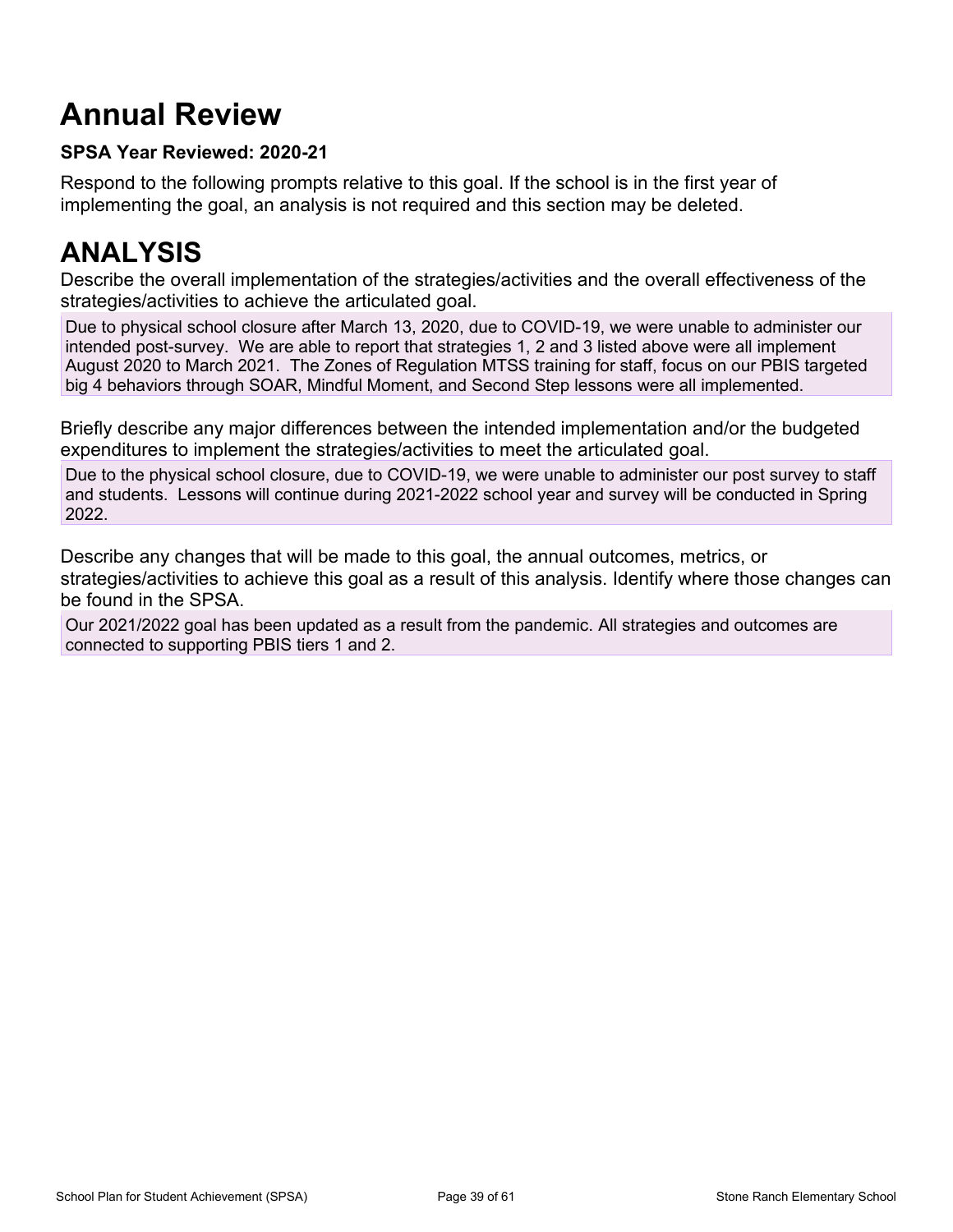## **Goals, Strategies, & Proposed Expenditures**

Complete a copy of the following table for each of the school's goals.

### **Which LCAP goal are you addressing?**

3. Strengthen and maintain a safe, healthy, positive, and attractive learning environment for all learners.

## **Goal 4: Culturally Responsive Educational Experience - Anti-Racism through Systemic Equity and Inclusion**

By June 2022, Stone Ranch Elementary students and staff will engage in activities that address inclusion, diversity, social justice, and bias in order to create conditions to take a stand against racism at our school. We will develop and implement practices to value the diversity that exists among our students, staff, families, and community members as integral to our District vision of creating culture and conditions to empower worldclass learners.

### **Identified Need**

Districtwide need to examine and confront biases within our school community to address problematic practices that contribute to unfair or inequitable educational outcomes. Students will be surveyed to measure their sense of belonging and connectedness.

### **Alternative Metrics**

We will develop and deploy a survey to gauge student, parent, and teacher perceptions regarding racial, cultural, and ethnic disparities in order to establish baselines with pre (Fall 2021) /post (Spring 2022) survey data. Survey data will be shared with our No Place For Hate committee to develop a plan to address areas of identified need.

### **Annual Measurable Outcomes**

| Metric/Indicator                 | <b>Baseline/Actual Outcome</b>   | <b>Expected Outcome</b>        |  |
|----------------------------------|----------------------------------|--------------------------------|--|
| <b>School Wide</b>               | Baseline specific to Stone Ranch | Identify areas of need and     |  |
| Data from our Fall 2021 survey.  | Elementary to be established.    | develop plan to address needs. |  |
| <b>English Learner</b>           | Baseline specific to Stone Ranch | Identify areas of need and     |  |
| Data from our Fall 2021 survey.  | Elementary to be established.    | develop plan to address needs. |  |
| <b>EDY/Title I</b>               | Baseline specific to Stone Ranch | Identify areas of need and     |  |
| Data from our Fall 2021 survey.  | Elementary to be established.    | develop plan to address needs. |  |
| <b>Student with Disabilities</b> | Baseline specific to Stone Ranch | Identify areas of need and     |  |
| Data from our Fall 2021 survey.  | Elementary to be established.    | develop plan to address needs. |  |

Complete a copy of the Strategy/Activity table for each of the school's strategies/activities.

### **Strategy/Activity 1**

**Students to be Served by this Strategy/Activity**

(Identify either All Students or one or more specific student groups)

All students PreK-5.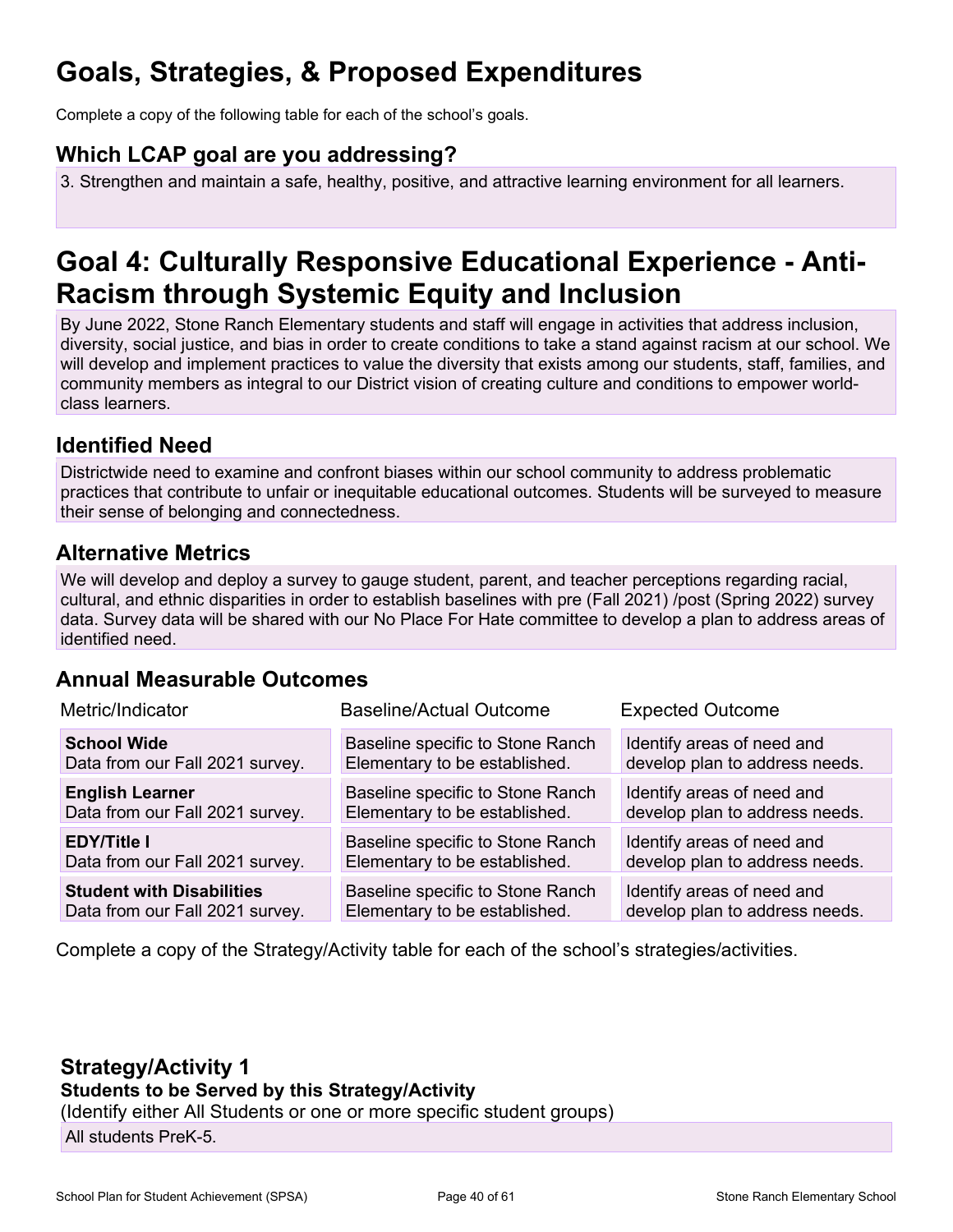#### Strategy/Activity

SRES implemented the No Place For Hate School for program last year. We will assemble a committee with student, staff, and parent representatives to examine our campus climate in regard to inclusive and equitable practices. Committee will then develop a plan to address areas of identified need and students will engage in No Place For Hate activities throughout the year. Also, the SRES Equity team will participate in professional development throughout the year provided by the SDCOE.

#### **Proposed Expenditures for this Strategy/Activity**

List the amount(s) and funding source(s) for the proposed expenditures. Specify the funding source(s) using one or more of the following: LCFF, Federal (if Federal identify the Title and Part, as applicable), Other State, and/or Local.

| Amount(s) | Source(s)                                |
|-----------|------------------------------------------|
|           | <b>Educationally Disadvantaged Youth</b> |
|           | <b>English Learners</b>                  |

## **Annual Review**

#### **SPSA Year Reviewed: 2020-21**

Respond to the following prompts relative to this goal. If the school is in the first year of implementing the goal, an analysis is not required and this section may be deleted.

## **ANALYSIS**

Describe the overall implementation of the strategies/activities and the overall effectiveness of the strategies/activities to achieve the articulated goal.

Due to the COVID-19 pandemic the implementation of the program was challenging. While the program was successfully launched, there was uncertainty how to measure the depth of the implementation.

Briefly describe any major differences between the intended implementation and/or the budgeted expenditures to implement the strategies/activities to meet the articulated goal. None, due to these items not incurring a financial component.

Describe any changes that will be made to this goal, the annual outcomes, metrics, or strategies/activities to achieve this goal as a result of this analysis. Identify where those changes can be found in the SPSA.

The most significant change to the program in 2021-2022 will be the fact that all students have returned to in person instruction which will deepen the implementation.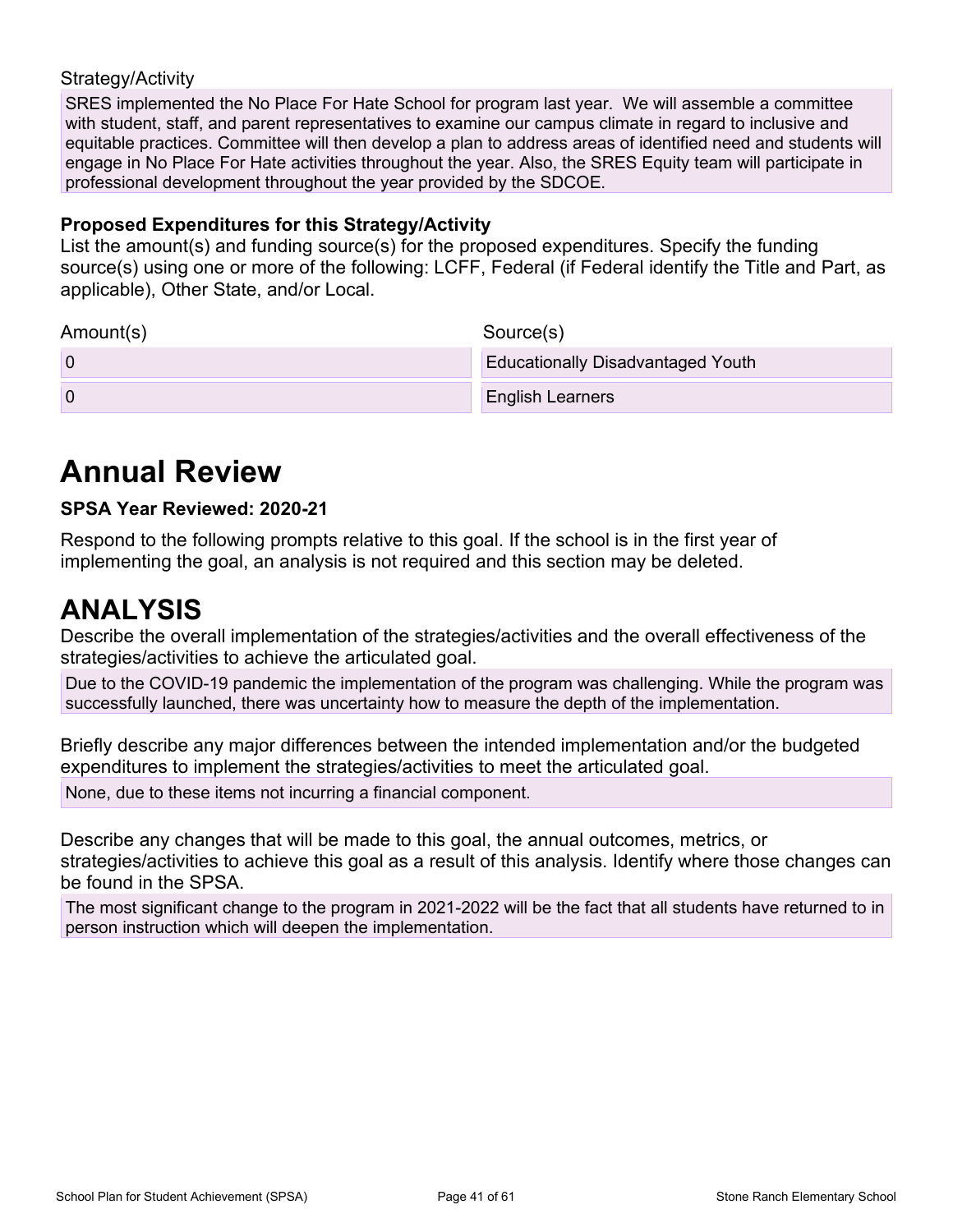## **Goals, Strategies, & Proposed Expenditures**

Complete a copy of the following table for each of the school's goals.

### **Which LCAP goal are you addressing?**

1. Safe and Inclusive Learning Environments: Engage students and staff with social emotional wellness supports in order to create safe, positive, and healthy learning environments that demonstrate value for the individual; and advance each and every student toward their greatest potential.

## **Goal 5: Chronic Absenteeism**

Based on the 2020/2021 Chronic Absenteeism Report, SRES will reduce the percentage of chronically absent students.

### **Identified Need**

SRES has been successful in reducing the number of chronically absent students the past few years.

### **Alternative Metrics**

### **Annual Measurable Outcomes**

| Metric/Indicator                                      | <b>Baseline/Actual Outcome</b>                                                                                          | <b>Expected Outcome</b>                                                                   |
|-------------------------------------------------------|-------------------------------------------------------------------------------------------------------------------------|-------------------------------------------------------------------------------------------|
| <b>School Wide</b><br><b>Chronic Absenteeism Rate</b> | Our overall number of students<br>who were identified as chronically<br>absent for the 2020/2021 school<br>year was 39. | Our goal will be to reduce the<br>number of chronically absent<br>students from 39 to 25. |
| <b>English Learner</b>                                |                                                                                                                         |                                                                                           |
| <b>EDY/Title I</b>                                    |                                                                                                                         |                                                                                           |
| <b>Student with Disabilities</b>                      |                                                                                                                         |                                                                                           |

Complete a copy of the Strategy/Activity table for each of the school's strategies/activities.

### **Strategy/Activity 1**

#### **Students to be Served by this Strategy/Activity**

(Identify either All Students or one or more specific student groups)

Students who have been identified as chronically absent

#### Strategy/Activity

Deepen partnerships with families by increasing communication including weekly parent calls and conferences after each attendance letter has been issued.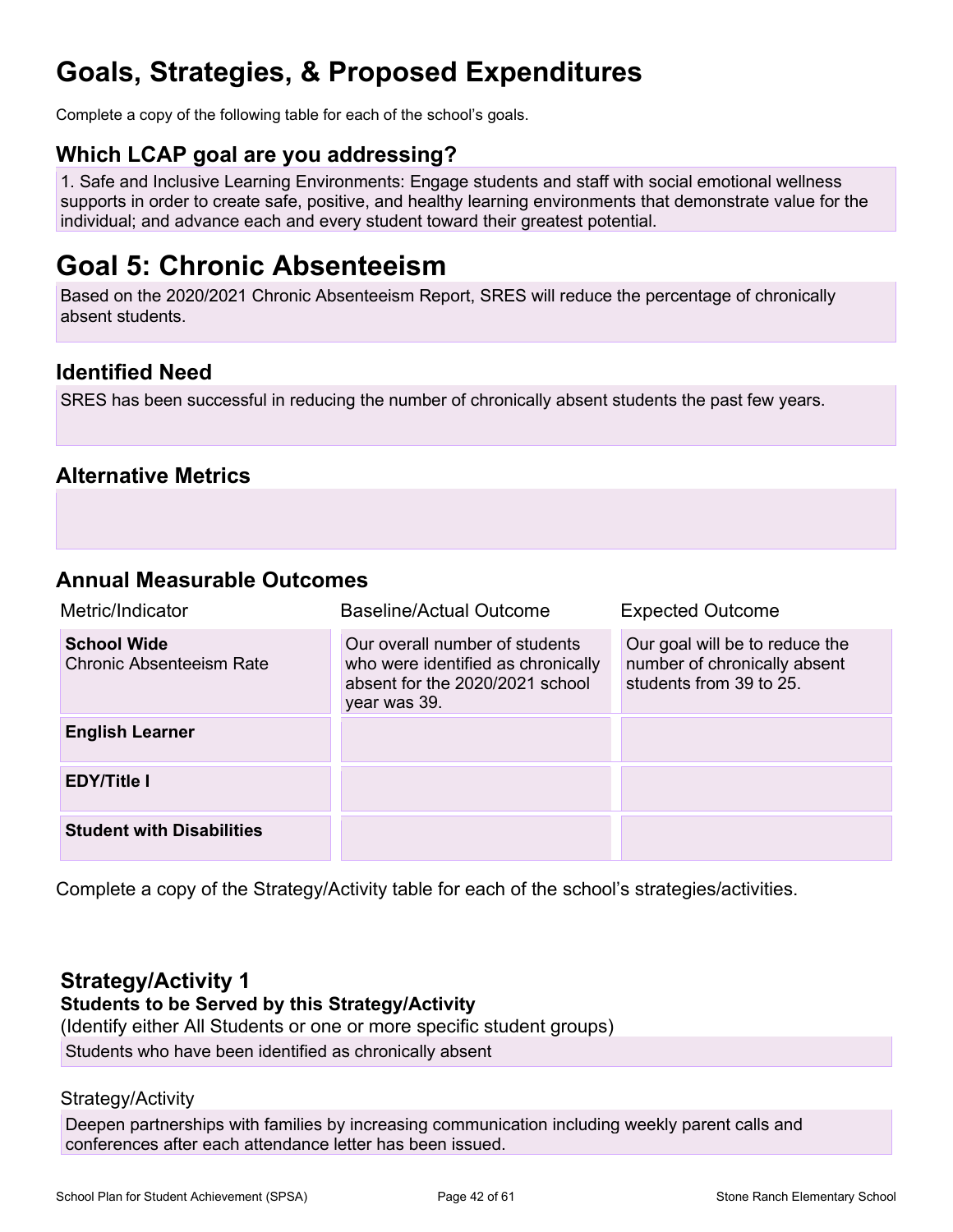#### **Proposed Expenditures for this Strategy/Activity**

List the amount(s) and funding source(s) for the proposed expenditures. Specify the funding source(s) using one or more of the following: LCFF, Federal (if Federal identify the Title and Part, as applicable), Other State, and/or Local.

| Amount(s) | Source(s)                                |
|-----------|------------------------------------------|
|           | <b>Educationally Disadvantaged Youth</b> |
|           | <b>English Learners</b>                  |
|           |                                          |

### **Strategy/Activity 2**

### **Students to be Served by this Strategy/Activity**

(Identify either All Students or one or more specific student groups)

All students who have been identified as chronically absent

#### Strategy/Activity

Students will be paired with an adult at school to complete a daily check-in. Staff will be surveyed to determine interest.

### **Proposed Expenditures for this Strategy/Activity**

List the amount(s) and funding source(s) for the proposed expenditures. Specify the funding source(s) using one or more of the following: LCFF, Federal (if Federal identify the Title and Part, as applicable), Other State, and/or Local.

Amount(s) Source(s)

### **Strategy/Activity 3**

**Students to be Served by this Strategy/Activity**

(Identify either All Students or one or more specific student groups)

All students at SRES

#### Strategy/Activity

Continue to promote a positive school culture with events, assemblies, and attendance incentives.

#### **Proposed Expenditures for this Strategy/Activity**

List the amount(s) and funding source(s) for the proposed expenditures. Specify the funding source(s) using one or more of the following: LCFF, Federal (if Federal identify the Title and Part, as applicable), Other State, and/or Local.

Amount(s) Source(s)

## **Annual Review**

### **SPSA Year Reviewed: 2020-21**

Respond to the following prompts relative to this goal. If the school is in the first year of implementing the goal, an analysis is not required and this section may be deleted.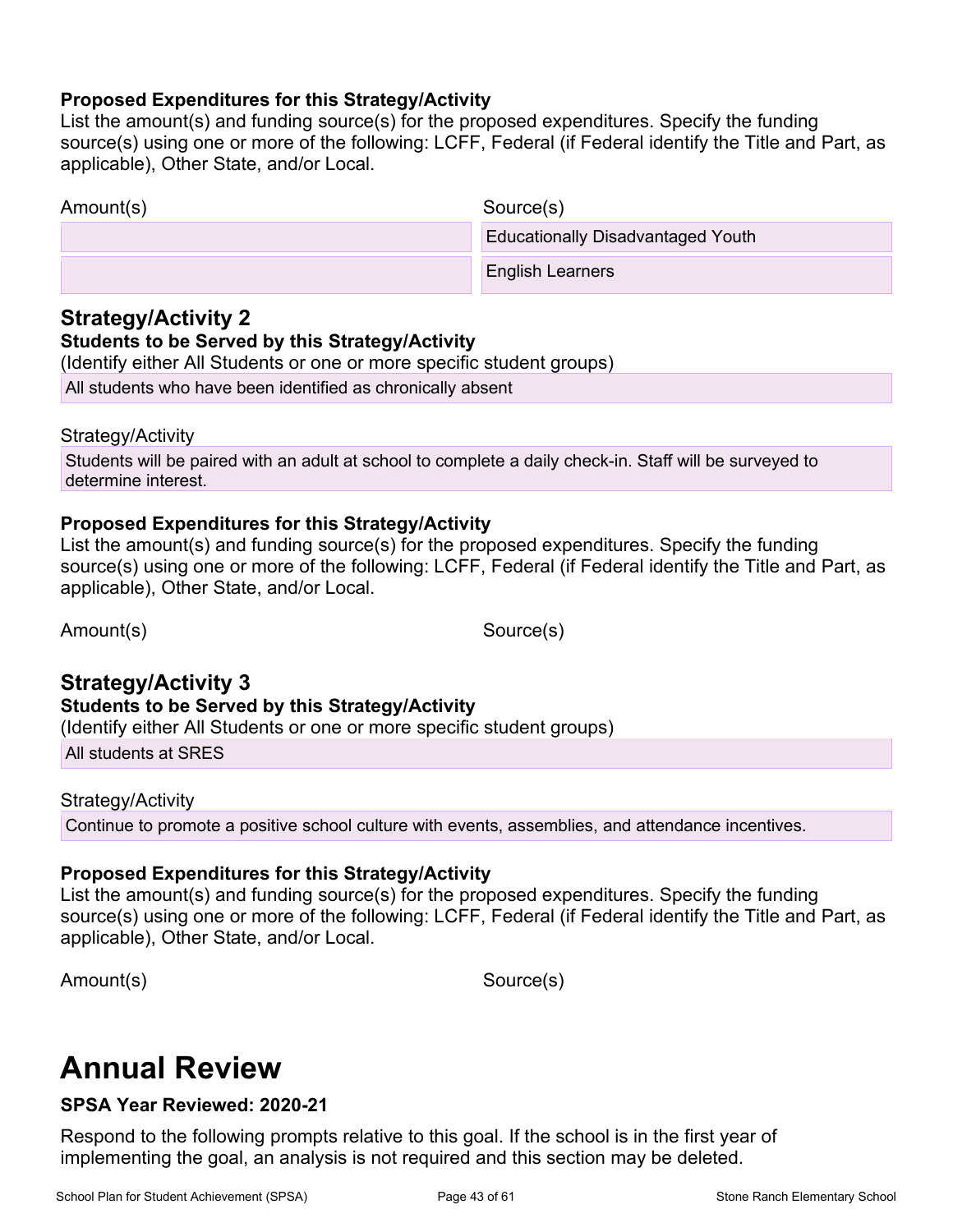## **ANALYSIS**

Describe the overall implementation of the strategies/activities and the overall effectiveness of the strategies/activities to achieve the articulated goal.

This goal was previously tied to goal number 3. SRES is proud of the significant increase in our chronically absent rate from 2019/2020 to 2020/2021. During the pandemic, we ensured that all students had access to a device, internet access, and were logging into zoom sessions and completing assignments. Chronically absent students were tracked and ongoing communication with the parent was provided.

Briefly describe any major differences between the intended implementation and/or the budgeted expenditures to implement the strategies/activities to meet the articulated goal.

Describe any changes that will be made to this goal, the annual outcomes, metrics, or strategies/activities to achieve this goal as a result of this analysis. Identify where those changes can be found in the SPSA.

This is a new goal for the 2021/2022 school year.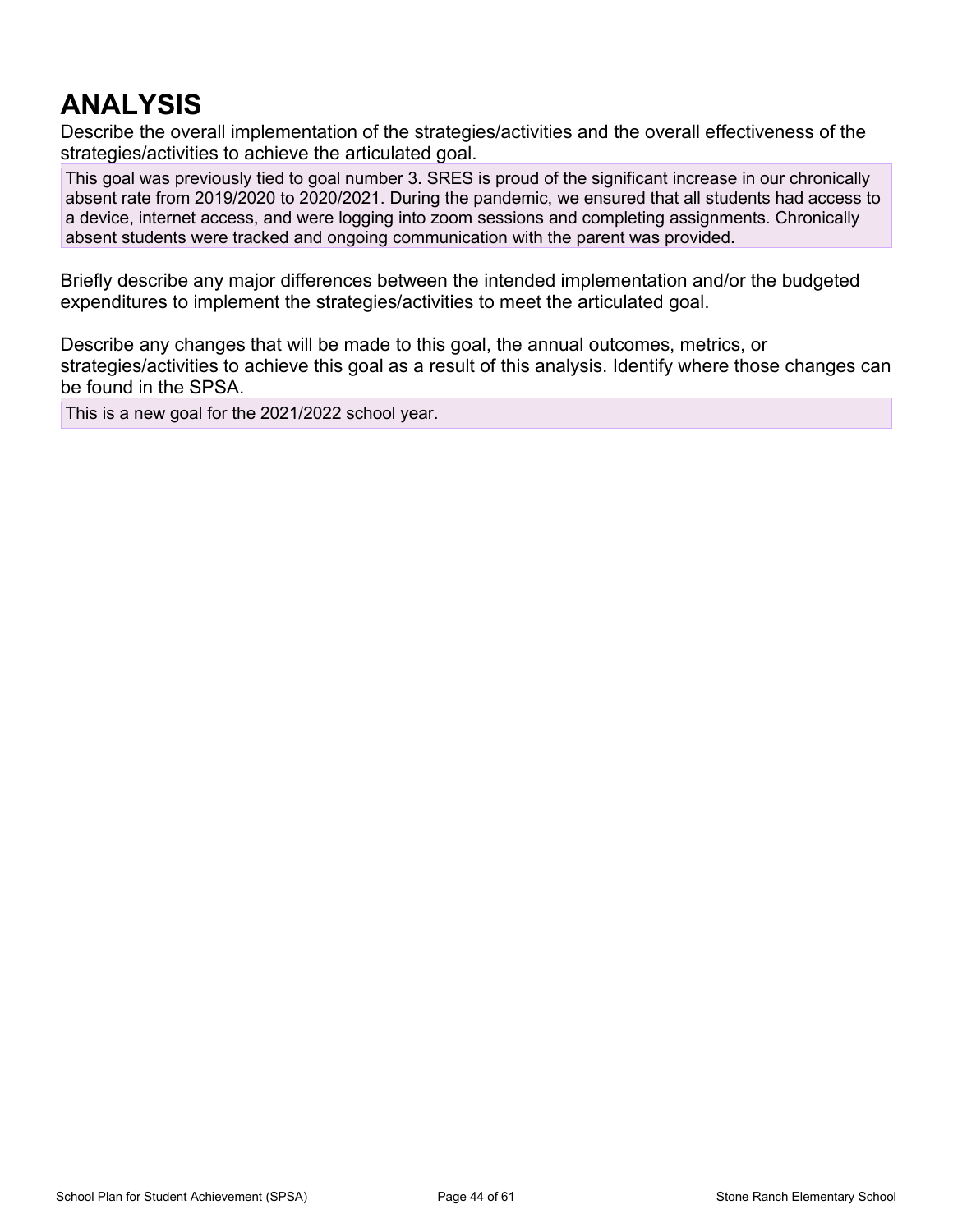## **Budget Summary**

Complete the table below. Schools may include additional information. Adjust the table as needed. The Budget Summary is required for schools funded through the ConApp, and/or that receive funds from the LEA for Comprehensive Support and Improvement (CSI).

## **Budget Summary**

| <b>Description</b>                                                      | Amount      |
|-------------------------------------------------------------------------|-------------|
| Total Funds Provided to the School Through the Consolidated Application | \$          |
| Total Federal Funds Provided to the School from the LEA for CSI         | \$          |
| Total Funds Budgeted for Strategies to Meet the Goals in the SPSA       | \$43,420.00 |

## **Other Federal, State, and Local Funds**

List the additional Federal programs that the school is including in the schoolwide program. Adjust the table as needed. If the school is not operating a Title I schoolwide program this section is not applicable and may be deleted.

| <b>Federal Programs</b> | Allocation (\$) |
|-------------------------|-----------------|
|                         |                 |

Subtotal of additional federal funds included for this school: \$

List the State and local programs that the school is including in the schoolwide program.

| <b>State or Local Programs</b>           | Allocation (\$) |
|------------------------------------------|-----------------|
|                                          | \$0.00          |
| <b>Educationally Disadvantaged Youth</b> | \$4,240.00      |
| <b>English Learners</b>                  | \$9,680.00      |
| Foundation                               | \$29,500.00     |

Subtotal of state or local funds included for this school: \$43,420.00

Total of federal, state, and/or local funds for this school: \$43,420.00

## **Budgeted Funds and Expenditures in this Plan**

The tables below are provided to help the school track expenditures as they relate to funds budgeted to the school.

## **Funds Budgeted to the School by Funding Source**

**Funding Source Amount Balance Balance**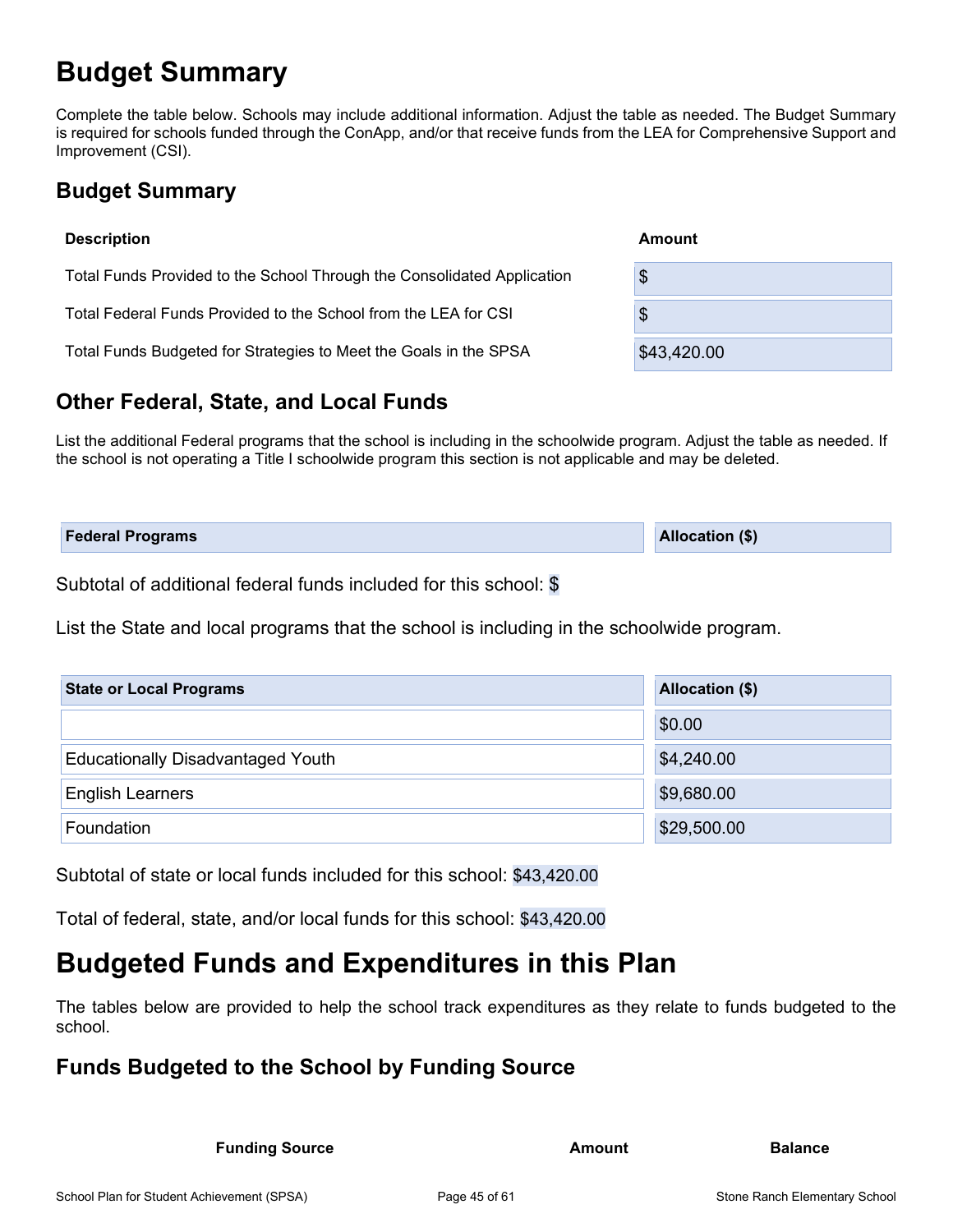| <b>English Learners</b>                  |      | 840.00 |
|------------------------------------------|------|--------|
| <b>Educationally Disadvantaged Youth</b> | 1640 | 1በበ በበ |

## **Expenditures by Funding Source**

| <b>Funding Source</b>                    | Amount    |  |  |
|------------------------------------------|-----------|--|--|
|                                          | 0.00      |  |  |
| <b>Educationally Disadvantaged Youth</b> | 4,240.00  |  |  |
| <b>English Learners</b>                  | 9,680.00  |  |  |
| Foundation                               | 29,500.00 |  |  |

## **Expenditures by Budget Reference**

| <b>Budget Reference</b>                    | Amount    |
|--------------------------------------------|-----------|
|                                            | 0.00      |
| 1000-1999: Certificated Personnel Salaries | 13,240.00 |
| 2000-2999: Classified Personnel Salaries   | 30,180.00 |

## **Expenditures by Budget Reference and Funding Source**

|                               | <b>Budget Reference</b> |           | <b>Funding Source</b>                    | <b>Amount</b> |
|-------------------------------|-------------------------|-----------|------------------------------------------|---------------|
|                               |                         |           |                                          | 0.00          |
|                               |                         |           |                                          | 0.00          |
|                               |                         |           | <b>Educationally Disadvantaged Youth</b> | 0.00          |
| 1000-1999:<br><b>Salaries</b> | Certificated            | Personnel | <b>Educationally Disadvantaged Youth</b> | 4,240.00      |
|                               |                         |           | <b>English Learners</b>                  | 0.00          |
|                               |                         |           | <b>English Learners</b>                  | 0.00          |
| 2000-2999:<br><b>Salaries</b> | Classified              | Personnel | <b>English Learners</b>                  | 9,680.00      |
| 1000-1999:<br><b>Salaries</b> | Certificated            | Personnel | Foundation                               | 9,000.00      |
| 2000-2999:<br><b>Salaries</b> | Classified              | Personnel | Foundation                               | 20,500.00     |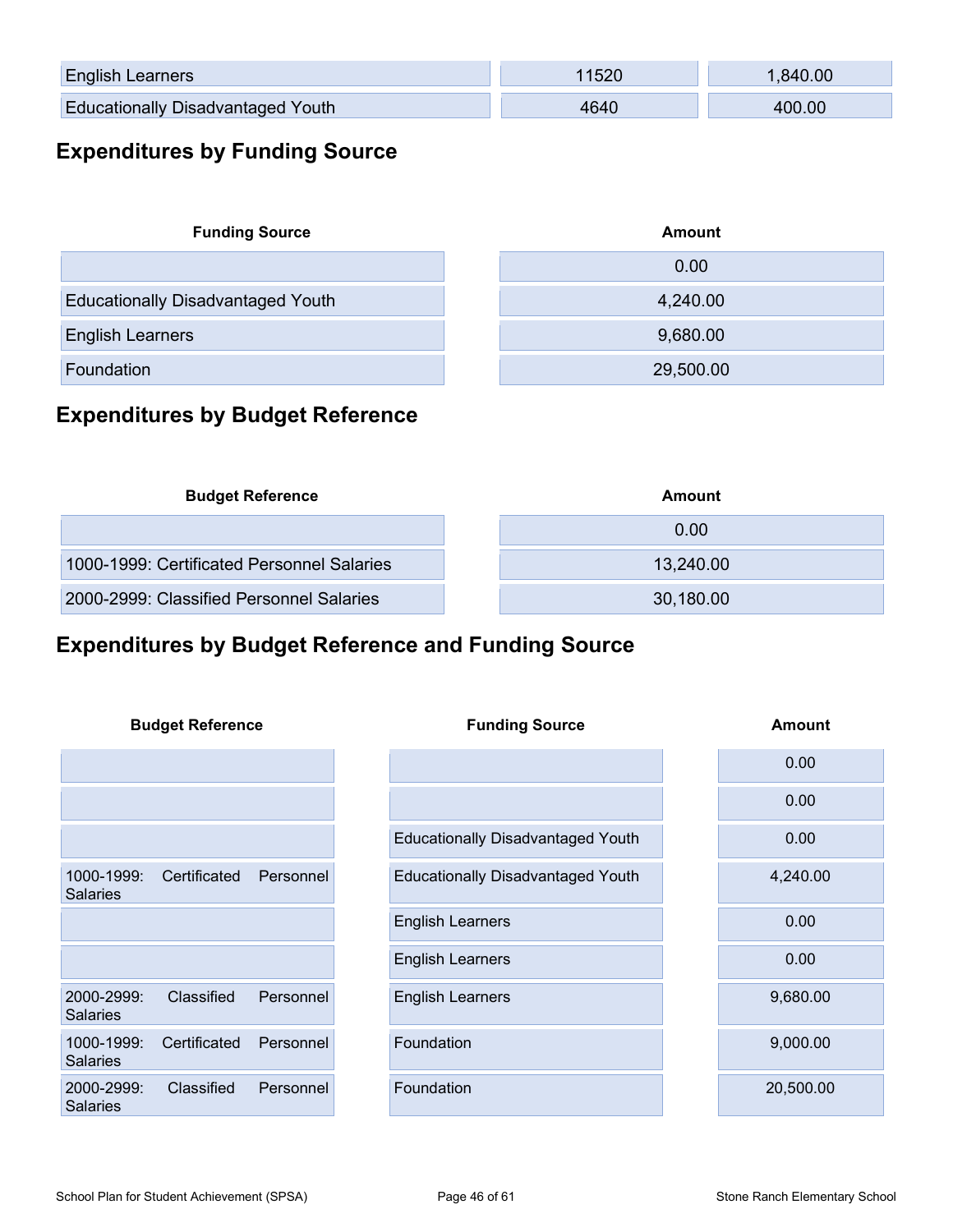## **Expenditures by Goal**

| <b>Goal Number</b> | <b>Total Expenditures</b> |
|--------------------|---------------------------|
| Goal 1             | 22,920.00                 |
| Goal 2             | 20,500.00                 |
| Goal 3             | 0.00                      |
| Goal 4             | 0.00                      |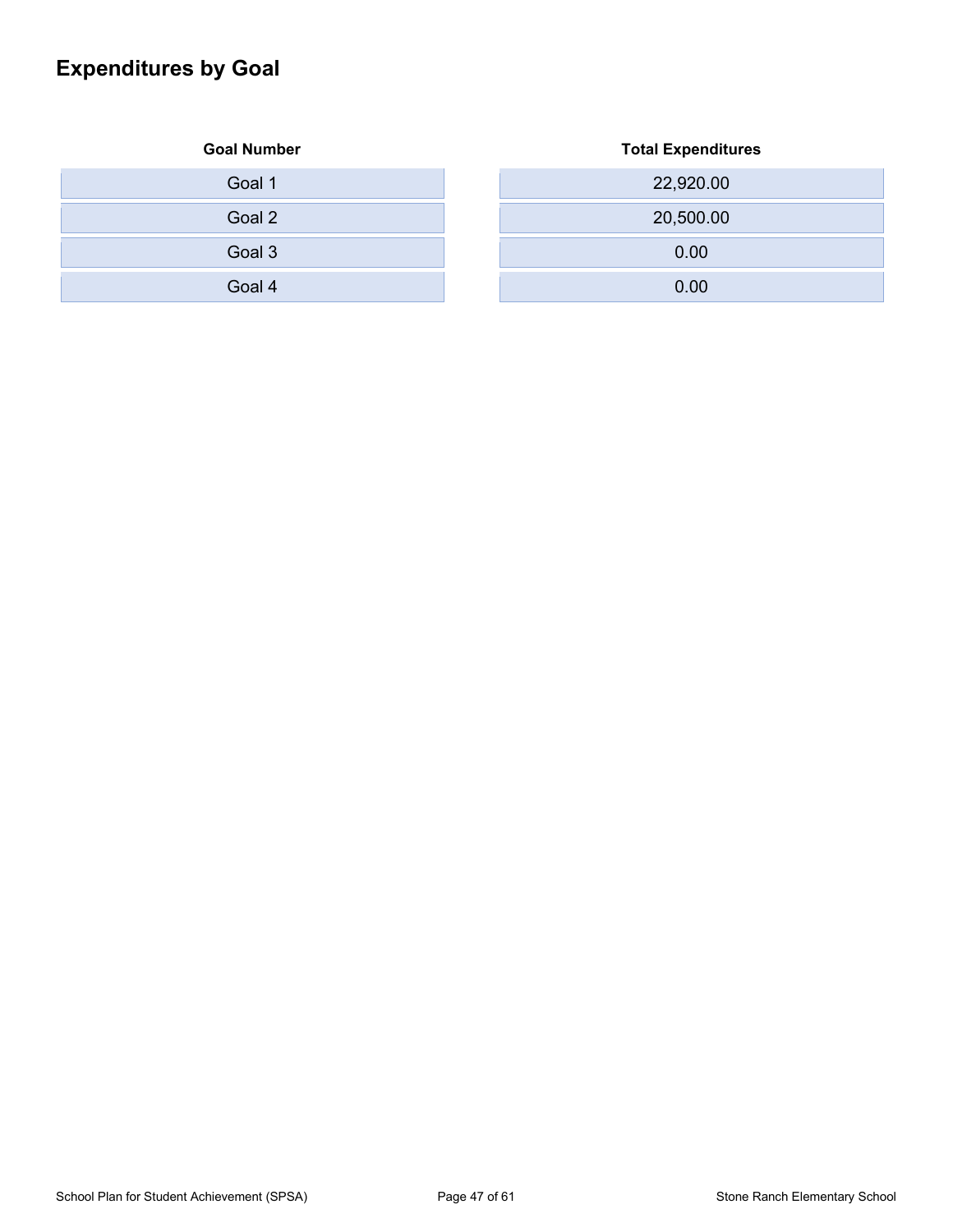## **School Site Council Membership**

California Education Code describes the required composition of the School Site Council (SSC). The SSC shall be composed of the principal and representatives of: teachers selected by teachers at the school; other school personnel selected by other school personnel at the school; parents of pupils attending the school selected by such parents; and, in secondary schools, pupils selected by pupils attending the school.

At elementary schools, the school site council must be constituted to ensure parity between (a) the principal, classroom teachers, and other school personnel, and (b) parents of students attending the school or other community members. Classroom teachers must comprise a majority of persons represented under section (a). At secondary schools there must be, in addition, equal numbers of parents or other community members selected by parents, and students. Members must be selected by their peer group.

Directions: Download PUSD's School Site Council Membership/Recommendations & Assurances Form by [clicking here,](http://www.doc-tracking.com/screenshots/Poway/2021-22_SPSA_Signature_Assurances%20Fillable.pdf) complete, and return to LSS for review.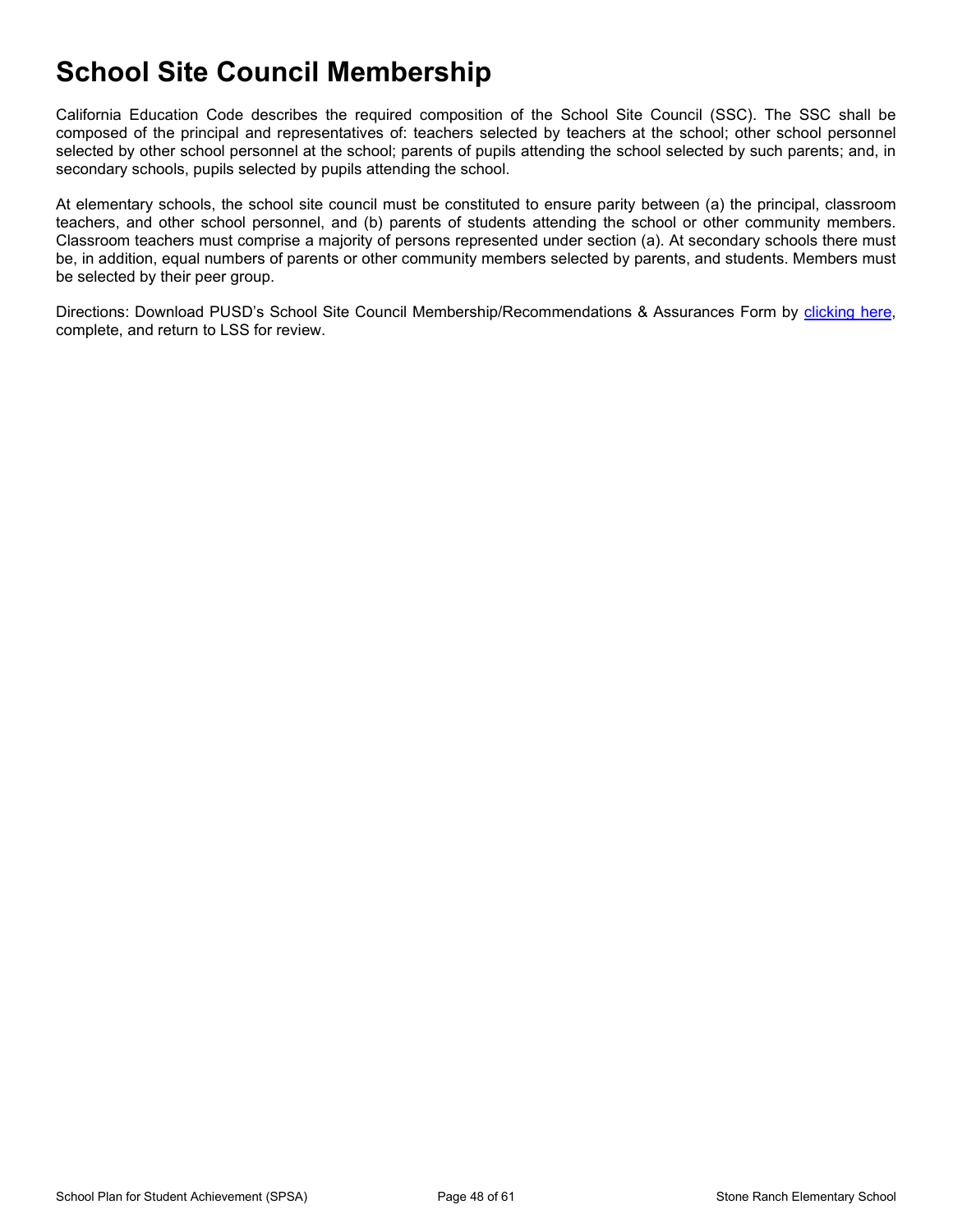## **Recommendations and Assurances**

Your site's School Site Council (SSC) must recommend your SPSA and the proposed expenditures to PUSD's Board for approval. In addition, the SSC must assure the Board of the following:

- The SSC is correctly constituted and was formed in accordance with district governing board policy and state law.
- The SSC reviewed its responsibilities under state law and district governing board policies, including those board policies relating to material changes in the School Plan for Student Achievement (SPSA) requiring board approval.
- The SSC sought and considered all recommendations from the English Language Advisory Committee (EC Section 64001[c])

Directions: Download PUSD's School Site Council Membership/Recommendations & Assurances Form by [clicking here,](http://www.doc-tracking.com/screenshots/Poway/2021-22_SPSA_Signature_Assurances%20Fillable.pdf) complete, and return to LSS for review. Be sure your site's ELAC chair has signed and dated the form. Lastly, both the principal and SSC chair must sign the Assurances section agreeing that:

The SSC has reviewed the content requirements for school plans of programs included in this SPSA and believe all such content requirements have been met, including those found in district governing board policies and in the local educational agency plan. Further, they agree that the SPSA is based on a thorough analysis of student academic performance and that the actions proposed herein form a sound, comprehensive, coordinated plan to reach stated school goals to improve student academic performance.

Upon completion, return to LSS for review.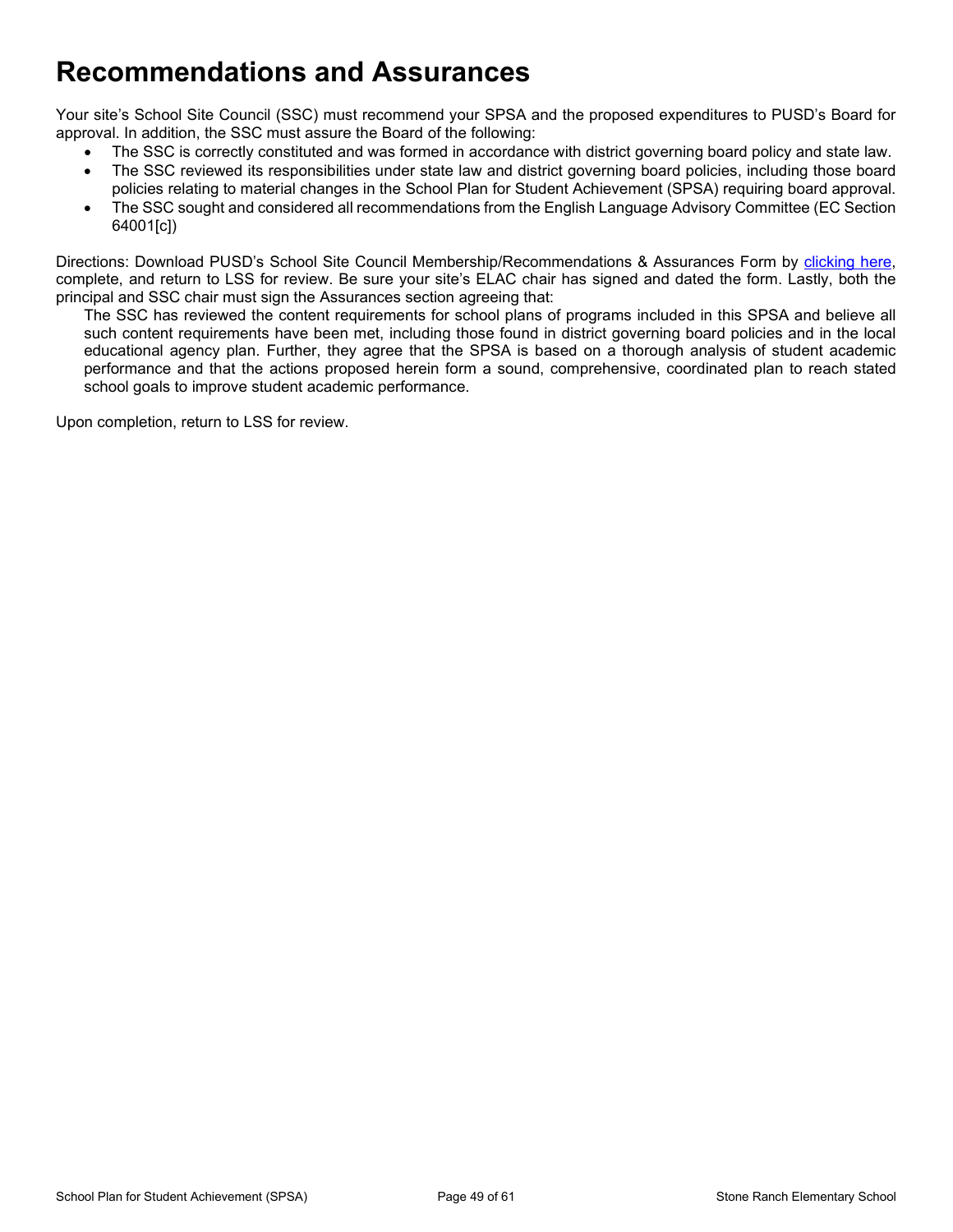## **Instructions**

The School Plan for Student Achievement (SPSA) is a strategic plan that maximizes the resources available to the school while minimizing duplication of effort with the ultimate goal of increasing student achievement. SPSA development should be aligned with and inform the Local Control and Accountability Plan process.

The SPSA consolidates all school-level planning efforts into one plan for programs funded through the consolidated application (ConApp), and for federal school improvement programs, including schoolwide programs, Comprehensive Support and Improvement (CSI), Targeted Support and Improvement (TSI), and Additional Targeted Support and Improvement (ATSI), pursuant to California Education Code (EC) Section 64001 and the Elementary and Secondary Education Act as amended by the Every Student Succeeds Act (ESSA). This template is designed to meet schoolwide program planning requirements. It also notes how to meet CSI, TSI, or ATSI requirements, as applicable.

California's ESSA State Plan supports the state's approach to improving student group performance through the utilization of federal resources. Schools use the SPSA to document their approach to maximizing the impact of federal investments in support of underserved students. The implementation of ESSA in California presents an opportunity for schools to innovate with their federally-funded programs and align them with the priority goals of the school and the LEA that are being realized under the state's Local Control Funding Formula (LCFF).

The LCFF provides schools and LEAs flexibility to design programs and provide services that meet the needs of students in order to achieve readiness for college, career, and lifelong learning. The SPSA planning process supports continuous cycles of action, reflection, and improvement. Consistent with EC 65001, the Schoolsite Council (SSC) is required to develop and annually review the SPSA, establish an annual budget, and make modifications to the plan that reflect changing needs and priorities, as applicable.

For questions related to specific sections of the template, please see instructions below:

## **Instructions: Linked Table of Contents**

**The SPSA template meets the requirements of schoolwide planning (SWP). Each section also contains a notation of how to meet CSI, TSI, or ATSI requirements.** 

[Stakeholder Involvement](#page-50-0) [Goals, Strategies, & Proposed Expenditures](#page-51-0) [Planned Strategies/Activities](#page-51-1) [Annual Review and Update](#page-52-0)

[Budget Summary](#page-53-0)

[Appendix A: Plan Requirements for Title I Schoolwide Programs](#page-55-0)

[Appendix B: Plan Requirements for Schools to Meet Federal School Improvement Planning](#page-58-0)  **[Requirements](#page-58-0)** 

[Appendix C: Select State and Federal Programs](#page-60-0)

For additional questions or technical assistance related to LEA and school planning, please contact the Local Agency Systems Support Office, at [LCFF@cde.ca.gov.](mailto:LCFF@cde.ca.gov)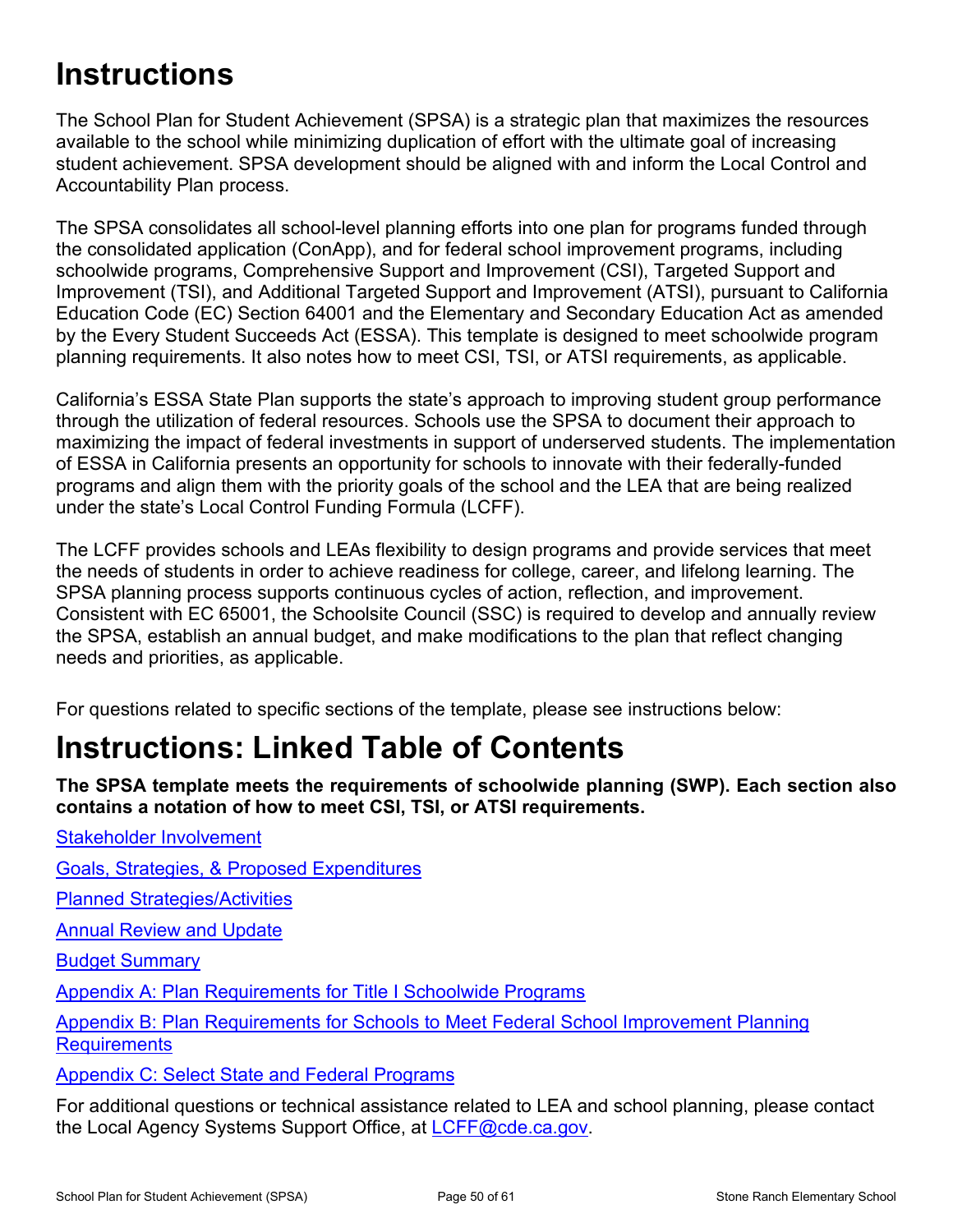For programmatic or policy questions regarding Title I schoolwide planning, please contact the local educational agency, or the CDE's Title I Policy and Program Guidance Office at [TITLEI@cde.ca.gov.](mailto:TITLEI@cde.ca.gov)

For questions or technical assistance related to meeting federal school improvement planning requirements (for CSI, TSI, and ATSI), please contact the CDE's School Improvement and Support Office at [SISO@cde.ca.gov.](mailto:SISO@cde.ca.gov)

## **Purpose and Description**

Schools identified for Comprehensive Support and Improvement (CSI), Targeted Support and Improvement (TSI), or Additional Targeted Support and Improvement (ATSI) must respond to the following prompts. A school that has not been identified for CSI, TSI, or ATSI may delete the Purpose and Description prompts.

## **Purpose**

Briefly describe the purpose of this plan by selecting from Schoolwide Program, Comprehensive Support and Improvement, Targeted Support and Improvement, or Additional Targeted Support and Improvement)

## **Description**

Briefly describe the school's plan for effectively meeting ESSA requirements in alignment with the Local Control and Accountability Plan and other federal, state, and local programs.

## <span id="page-50-0"></span>**Stakeholder Involvement**

Meaningful involvement of parents, students, and other stakeholders is critical to the development of the SPSA and the budget process. Schools must share the SPSA with school site-level advisory groups, as applicable (e.g., English Learner Advisory committee, student advisory groups, tribes and tribal organizations present in the community, as appropriate, etc.) and seek input from these advisory groups in the development of the SPSA.

The Stakeholder Engagement process is an ongoing, annual process. Describe the process used to involve advisory committees, parents, students, school faculty and staff, and the community in the development of the SPSA and the annual review and update.

*[This section meets the requirements for TSI and ATSI.]*

*[When completing this section for CSI, the LEA shall partner with the school in the development and implementation of this plan.]*

## **Resource Inequities**

Schools eligible for CSI or ATSI must identify resource inequities, which may include a review of LEAand school-level budgeting as a part of the required needs assessment. Identified resource inequities must be addressed through implementation of the CSI or ATSI plan. Briefly identify and describe any resource inequities identified as a result of the required needs assessment and summarize how the identified resource inequities are addressed in the SPSA.

*[This section meets the requirements for CSI and ATSI. If the school is not identified for CSI or ATSI this section is not applicable and may be deleted.]*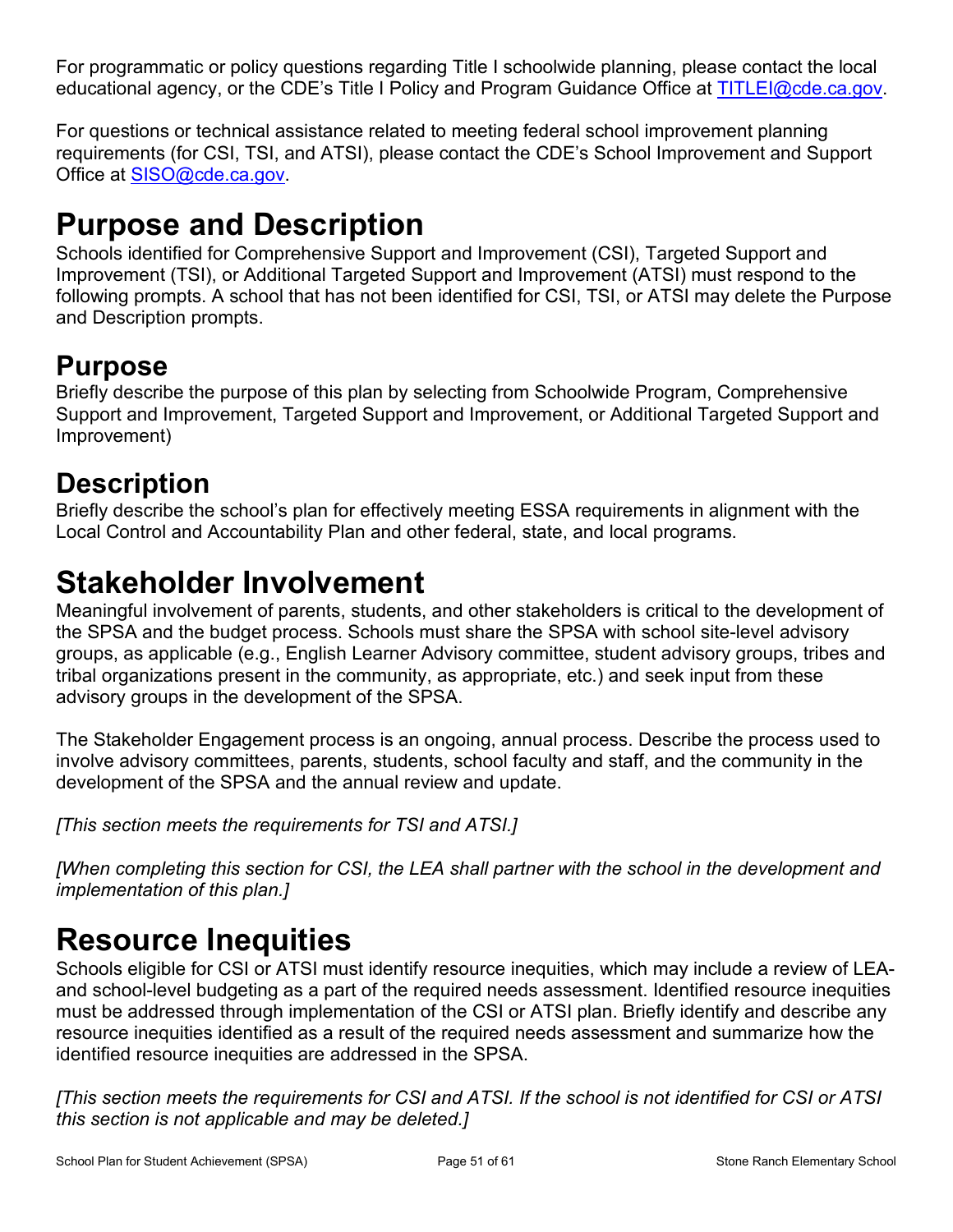## <span id="page-51-0"></span>**Goals, Strategies, Expenditures, & Annual Review**

In this section a school provides a description of the annual goals to be achieved by the school. This section also includes descriptions of the specific planned strategies/activities a school will take to meet the identified goals, and a description of the expenditures required to implement the specific strategies and activities.

## **Goal**

State the goal. A goal is a broad statement that describes the desired result to which all strategies/activities are directed. A goal answers the question: What is the school seeking to achieve?

It can be helpful to use a framework for writing goals such the S.M.A.R.T. approach. A S.M.A.R.T. goal is one that is **S**pecific, **M**easurable, **A**chievable, **R**ealistic, and **T**ime-bound. A level of specificity is needed in order to measure performance relative to the goal as well as to assess whether it is reasonably achievable. Including time constraints, such as milestone dates, ensures a realistic approach that supports student success.

A school may number the goals using the "Goal #" for ease of reference.

*[When completing this section for CSI, TSI, and ATSI, improvement goals shall align to the goals, actions, and services in the LEA LCAP.]*

## **Identified Need**

Describe the basis for establishing the goal. The goal should be based upon an analysis of verifiable state data, including local and state indicator data from the California School Dashboard (Dashboard) and data from the School Accountability Report Card, including local data voluntarily collected by districts to measure pupil achievement.

*[Completing this section fully addresses all relevant federal planning requirements]*

## **Annual Measurable Outcomes**

Identify the metric(s) and/or state indicator(s) that the school will use as a means of evaluating progress toward accomplishing the goal. A school may identify metrics for specific student groups. Include in the baseline column the most recent data associated with the metric or indicator available at the time of adoption of the SPSA. The most recent data associated with a metric or indicator includes data reported in the annual update of the SPSA. In the subsequent Expected Outcome column, identify the progress the school intends to make in the coming year.

*[When completing this section for CSI the school must include school-level metrics related to the metrics that led to the school's identification.]*

*[When completing this section for TSI/ATSI the school must include metrics related to the specific student group(s) that led to the school's identification.]* 

## <span id="page-51-1"></span>**Strategies/Activities**

Describe the strategies and activities being provided to meet the described goal. A school may number the strategy/activity using the "Strategy/Activity #" for ease of reference.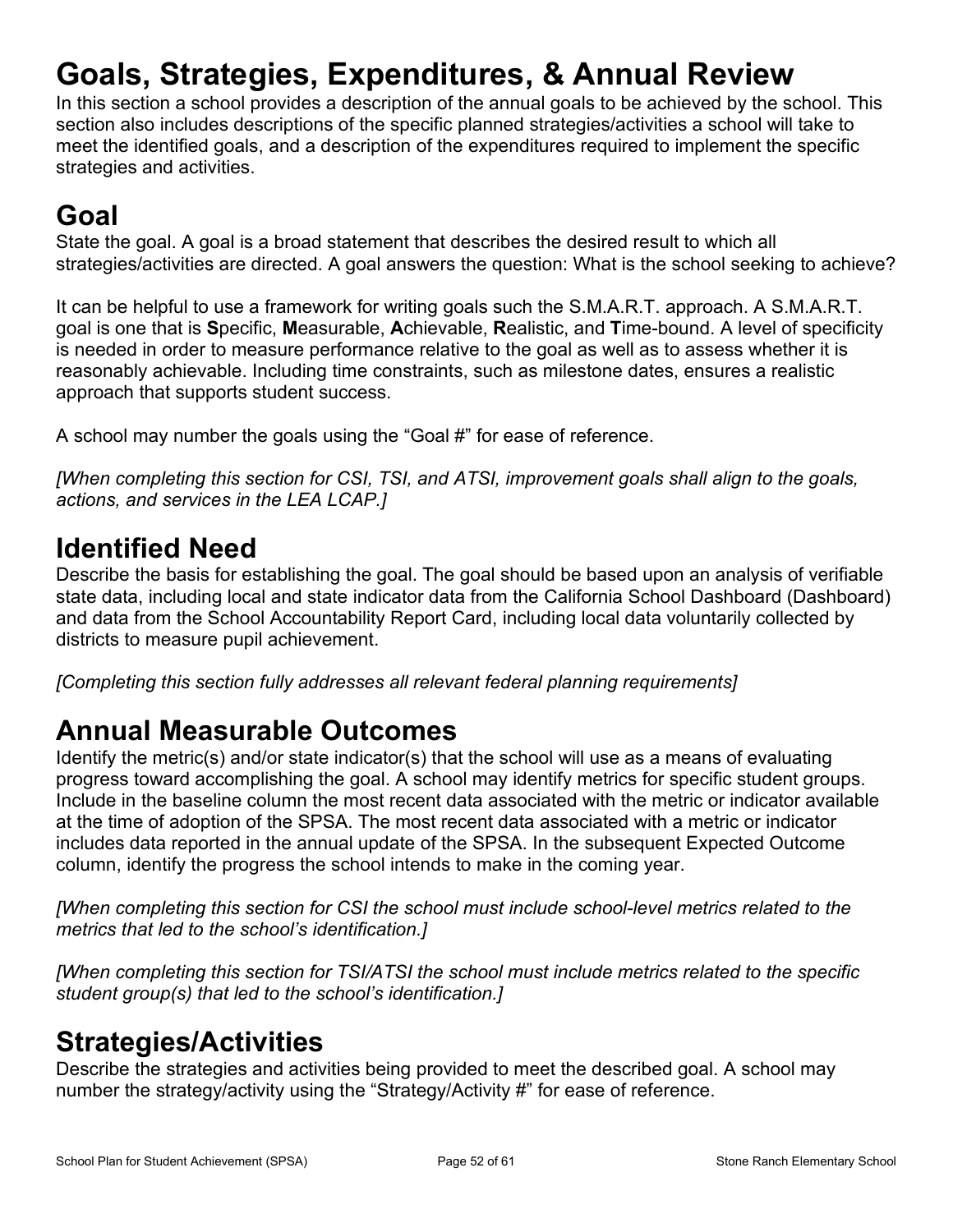Planned strategies/activities address the findings of the needs assessment consistent with state priorities and resource inequities, which may have been identified through a review of the local educational agency's budgeting, its local control and accountability plan, and school-level budgeting, if applicable.

*[When completing this section for CSI, TSI, and ATSI, this plan shall include evidence-based interventions and align to the goals, actions, and services in the LEA LCAP.]*

*[When completing this section for CSI and ATSI, this plan shall address through implementation, identified resource inequities, which may have been identified through a review of LEA- and schoollevel budgeting.]*

## **Students to be Served by this Strategy/Activity**

Indicate in this box which students will benefit from the strategies/activities by indicating "All Students" or listing one or more specific student group(s) to be served.

*[This section meets the requirements for CSI.]*

*[When completing this section for TSI and ATSI, at a minimum, the student groups to be served shall include the student groups that are consistently underperforming, for which the school received the TSI or ATSI designation. For TSI, a school may focus on all students or the student group(s) that led to identification based on the evidence-based interventions selected.]*

## **Proposed Expenditures for this Strategy/Activity**

For each strategy/activity, list the amount(s) and funding source(s) for the proposed expenditures for the school year to implement these strategies/activities. Specify the funding source(s) using one or more of the following: LCFF, Federal (if Federal, identify the Title and Part, as applicable), Other State, and/or Local.

Proposed expenditures that are included more than once in a SPSA should be indicated as a duplicated expenditure and include a reference to the goal and strategy/activity where the expenditure first appears in the SPSA. Pursuant to Education Code, Section 64001(g)(3)(C), proposed expenditures, based on the projected resource allocation from the governing board or governing body of the LEA, to address the findings of the needs assessment consistent with the state priorities including identifying resource inequities which may include a review of the LEA's budgeting, its LCAP, and school-level budgeting, if applicable.

*[This section meets the requirements for CSI, TSI, and ATSI.]*

*[NOTE: Federal funds for CSI shall not be used in schools identified for TSI or ATSI. In addition, funds for CSI shall not be used to hire additional permanent staff.]*

## <span id="page-52-0"></span>**Annual Review**

In the following Analysis prompts, identify any material differences between what was planned and what actually occurred as well as significant changes in strategies/activities and/ or expenditures from the prior year. This annual review and analysis should be the basis for decision-making and updates to the plan.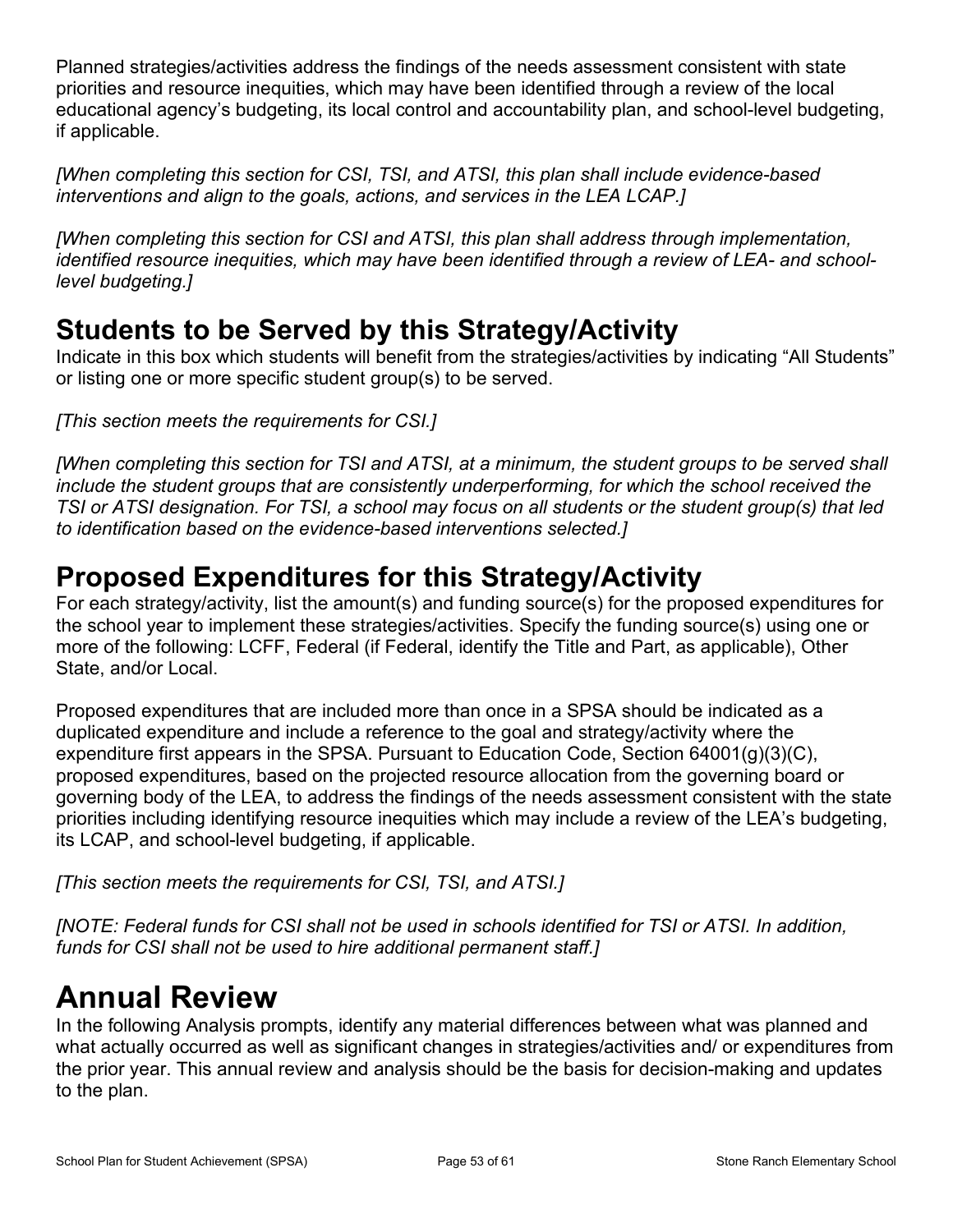## **Analysis**

Using actual outcome data, including state indicator data from the Dashboard, analyze whether the planned strategies/activities were effective in achieving the goal. Respond to the prompts as instructed. Respond to the following prompts relative to this goal. If the school is in the first year of implementing the goal the Annual Review section is not required and this section may be deleted.

- Describe the overall implementation of the strategies/activities and the overall effectiveness of the strategies/activities to achieve the articulated goal.
- Briefly describe any major differences between either/or the intended implementation or the budgeted expenditures to implement the strategies/activities to meet the articulated goal.
- Describe any changes that will be made to the goal, expected annual measurable outcomes, metrics/indicators, or strategies/activities to achieve this goal as a result of this analysis and analysis of the data provided in the Dashboard, as applicable. Identify where those changes can be found in the SPSA.

*[When completing this section for CSI, TSI, or ATSI, any changes made to the goals, annual measurable outcomes, metrics/indicators, or strategies/activities, shall meet the CSI, TSI, or ATSI planning requirements. CSI, TSI, and ATSI planning requirements are listed under each section of the Instructions. For example, as a result of the Annual Review and Update, if changes are made to a goal(s), see the Goal section for CSI, TSI, and ATSI planning requirements.]* 

## <span id="page-53-0"></span>**Budget Summary**

In this section a school provides a brief summary of the funding allocated to the school through the ConApp and/or other funding sources as well as the total amount of funds for proposed expenditures described in the SPSA. The Budget Summary is required for schools funded through the ConApp and that receive federal funds for CSI. If the school is not operating a Title I schoolwide program this section is not applicable and may be deleted.

*From its total allocation for CSI, the LEA may distribute funds across its schools that meet the criteria for CSI to support implementation of this plan. In addition, the LEA may retain a portion of its total allocation to support LEA-level expenditures that are directly related to serving schools eligible for CSI.*

## **Budget Summary**

A school receiving funds allocated through the ConApp should complete the Budget Summary as follows:

- Total Funds Provided to the School Through the Consolidated Application: This amount is the total amount of funding provided to the school through the ConApp for the school year. The school year means the fiscal year for which a SPSA is adopted or updated.
- Total Funds Budgeted for Strategies to Meet the Goals in the SPSA: This amount is the total of the proposed expenditures from all sources of funds associated with the strategies/activities reflected in the SPSA. To the extent strategies/activities and/or proposed expenditures are listed in the SPSA under more than one goal, the expenditures should be counted only once.

A school receiving federal funds for CSI should complete the Budget Summary as follows: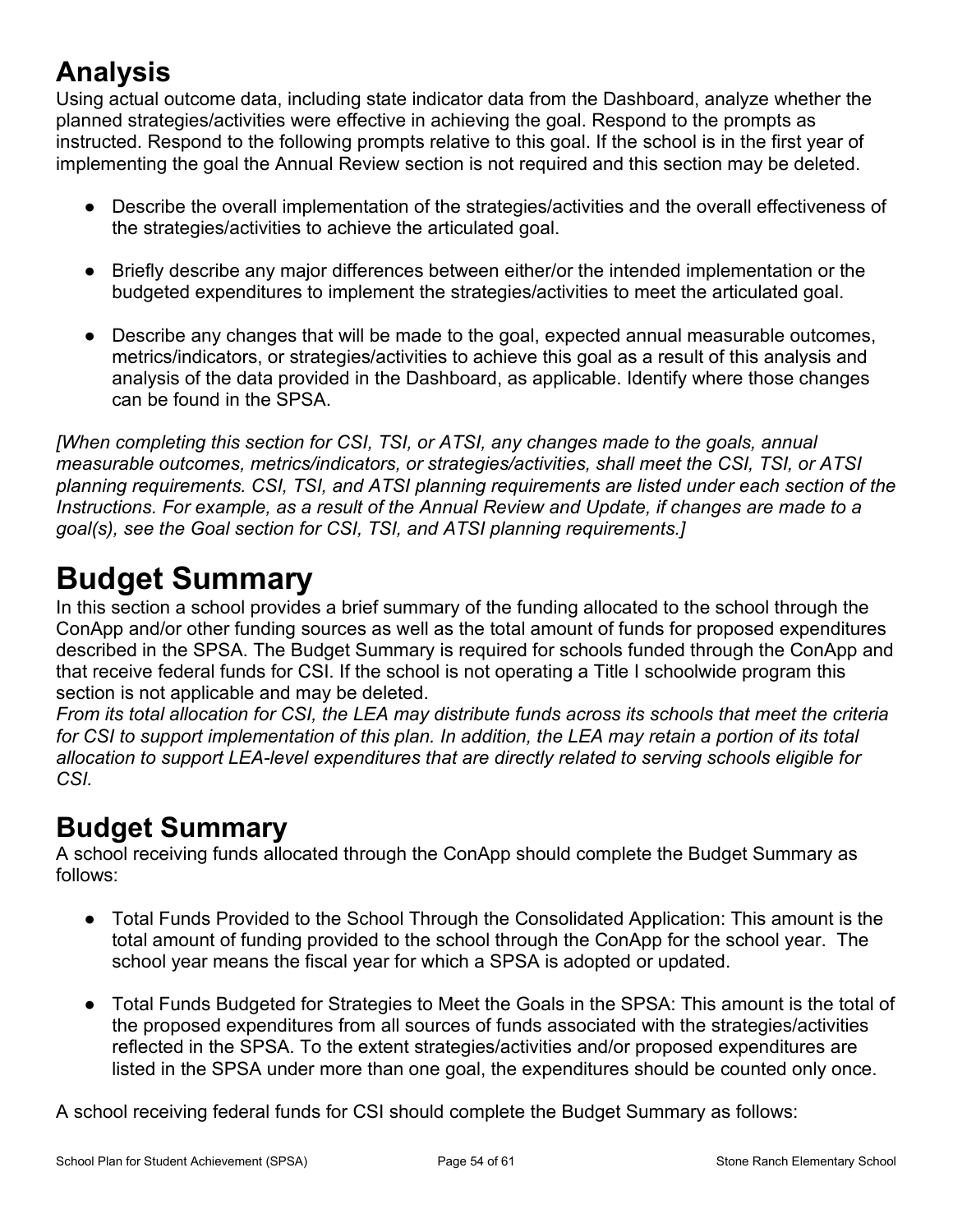● Total Federal Funds Provided to the School from the LEA for CSI: This amount is the total amount of funding provided to the school from the LEA.

*[NOTE: Federal funds for CSI shall not be used in schools eligible for TSI or ATSI. In addition, funds for CSI shall not be used to hire additional permanent staff.]*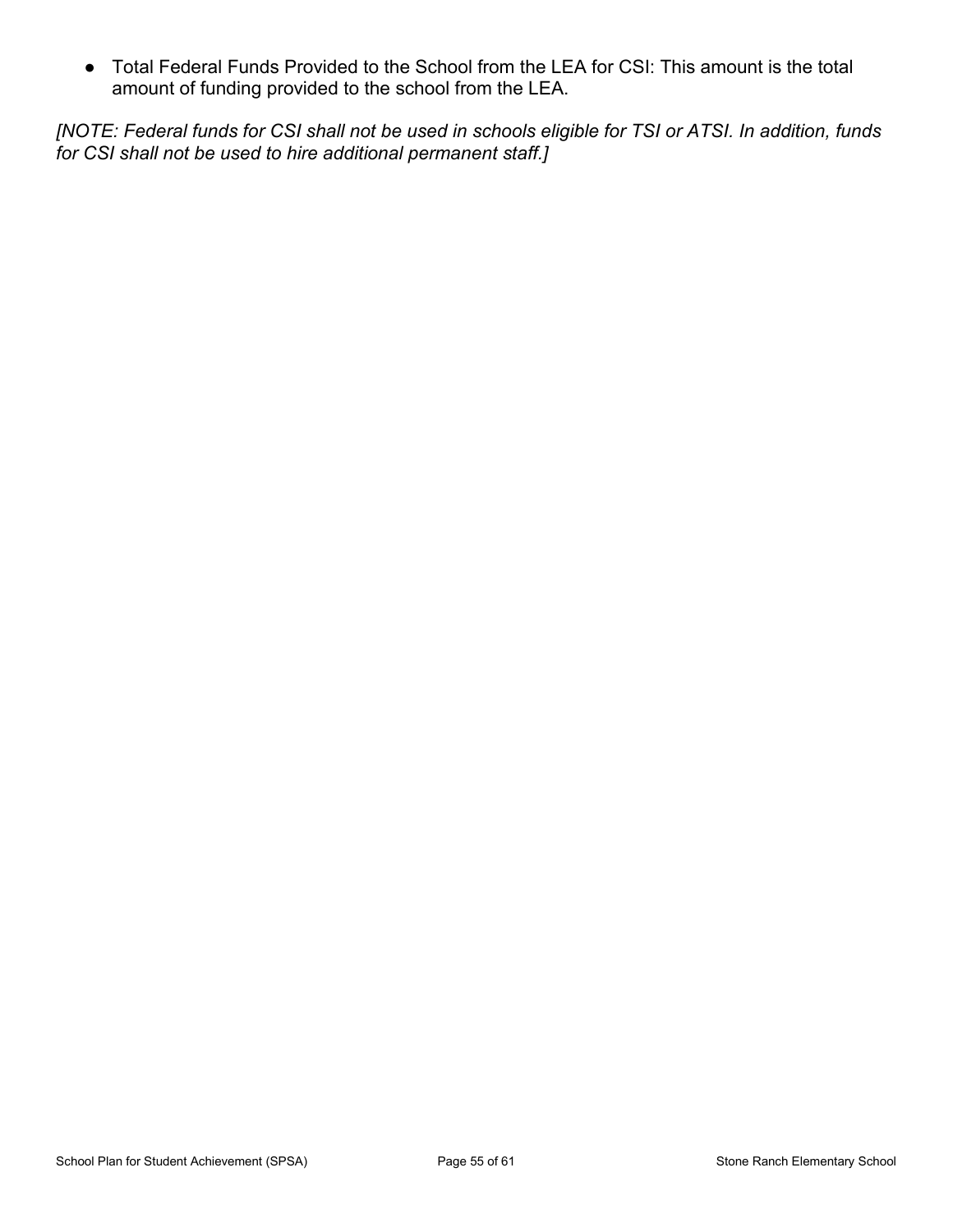## <span id="page-55-0"></span>**Appendix A: Plan Requirements**

## **Schoolwide Program Requirements**

This School Plan for Student Achievement (SPSA) template meets the requirements of a schoolwide program plan. The requirements below are for planning reference.

A school that operates a schoolwide program and receives funds allocated through the ConApp is required to develop a SPSA. The SPSA, including proposed expenditures of funds allocated to the school through the ConApp, must be reviewed annually and updated by the SSC. The content of a SPSA must be aligned with school goals for improving student achievement.

### **Requirements for Development of the Plan**

- I. The development of the SPSA shall include both of the following actions:
	- A. Administration of a comprehensive needs assessment that forms the basis of the school's goals contained in the SPSA.
		- 1. The comprehensive needs assessment of the entire school shall:
			- a. Include an analysis of verifiable state data, consistent with all state priorities as noted in Sections 52060 and 52066, and informed by all indicators described in Section 1111(c)(4)(B) of the federal Every Student Succeeds Act, including pupil performance against state-determined long-term goals. The school may include data voluntarily developed by districts to measure pupil outcomes (described in the Identified Need); and
			- b. Be based on academic achievement information about all students in the school, including all groups under §200.13(b)(7) and migratory children as defined in section 1309(2) of the ESEA, relative to the State's academic standards under §200.1 to
				- i. Help the school understand the subjects and skills for which teaching and learning need to be improved; and
				- ii. Identify the specific academic needs of students and groups of students who are not yet achieving the State's academic standards; and
				- iii. Assess the needs of the school relative to each of the components of the schoolwide program under §200.28.
				- iv. Develop the comprehensive needs assessment with the participation of individuals who will carry out the schoolwide program plan.
				- v. Document how it conducted the needs assessment, the results it obtained, and the conclusions it drew from those results.
	- B. Identification of the process for evaluating and monitoring the implementation of the SPSA and progress towards accomplishing the goals set forth in the SPSA (described in the Expected Annual Measurable Outcomes and Annual Review and Update).

### **Requirements for the Plan**

- II. The SPSA shall include the following:
	- A. Goals set to improve pupil outcomes, including addressing the needs of student groups as identified through the needs assessment.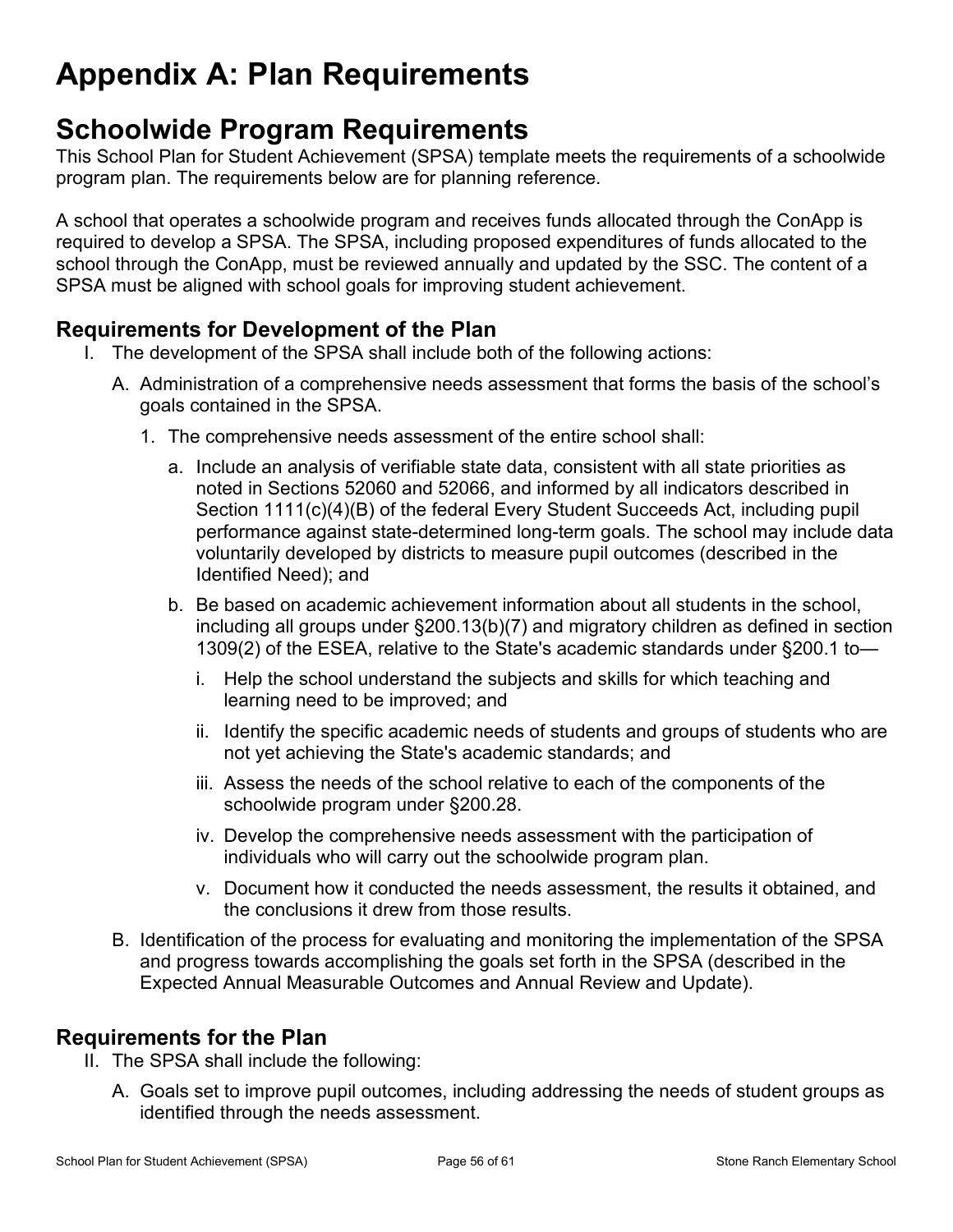- B. Evidence-based strategies, actions, or services (described in Strategies and Activities)
	- 1. A description of the strategies that the school will be implementing to address school needs, including a description of how such strategies will-
		- a. provide opportunities for all children including each of the subgroups of students to meet the challenging state academic standards
		- b. use methods and instructional strategies that:
			- i. strengthen the academic program in the school,
			- ii. increase the amount and quality of learning time, and
			- iii. provide an enriched and accelerated curriculum, which may include programs, activities, and courses necessary to provide a well-rounded education.
		- c. Address the needs of all children in the school, but particularly the needs of those at risk of not meeting the challenging State academic standards, so that all students demonstrate at least proficiency on the State's academic standards through activities which may include:
			- i. strategies to improve students' skills outside the academic subject areas;
			- ii. preparation for and awareness of opportunities for postsecondary education and the workforce;
			- iii. implementation of a schoolwide tiered model to prevent and address problem behavior;
			- iv. professional development and other activities for teachers, paraprofessionals, and other school personnel to improve instruction and use of data; and
			- v. strategies for assisting preschool children in the transition from early childhood education programs to local elementary school programs.
- C. Proposed expenditures, based on the projected resource allocation from the governing board or body of the local educational agency (may include funds allocated via the ConApp, federal funds for CSI, any other state or local funds allocated to the school), to address the findings of the needs assessment consistent with the state priorities, including identifying resource inequities, which may include a review of the LEAs budgeting, it's LCAP, and school-level budgeting, if applicable (described in Proposed Expenditures and Budget Summary). Employees of the schoolwide program may be deemed funded by a single cost objective.
- D. A description of how the school will determine if school needs have been met (described in the Expected Annual Measurable Outcomes and the Annual Review and Update).
	- 1. Annually evaluate the implementation of, and results achieved by, the schoolwide program, using data from the State's annual assessments and other indicators of academic achievement;
	- 2. Determine whether the schoolwide program has been effective in increasing the achievement of students in meeting the State's academic standards, particularly for those students who had been furthest from achieving the standards; and
	- 3. Revise the plan, as necessary, based on the results of the evaluation, to ensure continuous improvement of students in the schoolwide program.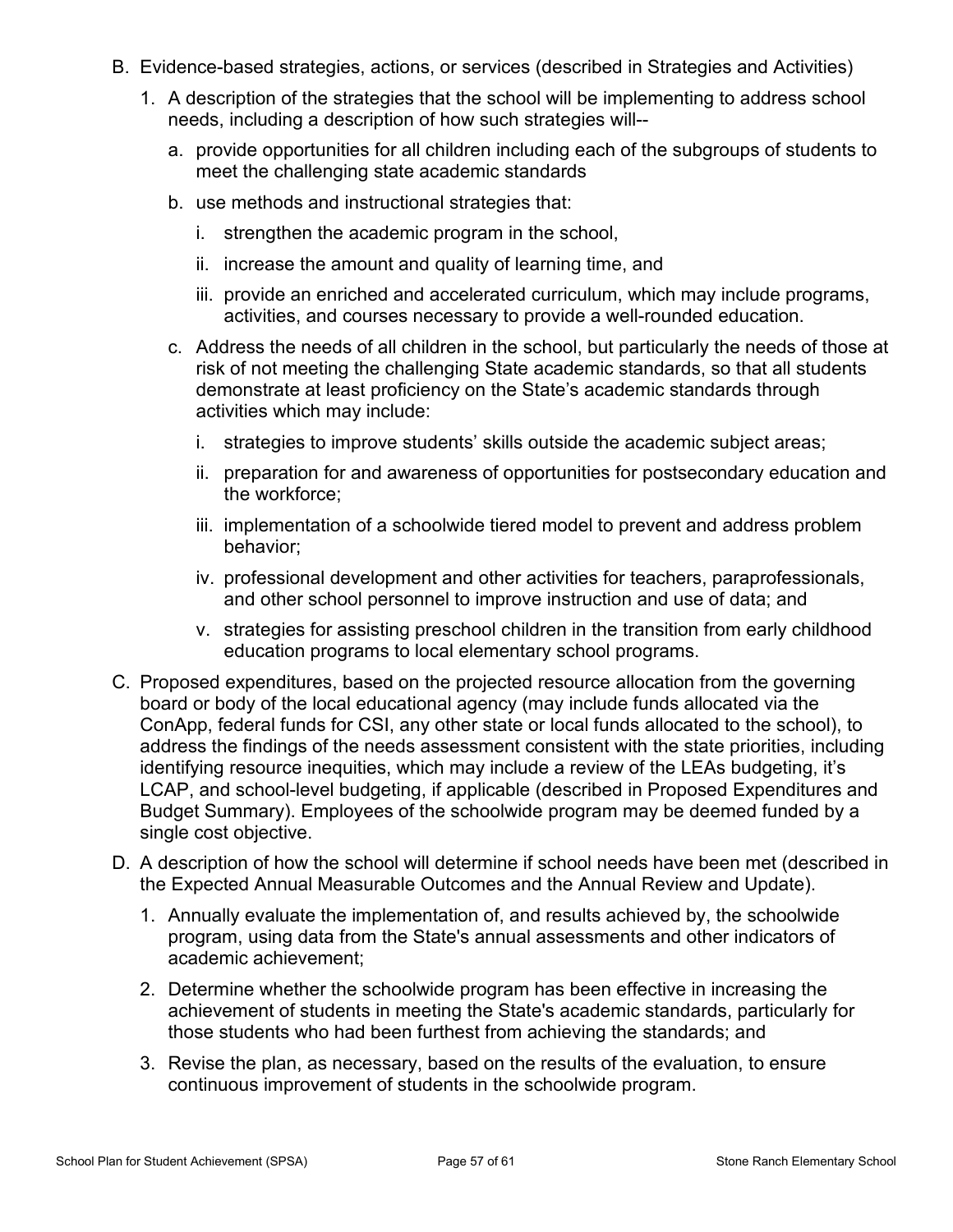- E. A description of how the school will ensure parental involvement in the planning, review, and improvement of the schoolwide program plan (described in Stakeholder Involvement and/or Strategies/Activities).
- F. A description of the activities the school will include to ensure that students who experience difficulty attaining proficient or advanced levels of academic achievement standards will be provided with effective, timely additional support, including measures to
	- 1. Ensure that those students' difficulties are identified on a timely basis; and
	- 2. Provide sufficient information on which to base effective assistance to those students.
- G. For an elementary school, a description of how the school will assist preschool students in the successful transition from early childhood programs to the school.
- H. A description of how the school will use resources to carry out these components (described in the Proposed Expenditures for Strategies/Activities).
- I. A description of any other activities and objectives as established by the SSC (described in the Strategies/Activities).

Authority Cited: S Title 34 of the Code of Federal Regulations (34 CFR), sections 200.25-26, and 200.29, and sections-1114(b)(7)(A)(i)-(iii) and 1118(b) of the ESEA. EC sections 6400 et. seq.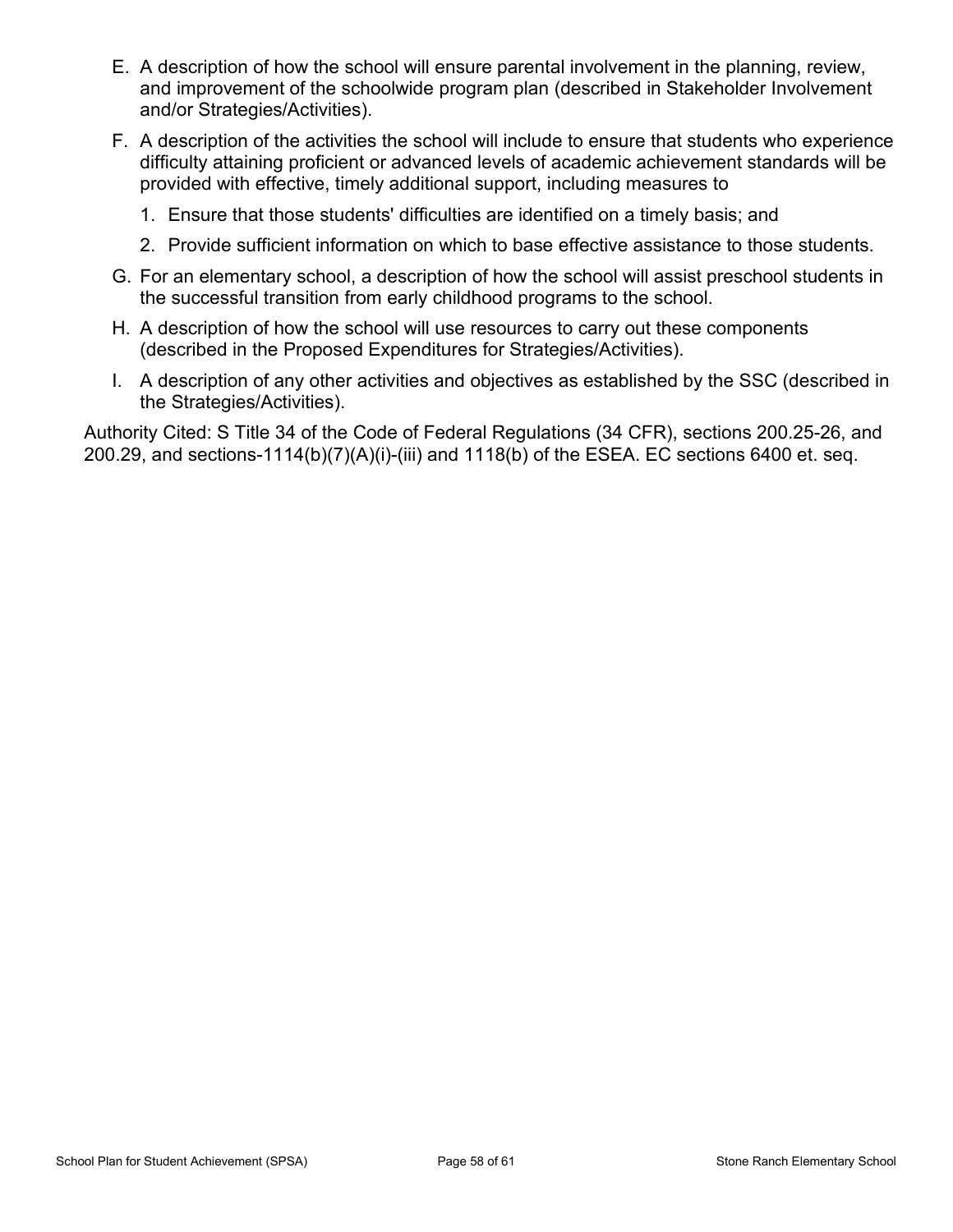## <span id="page-58-0"></span>**Appendix B:**

### **Plan Requirements for School to Meet Federal School Improvement Planning Requirements**

For questions or technical assistance related to meeting Federal School Improvement Planning Requirements, please contact the CDE's School Improvement and Support Office at SISO@cde.ca.gov.

### **Comprehensive Support and Improvement**

The LEA shall partner with stakeholders (including principals and other school leaders, teachers, and parents) to locally develop and implement the CSI plan for the school to improve student outcomes, and specifically address the metrics that led to eligibility for CSI (Stakeholder Involvement).

The CSI plan shall:

- 1. Be informed by all state indicators, including student performance against state-determined long-term goals (Goal, Identified Need, Expected Annual Measurable Outcomes, Annual Review and Update, as applicable);
- 2. Include evidence-based interventions (Strategies/Activities, Annual Review and Update, as applicable) (For resources related to evidence-based interventions, see the U.S. Department of Education's "Using Evidence to Strengthen Education Investments" at https://www2.ed.gov/policy/elsec/leg/essa/guidanceuseseinvestment.pdf);
- 3. Be based on a school-level needs assessment (Goal, Identified Need, Expected Annual Measurable Outcomes, Annual Review and Update, as applicable); and
- 4. Identify resource inequities, which may include a review of LEA- and school-level budgeting, to be addressed through implementation of the CSI plan (Goal, Identified Need, Expected Annual Measurable Outcomes, Planned Strategies/Activities; and Annual Review and Update, as applicable).

Authority Cited: Sections 1003(e)(1)(A), 1003(i), 1111(c)(4)(B), and 1111(d)(1) of the ESSA.

### **Targeted Support and Improvement**

In partnership with stakeholders (including principals and other school leaders, teachers, and parents) the school shall develop and implement a school-level TSI plan to improve student outcomes for each subgroup of students that was the subject of identification (Stakeholder Involvement).

The TSI plan shall:

- 1. Be informed by all state indicators, including student performance against state-determined long-term goals (Goal, Identified Need, Expected Annual Measurable Outcomes, Annual Review and Update, as applicable); and
- 2. Include evidence-based interventions (Planned Strategies/Activities, Annual Review and Update, as applicable). (For resources related to evidence-based interventions, see the U.S. Department of Education's "Using Evidence to Strengthen Education Investments" https://www2.ed.gov/policy/elsec/leg/essa/guidanceuseseinvestment.pdf.)

Authority Cited: Sections 1003(e)(1)(B), 1003(i), 1111(c)(4)(B) and 1111(d)(2) of the ESSA.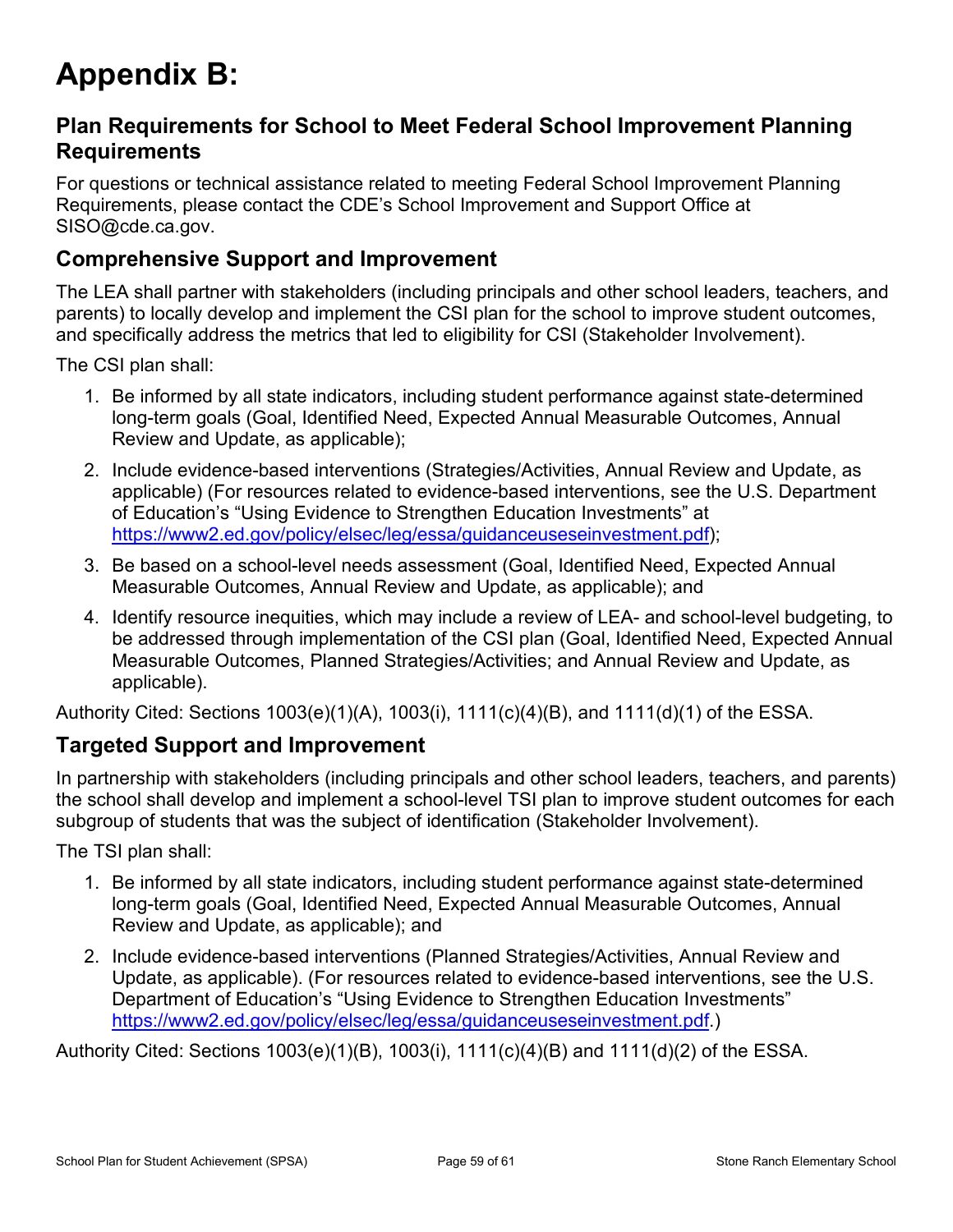## **Additional Targeted Support and Improvement**

A school identified for ATSI shall:

1. Identify resource inequities, which may include a review of LEA- and school-level budgeting, which will be addressed through implementation of its TSI plan (Goal, Identified Need, Expected Annual Measurable Outcomes, Planned Strategies/Activities, and Annual Review and Update, as applicable).

Authority Cited: Sections 1003(e)(1)(B), 1003(i), 1111(c)(4)(B), and 1111(d)(2)(c) of the ESSA.

### **Single School Districts and Charter Schools Identified for School Improvement**

Single school districts (SSDs) or charter schools that are identified for CSI, TSI, or ATSI, shall develop a SPSA that addresses the applicable requirements above as a condition of receiving funds (EC Section 64001[a] as amended by Assembly Bill [AB] 716, effective January 1, 2019).

However, a SSD or a charter school may streamline the process by combining state and federal requirements into one document which may include the local control and accountability plan (LCAP) and all federal planning requirements, provided that the combined plan is able to demonstrate that the legal requirements for each of the plans is met (EC Section 52062[a] as amended by AB 716, effective January 1, 2019).

Planning requirements for single school districts and charter schools choosing to exercise this option are available in the LCAP Instructions.

Authority Cited: EC sections 52062(a) and 64001(a), both as amended by AB 716, effective January 1, 2019.